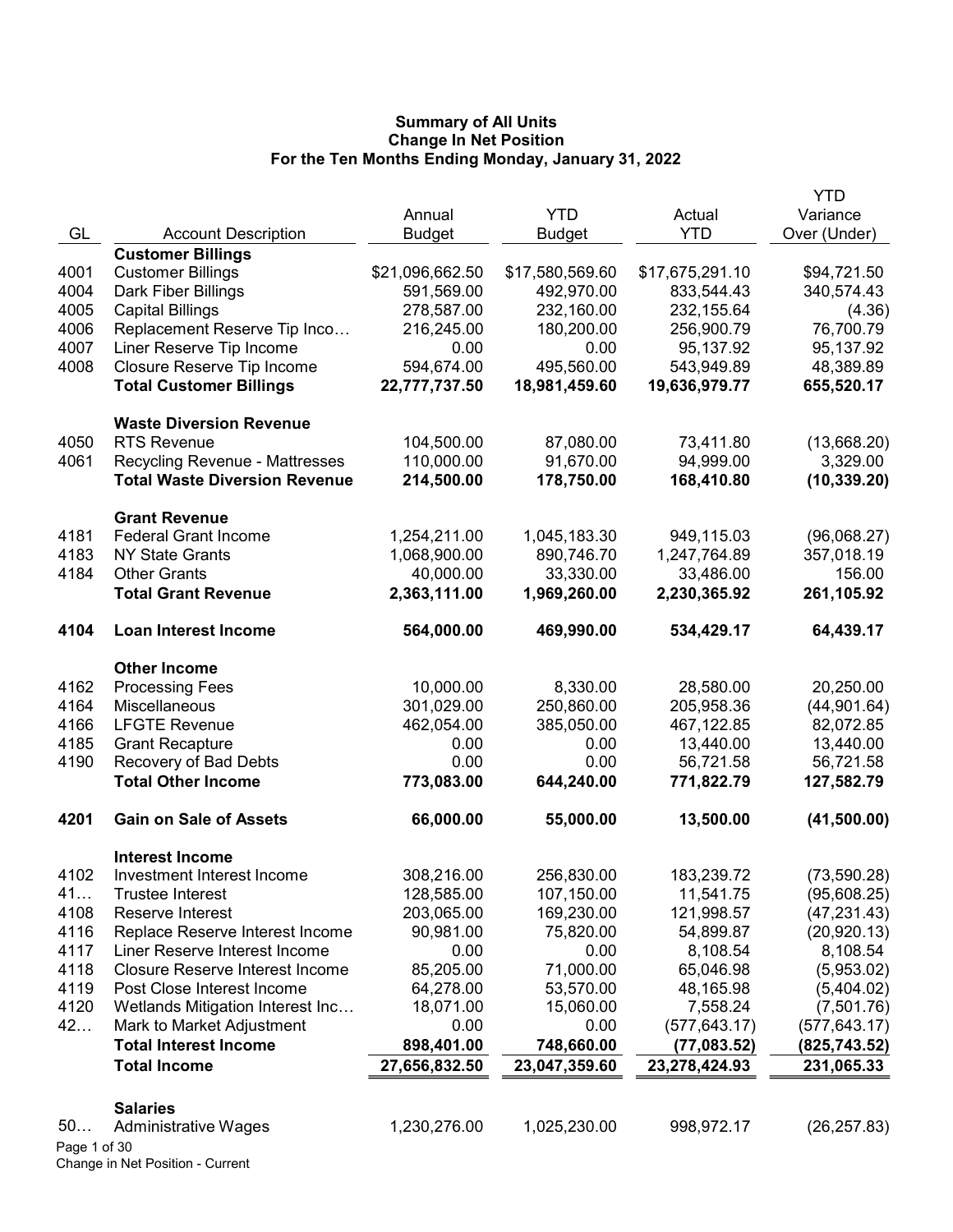|      |                                           |               |               |              | YTD           |
|------|-------------------------------------------|---------------|---------------|--------------|---------------|
|      |                                           | Annual        | <b>YTD</b>    | Actual       | Variance      |
| GL   | <b>Account Description</b>                | <b>Budget</b> | <b>Budget</b> | <b>YTD</b>   | Over (Under)  |
| 50   | <b>Engineering Wages</b>                  | 985,040.00    | 820,860.00    | 809,149.39   | (11,710.61)   |
| 50   | <b>Telecom Wages</b>                      | 1,269,135.00  | 1,057,610.00  | 1,011,954.09 | (45,655.91)   |
| 50   | <b>Regional Development Wages</b>         | 347,175.00    | 289,310.00    | 249,133.73   | (40, 176.27)  |
| 50   | <b>MMF Wages</b>                          | 1,461,066.00  | 1,217,560.00  | 1,075,713.64 | (141, 846.36) |
| 50   | WQ Wages                                  | 1,063,964.50  | 886,633.80    | 833,834.10   | (52, 799.70)  |
| 50   | Overtime Wages                            | 167,174.00    | 139,310.00    | 133,457.26   | (5,852.74)    |
| 5005 | On-Call Stipend                           | 25,800.00     | 21,500.00     | 19,500.00    | (2,000.00)    |
|      | <b>Total Salaries</b>                     | 6,549,630.50  | 5,458,013.80  | 5,131,714.38 | (326, 299.42) |
|      | <b>Fringe Benefits</b>                    |               |               |              |               |
| 50   | <b>FICA Expense</b>                       | 437,050.44    | 364,212.00    | 369,803.00   | 5,591.00      |
| 50   | <b>Pension Expense</b>                    | 915,344.28    | 762,796.90    | 744,613.15   | (18, 183.75)  |
| 50   | <b>VDC Expense</b>                        | 0.00          | 0.00          | 14,024.70    | 14,024.70     |
| 50   | Health Insurance                          | 851,649.50    | 709,715.40    | 653,245.68   | (56, 469.72)  |
| 50   | Retiree Health Insurance                  | 85,343.00     | 71,120.00     | 67,525.54    | (3,594.46)    |
| 50   | <b>Workers Comp</b>                       | 203,500.25    | 169,582.70    | 159,016.47   | (10, 566.23)  |
| 50   | <b>Disability Insurance</b>               | 16,873.00     | 14,059.20     | 14,391.65    | 332.45        |
| 5036 | Unemployment                              | 10,000.00     | 8,330.00      | 0.00         | (8,330.00)    |
| 50   | Post Retire Overhead                      | 479,410.00    | 399,520.00    | 374,945.25   | (24, 574.75)  |
| 5051 | Benefit Admin. Fees                       | 13,730.00     | 11,440.00     | 9,388.48     | (2,051.52)    |
| 5054 | <b>Employee Physicals &amp; Screening</b> | 16,487.00     | 13,753.30     | 9,159.40     | (4,593.90)    |
|      | <b>Total Fringe Benefits</b>              | 3,029,387.47  | 2,524,529.50  | 2,416,113.32 | (108, 416.18) |
|      | <b>Operations &amp; Maintenance</b>       |               |               |              |               |
| 5062 | Third Party Temporary - O&M               | 16,000.00     | 13,333.20     | 0.00         | (13, 333.20)  |
| 5133 | Equipment Maintenance Contr               | 314,194.00    | 261,833.30    | 167,827.60   | (94,005.70)   |
| 5134 | <b>Maintenance Contracts</b>              | 158,520.00    | 132,100.00    | 97,152.17    | (34, 947.83)  |
| 5135 | <b>Underground Locating</b>               | 70,000.00     | 58,330.00     | 43,000.93    | (15,329.07)   |
| 5403 | <b>Safety Equipment &amp; Supplies</b>    | 38,146.00     | 31,793.30     | 22,928.78    | (8,864.52)    |
| 5702 | Large Equipment Parts                     | 115,643.34    | 96,369.50     | 88,747.05    | (7,622.45)    |
| 5703 | <b>Small Equipment</b>                    | 9,550.00      | 7,958.30      | 1,671.04     | (6, 287.26)   |
| 5704 | O&M Supplies                              | 25,000.00     | 20,840.00     | 17,633.67    | (3,206.33)    |
| 5706 | Shop Tools                                | 10,200.00     | 8,503.30      | 3,340.97     | (5, 162.33)   |
| 5708 | Fuels                                     | 277,900.00    | 231,580.00    | 251,059.64   | 19,479.64     |
| 5710 | Lubricants                                | 20,000.00     | 16,670.00     | 9,601.63     | (7,068.37)    |
| 5712 | Purchased Maintenance & Repair            | 135,000.00    | 112,500.00    | 65,493.83    | (47,006.17)   |
| 5716 | <b>Equipment Rental</b>                   | 15,000.00     | 12,500.00     | 10,933.34    | (1,566.66)    |
| 5718 | Tires                                     | 20,000.00     | 16,670.00     | 13,556.30    | (3, 113.70)   |
| 5720 | <b>Offnet Circuit Lease</b>               | 723,772.00    | 603,143.40    | 540,080.59   | (63,062.81)   |
| 5770 | Other Tool, Equip & O&M                   | 11,500.00     | 9,590.00      | 2,452.04     | (7, 137.96)   |
| 5815 | Chemicals                                 | 73,000.00     | 60,840.00     | 62,477.46    | 1,637.46      |
| 5818 | Leachate System Expense                   | 15,000.00     | 12,500.00     | 14,775.50    | 2,275.50      |
| 5820 | <b>LFG Maintenance</b>                    | 69,156.00     | 57,630.00     | 27,832.08    | (29, 797.92)  |
| 5830 | Collo Expense                             | 171,720.00    | 143,100.00    | 115,224.53   | (27, 875.47)  |
| 5834 | Permitting                                | 6,000.00      | 5,000.00      | 4,622.99     | (377.01)      |
| 5835 | NYS DOT Fee                               | 10,000.00     | 8,330.00      | 2,449.00     | (5,881.00)    |
| 5836 | <b>Pole Attachment Fees</b>               | 310,643.00    | 258,870.00    | 175,071.77   | (83, 798.23)  |

Page 2 of 30 Change in Net Position - Current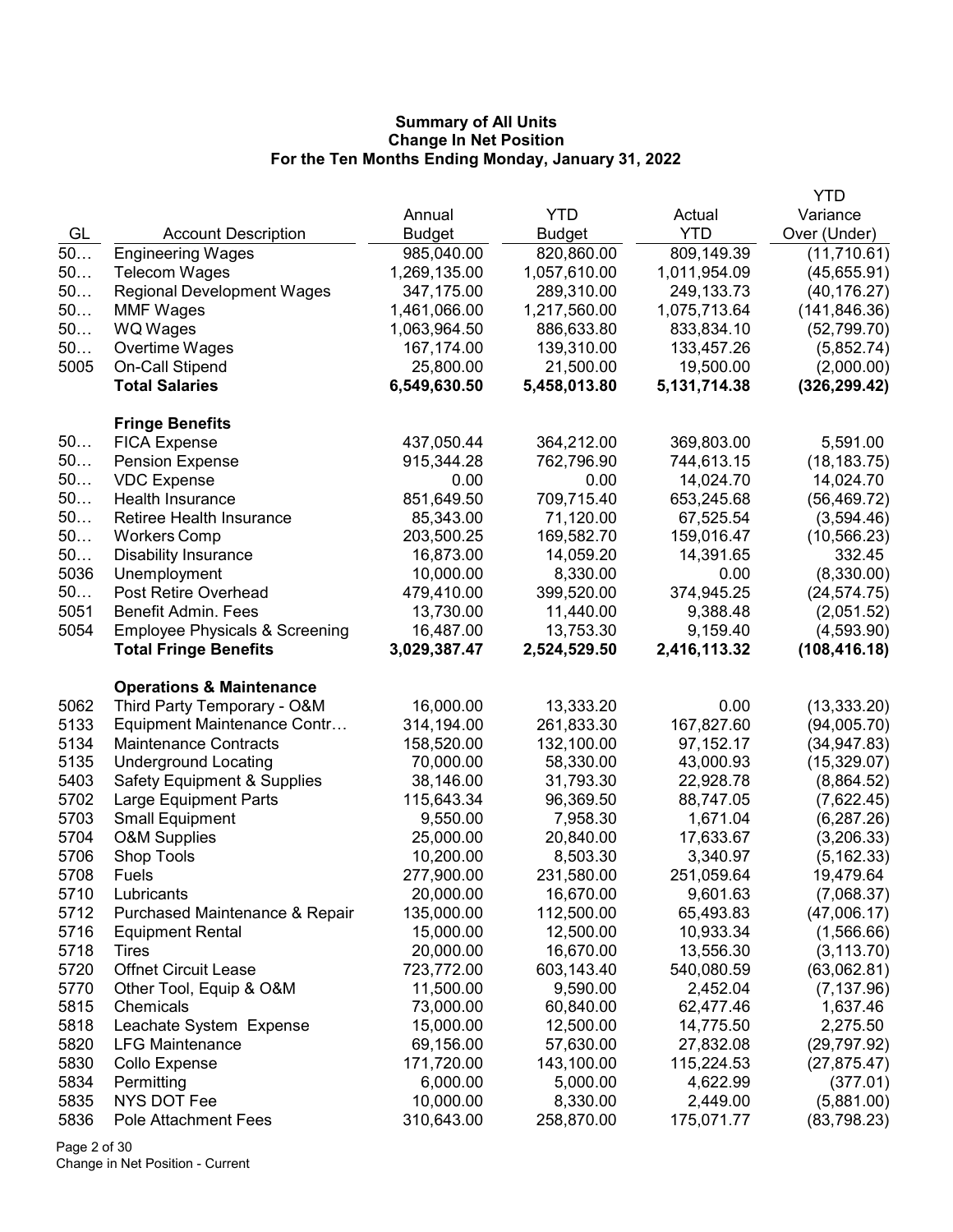|      |                                       |               |               |              | YTD           |
|------|---------------------------------------|---------------|---------------|--------------|---------------|
|      |                                       | Annual        | YTD           | Actual       | Variance      |
| GL   | <b>Account Description</b>            | <b>Budget</b> | <b>Budget</b> | <b>YTD</b>   | Over (Under)  |
| 5838 | <b>Conduit Lease</b>                  | 22,195.00     | 18,500.00     | 11,416.90    | (7,083.10)    |
| 5870 | <b>Natural Habitat Enhancements</b>   | 50,000.00     | 41,670.00     | 47,676.00    | 6,006.00      |
| 5902 | Lab Fees                              | 8,600.00      | 7,170.00      | 5,265.00     | (1,905.00)    |
| 5904 | <b>SCADA</b>                          | 19,550.00     | 16,290.00     | 9,185.09     | (7, 104.91)   |
| 5932 | <b>Monitoring &amp; Testing</b>       | 183,596.10    | 152,993.50    | 110,444.37   | (42, 549.13)  |
| 6008 | <b>Contract Hauling</b>               | 10,000.00     | 8,333.20      | 918.00       | (7, 415.20)   |
| 6010 | <b>Cape Vincent Reserve</b>           | 700.00        | 580.00        | 700.00       | 120.00        |
| 6110 | Marketing                             | 5,000.00      | 4,170.00      | 0.00         | (4, 170.00)   |
| 8090 | <b>Purchases for Resale</b>           | 120,500.00    | 100,413.30    | 56,004.90    | (44, 408.40)  |
|      | Total O & M                           | 3,036,085.44  | 2,530,104.30  | 1,979,543.17 | (550, 561.13) |
|      |                                       |               |               |              |               |
|      | <b>Recycling Transfer Station</b>     |               |               |              |               |
| 50   | <b>Material Reprocessing Wages</b>    | 235,603.00    | 196,340.00    | 160,193.04   | (36, 146.96)  |
| 50   | <b>Material Reprocessing OT</b>       | 6,419.00      | 5,350.00      | 9,213.25     | 3,863.25      |
| 50   | <b>FICA Expense</b>                   | 16,273.00     | 13,560.00     | 11,930.81    | (1,629.19)    |
| 50   | <b>Pension Expense</b>                | 32,531.00     | 27,110.00     | 20,872.02    | (6, 237.98)   |
| 50   | Health Insurance                      | 29,297.00     | 24,410.00     | 17,710.72    | (6,699.28)    |
| 50   | <b>Workers Comp</b>                   | 18,663.00     | 15,550.00     | 13,936.82    | (1,613.18)    |
| 50   | <b>Disability Insurance</b>           | 893.00        | 740.00        | 0.00         | (740.00)      |
| 50   | Post Retire Overhead                  | 25,944.00     | 21,620.00     | 18,062.25    | (3, 557.75)   |
| 6300 | RTS -Safety Equipment & Sup           | 2,500.00      | 2,080.00      | 1,646.47     | (433.53)      |
| 6305 | RTS - Large Equipment Parts           | 7,500.00      | 6,250.00      | 3,893.17     | (2,356.83)    |
| 6310 | RTS - Small Equipment                 | 4,000.00      | 3,330.00      | 670.83       | (2,659.17)    |
| 6315 | RTS - O&M Supplies                    | 5,000.00      | 4,163.30      | 1,183.17     | (2,980.13)    |
| 6320 | RTS - Fuels                           | 10,000.00     | 8,330.00      | 4,020.41     | (4,309.59)    |
| 6325 | RTS - Purchased Maintenance           | 7,500.00      | 6,250.00      | 3,760.71     | (2,489.29)    |
| 6330 | RTS - Contract Hauling                | 53,540.00     | 44,616.70     | 11,572.50    | (33,044.20)   |
| 6335 | RTS - Office Supplies                 | 1,000.00      | 830.00        | 14.13        | (815.87)      |
| 6340 | <b>RTS - Cellular Services</b>        | 1,050.00      | 880.00        | 0.00         | (880.00)      |
| 6345 | RTS - Other Communications            | 2,400.00      | 2,000.00      | 1,294.66     | (705.34)      |
| 6350 | RTS - Office Equipment Mainte         | 500.00        | 420.00        | 0.00         | (420.00)      |
| 6355 | RTS - Employee Mileage Reim           | 50.00         | 40.00         | 0.00         | (40.00)       |
| 6360 | RTS - Employee Uniforms               | 1,480.00      | 1,230.00      | 1,187.07     | (42.93)       |
| 6365 | RTS - Gas & Electric                  | 11,000.00     | 9,166.70      | 8,291.73     | (874.97)      |
| 6370 | RTS - Propane                         | 7,000.00      | 5,830.00      | 5,281.25     | (548.75)      |
| 6375 | RTS - Building Supplies               | 1,000.00      | 830.00        | 67.46        | (762.54)      |
| 6380 | RTS - Site Supplies                   | 1,000.00      | 830.00        | 0.00         | (830.00)      |
| 6385 | RTS - Building Maintenance &          | 1,000.00      | 833.30        | 0.00         | (833.30)      |
| 6390 | RTS - Site Maintenance & Repair       | 4,000.00      | 3,330.00      | 1,970.00     | (1,360.00)    |
| 6395 | RTS - Auto/Light Truck Rep. &         | 2,000.00      | 1,670.00      | 0.00         | (1,670.00)    |
| 6400 | RTS - Auto/Light Truck Fuel           | 500.00        | 420.00        | 340.05       | (79.95)       |
| 6410 | RTS - Programming & Software          | 1,155.00      | 960.00        | 0.00         | (960.00)      |
|      | <b>Total Recycling Transfer Stati</b> | 490,798.00    | 408,970.00    | 297,112.52   | (111, 857.48) |
|      |                                       |               |               |              |               |
|      | <b>Waste Diversion</b>                |               |               |              |               |
| 5125 | <b>Promotional Materials - RRR</b>    | 75,000.00     | 62,500.00     | 44,178.30    | (18, 321.70)  |
| 6009 | Household Hazardous Waste             | 76,250.00     | 63,541.70     | 75,498.80    | 11,957.10     |
|      |                                       |               |               |              |               |

Page 3 of 30 Change in Net Position - Current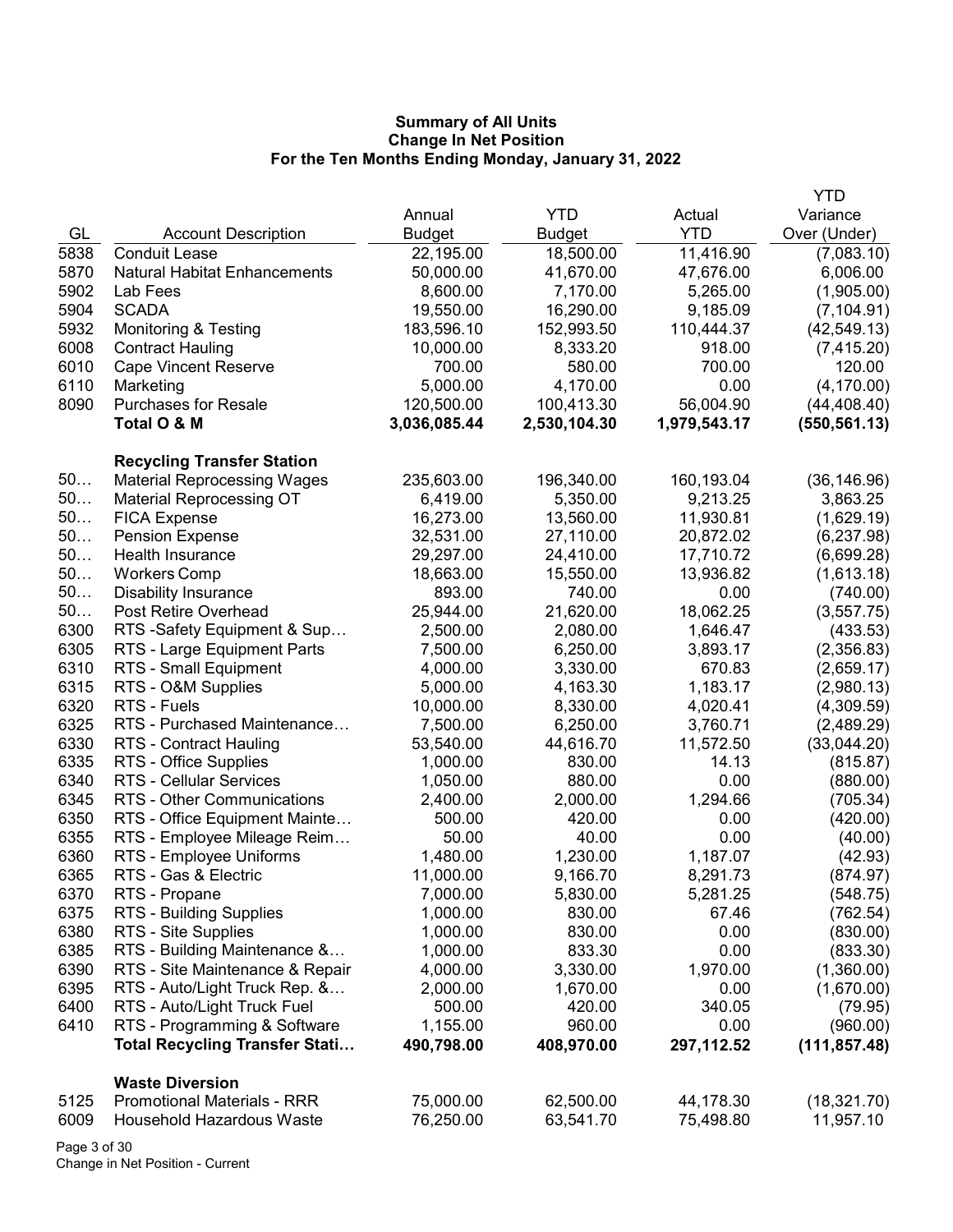|      |                                        |               |               |              | <b>YTD</b>    |
|------|----------------------------------------|---------------|---------------|--------------|---------------|
|      |                                        | Annual        | <b>YTD</b>    | Actual       | Variance      |
| GL   | <b>Account Description</b>             | <b>Budget</b> | <b>Budget</b> | <b>YTD</b>   | Over (Under)  |
| 6011 | Recycling Incentive                    | 70,000.00     | 58,330.00     | 43,664.50    | (14,665.50)   |
| 6012 | Recycling Incentive-County Ca          | 238,814.00    | 199,010.00    | 93,405.07    | (105, 604.93) |
| 6017 | <b>Book Debinding</b>                  | 3,200.00      | 2,666.70      | 3,060.00     | 393.30        |
| 6018 | Mattress Recycling - All Counties      | 350,000.00    | 291,670.00    | 307,140.50   | 15,470.50     |
|      | <b>Total Waste Diversion</b>           | 813,264.00    | 677,718.40    | 566,947.17   | (110, 771.23) |
| 6002 | <b>Sewage Treatment</b>                | 1,837,029.00  | 1,530,860.00  | 1,402,255.67 | (128, 604.33) |
| 6004 | <b>Water Purchases</b>                 | 846,831.00    | 705,702.50    | 546,095.73   | (159, 606.77) |
| 60   | <b>Closure &amp; Post Closure Care</b> | 744,157.00    | 620,130.00    | 406,557.60   | (213, 572.40) |
| 6006 | <b>Host Community Benefits</b>         | 896,583.00    | 747,160.00    | 816,735.49   | 69,575.49     |
|      | <b>Office &amp; Administrative</b>     |               |               |              |               |
| 5053 | Misc Employee Costs                    | 9,515.00      | 7,930.00      | 1,734.21     | (6, 195.79)   |
| 5102 | <b>Office Rent</b>                     | 171,604.00    | 143,000.00    | 142,152.07   | (847.93)      |
| 5104 | <b>Office Supplies</b>                 | 20,949.00     | 17,446.70     | 11,584.01    | (5,862.69)    |
| 5110 | Postage & Shipping                     | 7,400.00      | 6,160.00      | 4,815.48     | (1,344.52)    |
| 5112 | Telephone                              | 34,270.00     | 28,550.00     | 28,084.77    | (465.23)      |
| 5114 | <b>Cellular Services</b>               | 37,350.00     | 31,133.30     | 28,195.31    | (2,937.99)    |
| 5118 | <b>Other Communications</b>            | 11,200.00     | 9,330.00      | 8,598.84     | (731.16)      |
| 5120 | Dues & Subscriptions                   | 11,140.00     | 9,286.70      | 6,813.08     | (2,473.62)    |
| 5122 | Public Info & Advertising              | 16,171.00     | 13,500.00     | 4,137.20     | (9,362.80)    |
| 5123 | <b>Promotional Materials</b>           | 10,500.00     | 8,753.30      | 1,583.78     | (7, 169.52)   |
| 5130 | Office Equipment                       | 18,751.00     | 15,613.40     | 12,537.43    | (3,075.97)    |
| 5132 | Office Equip Maintenance               | 1,200.00      | 1,000.00      | 0.00         | (1,000.00)    |
| 5170 | <b>Other Office Expenses</b>           | 9,900.00      | 8,246.70      | 3,334.74     | (4,911.96)    |
| 5172 | <b>Filing Fees</b>                     | 24,600.00     | 20,500.00     | (130.91)     | (20, 630.91)  |
| 5173 | <b>Credit Card Processing Fees</b>     | 600.00        | 500.00        | 440.50       | (59.50)       |
| 5202 | Employee Mileage Reimburse             | 27,116.00     | 22,600.00     | 18,214.56    | (4,385.44)    |
| 5204 | Empl. Meals & Incidental               | 16,025.00     | 13,350.00     | 4,692.32     | (8,657.68)    |
| 5206 | Empl. Lodging                          | 28,655.00     | 23,895.70     | 8,372.40     | (15, 523.30)  |
| 5270 | <b>Travel &amp; Meeting Expense</b>    | 6,950.00      | 5,805.00      | 3,345.98     | (2,459.02)    |
| 5312 | <b>Continuing Education</b>            | 8,136.66      | 6,787.30      | 3,535.00     | (3,252.30)    |
| 5370 | Training & Development                 | 58,365.00     | 48,650.90     | 20,407.30    | (28, 243.60)  |
| 5402 | <b>Employee Uniforms</b>               | 26,750.00     | 22,293.30     | 11,657.86    | (10, 635.44)  |
| 5404 | <b>Safety Training</b>                 | 10,000.00     | 8,330.00      | 3,332.50     | (4,997.50)    |
| 5508 | <b>Cleaning Services</b>               | 39,000.00     | 32,496.70     | 28,670.00    | (3,826.70)    |
| 5570 | <b>Other General Expense</b>           | 4,050.00      | 3,376.70      | 515.00       | (2,861.70)    |
| 6102 | Board Member Travel & Expen            | 1,750.00      | 1,460.00      | 646.35       | (813.65)      |
| 6104 | Sponsorships                           | 9,000.00      | 7,500.00      | 3,000.00     | (4,500.00)    |
| 6210 | <b>Trustee Fees</b>                    | 7,500.00      | 6,250.00      | 7,000.00     | 750.00        |
|      | <b>Total Office &amp; Admin</b>        | 628,447.66    | 523,745.70    | 367,269.78   | (156, 475.92) |
|      | <b>Utilities</b>                       |               |               |              |               |
| 5802 | Gas & Electric                         | 150,125.00    | 125,106.70    | 113,526.61   | (11,580.09)   |
| 5803 | Propane                                | 25,000.00     | 20,830.00     | 16,352.01    | (4,477.99)    |
|      | <b>Total Utilities</b>                 | 175,125.00    | 145,936.70    | 129,878.62   | (16,058.08)   |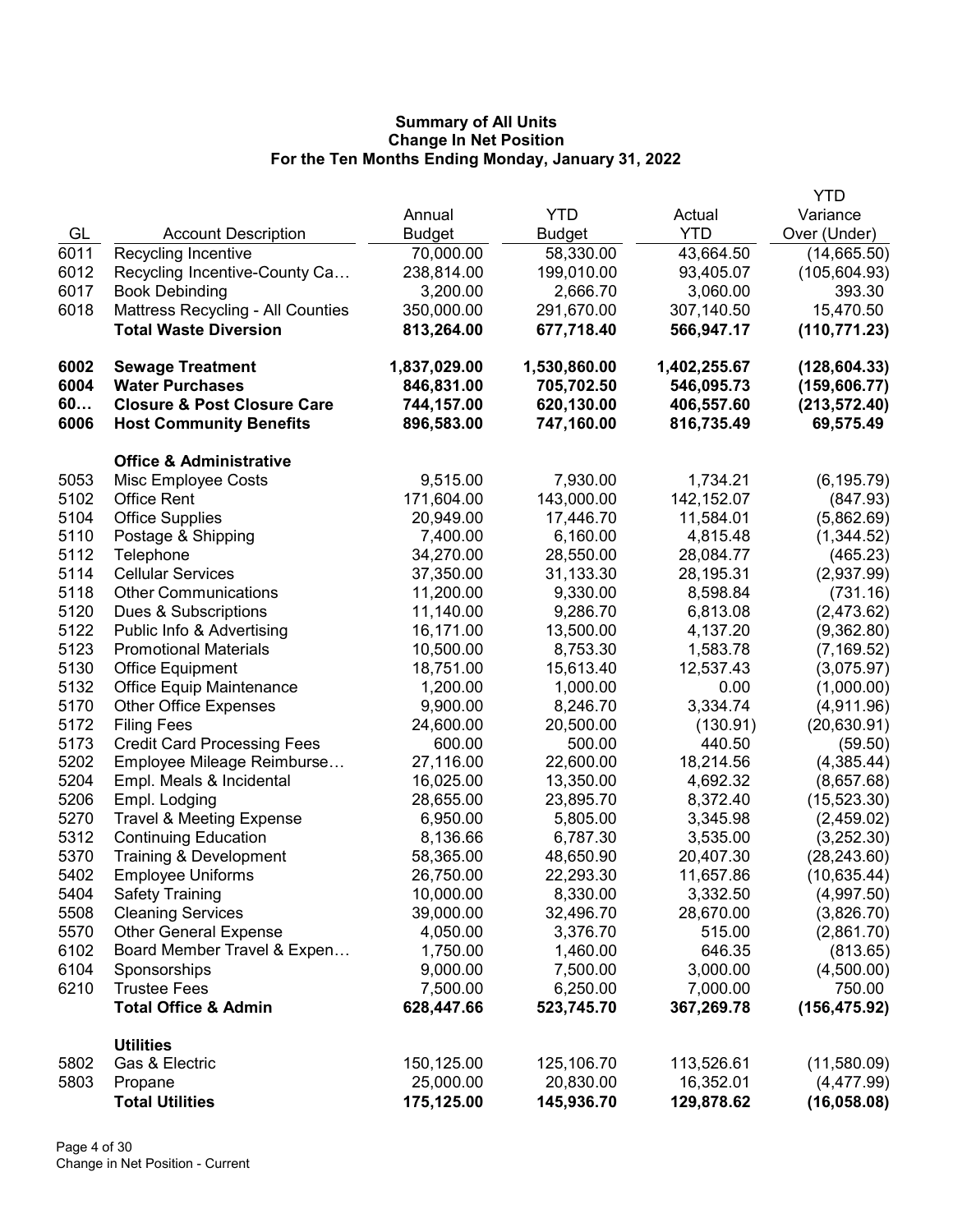|      |                                          |               |               |                  | <b>YTD</b>       |
|------|------------------------------------------|---------------|---------------|------------------|------------------|
|      |                                          | Annual        | <b>YTD</b>    | Actual           | Variance         |
| GL   | <b>Account Description</b>               | <b>Budget</b> | Budget        | <b>YTD</b>       | Over (Under)     |
|      | <b>Materials &amp; Supplies</b>          |               |               |                  |                  |
| 5806 | <b>Building Supplies</b>                 | 7,000.00      | 5,830.00      | 3,750.61         | (2,079.39)       |
| 5810 | <b>Site Supplies</b>                     | 29,907.90     | 24,919.90     | 16,246.04        | (8,673.86)       |
| 5824 | Sand, Gravel & Stone                     | 220,000.00    | 183,330.00    | 213,334.48       | 30,004.48        |
| 5826 | Seed & Mulch                             | 36,300.00     | 30,253.30     | 36,228.00        | 5,974.70         |
|      | <b>Total Materials &amp; Supplies</b>    | 293,207.90    | 244,333.20    | 269,559.13       | 25,225.93        |
|      | <b>Professional Fees</b>                 |               |               |                  |                  |
| 5924 | Legal                                    | 113,500.00    | 94,596.70     | 39,575.00        | (55,021.70)      |
| 5926 | <b>Investment Banking Fees</b>           | 48,666.00     | 40,565.00     | 40,702.32        | 137.32           |
| 59   | <b>Accounting Fees</b>                   | 43,200.00     | 36,000.00     | 30,200.00        | (5,800.00)       |
| 5970 | Consulting                               | 418,000.00    | 348,336.60    | 292,565.21       | (55, 771.39)     |
|      | <b>Total Professional Fees</b>           | 623,366.00    | 519,498.30    | 403,042.53       | (116, 455.77)    |
|      | <b>Repairs &amp; Maintenance</b>         |               |               |                  |                  |
| 5804 | <b>Building Maintenance &amp; Repair</b> | 38,000.00     | 31,666.60     | 23,671.31        | (7,995.29)       |
| 5808 | Site Maint & Repair                      | 32,500.00     | 27,080.00     | 25,031.86        | (2,048.14)       |
| 5812 | <b>Pipeline Maintenance</b>              | 80,100.00     | 66,756.60     | 37,890.36        | (28, 866.24)     |
|      | <b>Total Repairs &amp; Maintenance</b>   | 150,600.00    | 125,503.20    | 86,593.53        | (38,909.67)      |
|      | <b>Automobile</b>                        |               |               |                  |                  |
| 5601 | Auto/Light Truck Rep. & Maint.           | 34,340.00     | 28,606.70     | 22,934.44        | (5,672.26)       |
| 5602 | <b>Auto/Light Truck Fuel</b>             | 94,250.00     | 78,543.40     | 65,337.91        | (13, 205.49)     |
| 5603 | Auto/Light Truck Rental/Lease            | 211,300.00    | 176,080.00    | 158,862.46       | (17, 217.54)     |
| 5605 | Vehicle Ins                              | 42,200.00     | 35,160.00     | 35,166.60        | 6.60             |
|      | <b>Total Automobile</b>                  | 382,090.00    | 318,390.10    | 282,301.41       | (36,088.69)      |
|      | Computer                                 |               |               |                  |                  |
| 5124 | <b>Computer Equipment</b>                | 76,020.00     | 63,350.00     | 30,191.32        | (33, 158.68)     |
| 5126 | <b>Computer Maintenance</b>              | 8,500.00      | 7,080.00      | 1,080.00         | (6,000.00)       |
| 5128 | Programming & Software                   | 194,310.00    | 161,940.00    | 135,544.45       | (26, 395.55)     |
| 5129 | <b>ECMS Expense</b>                      | 29,000.00     | 24,170.00     | 22,974.75        | (1, 195.25)      |
| 6108 | Web Page Design & Maintenance            | 8,302.00      | 6,926.70      | 2,400.00         | (4,526.70)       |
| 5906 | GIS                                      | 29,200.00     | 24,330.00     | 24,551.24        | 221.24           |
|      | <b>Total Computer</b>                    | 345,332.00    | 287,796.70    | 216,741.76       | (71, 054.94)     |
| 6122 | <b>Bad Debt Expense</b>                  | 0.00          | 0.00          | 12,404.13        | 12,404.13        |
| 6114 | <b>Insurance</b>                         | 433,000.00    | 360,840.00    | 360,833.40       | (6.60)           |
| 6120 | <b>Grants</b>                            | 304,570.00    | 253,806.70    | 296,215.05       | 42,408.35        |
| 61   | <b>Admin Allocation</b>                  | 0.00          | 20.00         | 0.00             | (20.00)          |
| 61   | <b>Engineering Allocation</b>            | 1.00          | 10.00         | 0.00             | (10.00)          |
| 6208 | <b>NYS Administrative Assessm</b>        | 125,049.00    | 104,210.00    | 0.00             | (104, 210.00)    |
| 7032 | <b>Depreciation</b>                      | 8,364,400.00  | 6,970,340.00  | 6,685,299.09     | (285, 040.91)    |
| 7002 | Amortization                             | 24,400.00     | 20,330.00     | 21,884.23        | 1,554.23         |
| 6202 | <b>Interest Expense</b>                  | 714,950.00    | 595,790.00    | 496,334.24       | (99, 455.76)     |
| 6901 | <b>Contingency</b>                       | 74,800.00     | 62,326.60     | 0.00             | (62, 326.60)     |
|      | <b>Total Expenses</b>                    | 30,883,103.97 | 25,736,065.70 | 23, 191, 431. 95 | (2, 544, 633.75) |

Page 5 of 30 Change in Net Position - Current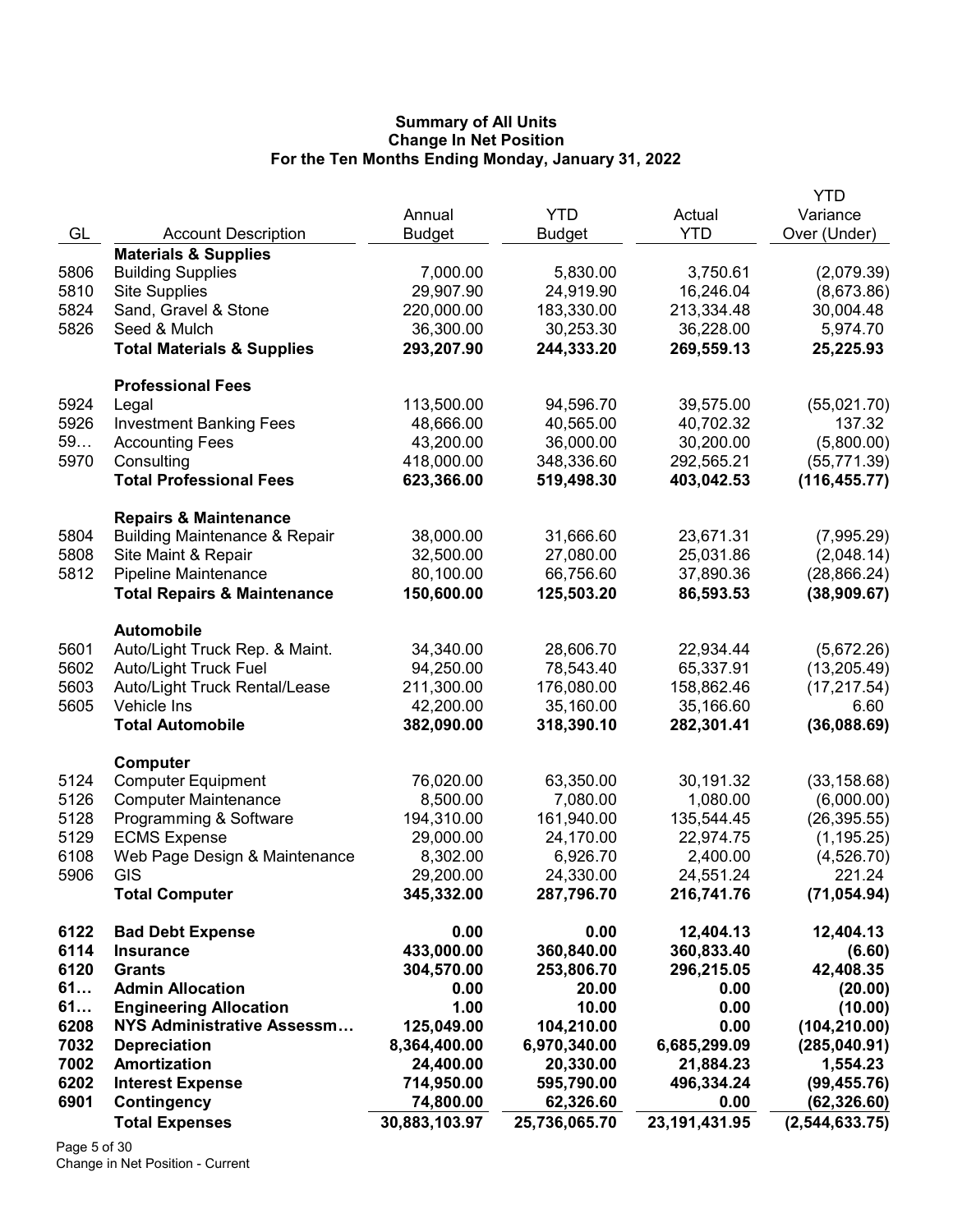|    | <b>Change in Net Position</b> | (3,226,271.47)          | (2,688,706.10)       | 86,992.98     | 2,775,699.08                    |
|----|-------------------------------|-------------------------|----------------------|---------------|---------------------------------|
| GL | Account Description           | Annual<br><b>Budget</b> | YTD<br><b>Budget</b> | Actual<br>YTD | YTD<br>Variance<br>Over (Under) |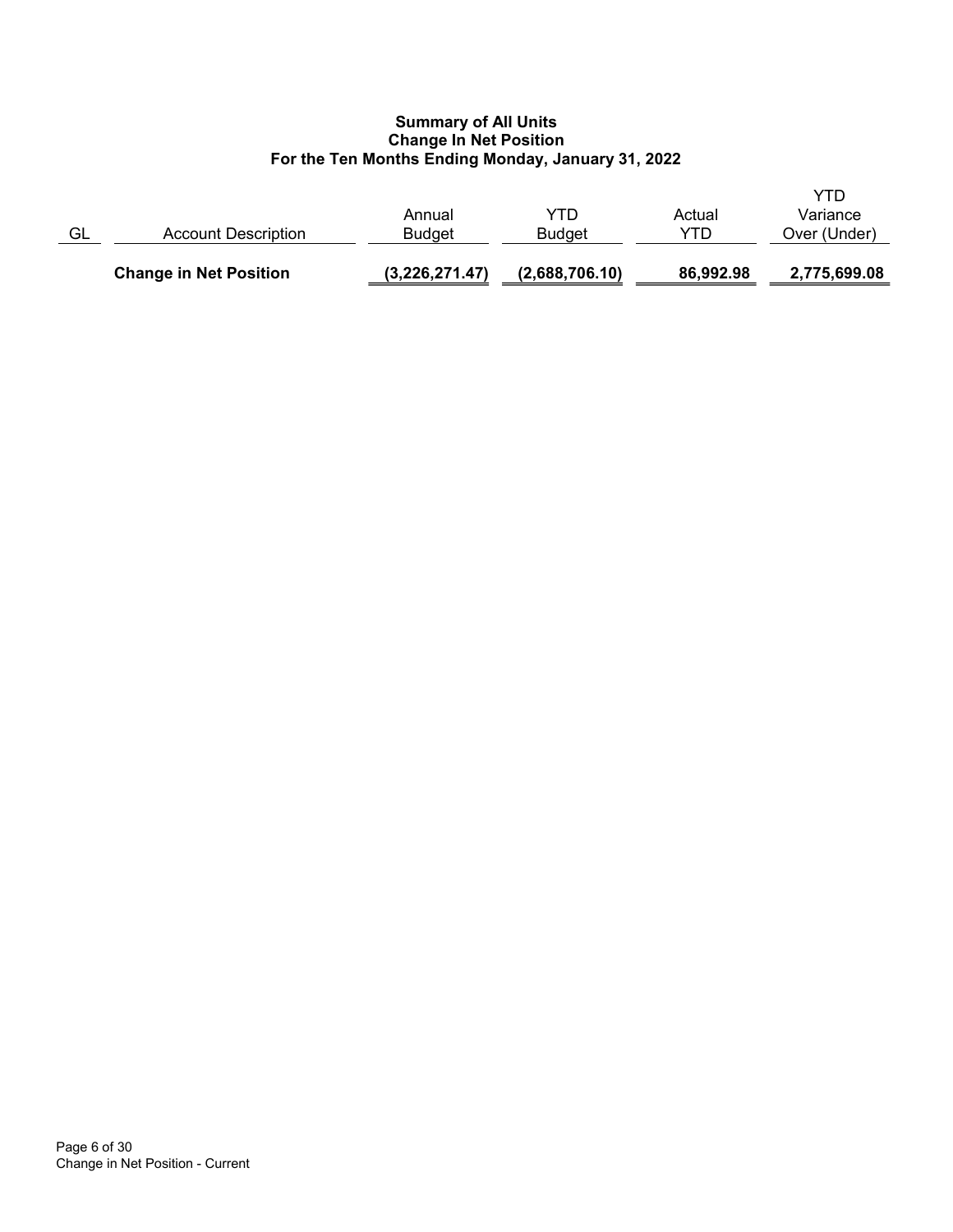# Administration Change In Net Position For the Ten Months Ending Monday, January 31, 2022

|              |                                           |                         |                             | Actual      | <b>YTD</b>               |
|--------------|-------------------------------------------|-------------------------|-----------------------------|-------------|--------------------------|
| GL           | <b>Account Description</b>                | Annual<br><b>Budget</b> | <b>YTD</b><br><b>Budget</b> | <b>YTD</b>  | Variance<br>Over (Under) |
|              | <b>Grant Revenue</b>                      |                         |                             |             |                          |
| 4183         | <b>NY State Grants</b>                    | \$4,000.00              | \$3,330.00                  | \$3,952.50  | \$622.50                 |
|              | <b>Total Grant Revenue</b>                | 4,000.00                | 3,330.00                    | 3,952.50    | 622.50                   |
|              |                                           |                         |                             |             |                          |
|              | <b>Other Income</b>                       |                         |                             |             |                          |
| 4164         | Miscellaneous                             | 211,300.00              | 176,080.00                  | 171,304.00  | (4,776.00)               |
|              | <b>Total Other Income</b>                 | 211,300.00              | 176,080.00                  | 171,304.00  | (4,776.00)               |
| 4201         | <b>Gain on Sale of Assets</b>             | 21,000.00               | 17,500.00                   | 5,300.00    | (12, 200.00)             |
|              | <b>Interest Income</b>                    |                         |                             |             |                          |
| 4102         | Investment Interest Income                | 98,400.00               | 82,000.00                   | 70,314.10   | (11,685.90)              |
| 42           | Mark to Market Adjustment                 | 0.00                    | 0.00                        | (18,932.50) | (18, 932.50)             |
|              | <b>Total Interest Income</b>              | 98,400.00               | 82,000.00                   | 51,381.60   | (30, 618.40)             |
|              | <b>Total Income</b>                       | 334,700.00              | 278,910.00                  | 231,938.10  | (46, 971.90)             |
|              | <b>Salaries</b>                           |                         |                             |             |                          |
| 50           | <b>Administrative Wages</b>               | 1,212,691.00            | 1,010,580.00                | 987,284.36  | (23, 295.64)             |
| 50           | Overtime Wages                            | 1,000.00                | 830.00                      | 382.66      | (447.34)                 |
|              | <b>Total Salaries</b>                     | 1,213,691.00            | 1,011,410.00                | 987,667.02  | (23, 742.98)             |
|              | <b>Fringe Benefits</b>                    |                         |                             |             |                          |
| 50           | <b>FICA Expense</b>                       | 82,432.00               | 68,690.00                   | 68,967.95   | 277.95                   |
| 50           | <b>Pension Expense</b>                    | 145,280.00              | 121,070.00                  | 109,676.14  | (11, 393.86)             |
| 50           | <b>VDC</b> Expense                        | 0.00                    | 0.00                        | 10,670.10   | 10,670.10                |
| 50           | Health Insurance                          | 135,154.00              | 112,630.00                  | 104,801.51  | (7,828.49)               |
| 50           | Retiree Health Insurance                  | 85,343.00               | 71,120.00                   | 67,525.54   | (3,594.46)               |
| 50           | <b>Workers Comp</b>                       | 2,032.00                | 1,690.00                    | 1,553.25    | (136.75)                 |
| 50           | <b>Disability Insurance</b>               | 2,797.00                | 2,330.00                    | 2,432.97    | 102.97                   |
| 5036         | Unemployment                              | 10,000.00               | 8,330.00                    | 0.00        | (8,330.00)               |
| 50           | Post Retire Overhead                      | 81,254.00               | 67,710.00                   | 64,353.30   | (3,356.70)               |
| 5051         | Benefit Admin. Fees                       | 13,730.00               | 11,440.00                   | 9,388.48    | (2,051.52)               |
| 5054         | <b>Employee Physicals &amp; Screening</b> | 1,787.00                | 1,490.00                    | 547.75      | (942.25)                 |
|              | <b>Total Fringe Benefits</b>              | 559,809.00              | 466,500.00                  | 439,916.99  | (26, 583.01)             |
|              | <b>Operations &amp; Maintenance</b>       |                         |                             |             |                          |
| 5134         | <b>Maintenance Contracts</b>              | 2,720.00                | 2,270.00                    | 1,691.61    | (578.39)                 |
| 5403         | <b>Safety Equipment &amp; Supplies</b>    | 11,746.00               | 9,793.30                    | 5,170.13    | (4,623.17)               |
|              | Total O & M                               | 14,466.00               | 12,063.30                   | 6,861.74    | (5,201.56)               |
|              | <b>Office &amp; Administrative</b>        |                         |                             |             |                          |
| 5053         | Misc Employee Costs                       | 5,215.00                | 4,350.00                    | 1,734.21    | (2,615.79)               |
| 5102         | <b>Office Rent</b>                        | 121,936.00              | 101,610.00                  | 110,471.27  | 8,861.27                 |
| 5104         | <b>Office Supplies</b>                    | 6,749.00                | 5,620.00                    | 5,567.12    | (52.88)                  |
| 5110         | Postage & Shipping                        | 6,000.00                | 5,000.00                    | 4,505.80    | (494.20)                 |
| 5112         | Telephone                                 | 5,310.00                | 4,430.00                    | 2,976.25    | (1,453.75)               |
| Page 7 of 30 |                                           |                         |                             |             |                          |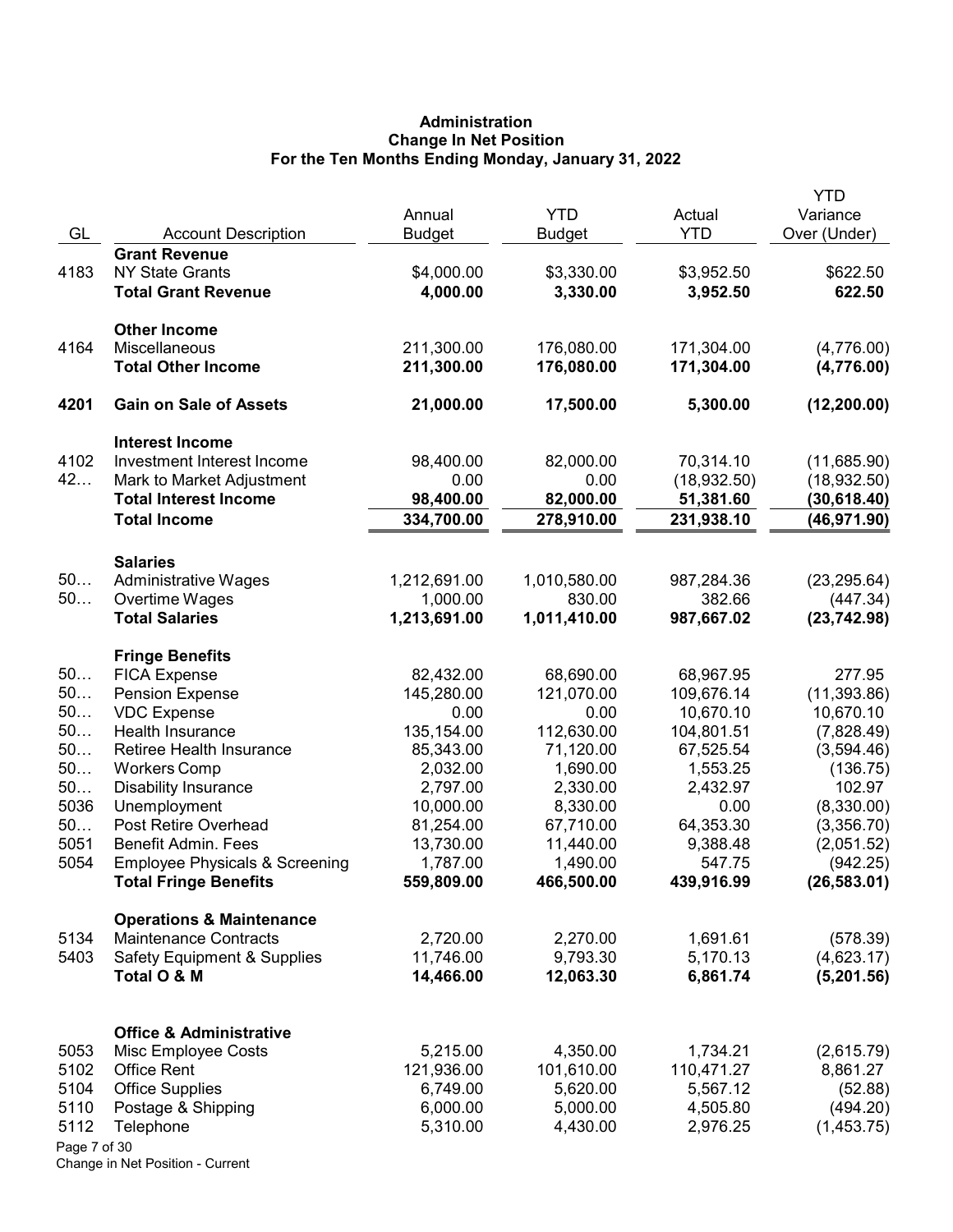# Administration Change In Net Position For the Ten Months Ending Monday, January 31, 2022

|              | <b>Change in Net Position</b>                     | (74, 545.00)         | (62, 130.00)         | (35, 177.97)       | 26,952.03                |
|--------------|---------------------------------------------------|----------------------|----------------------|--------------------|--------------------------|
|              | <b>Total Expenses</b>                             | 409,245.00           | 341,040.00           | 267,116.07         | (73, 923.93)             |
| 6901         | Contingency                                       | 19,800.00            | 16,496.60            | 0.00               | (16, 496.60)             |
| 7032         | <b>Depreciation</b>                               | 279,900.00           | 233,250.00           | 191,738.03         | (41, 511.97)             |
| 61           | <b>Admin Allocation</b>                           | (2,332,132.00)       | (1,943,440.00)       | (1,806,646.58)     | 136,793.42               |
| 6114         | <b>Insurance</b>                                  | 19,200.00            | 16,000.00            | 16,000.00          | 0.00                     |
|              | <b>Total Computer</b>                             | 235,630.00           | 196,363.40           | 136,353.76         | (60,009.64)              |
| 6108         | Web Page Design & Maintenance                     | 7,552.00             | 6,296.70             | 2,400.00           | (3,896.70)               |
| 5129         | <b>ECMS Expense</b>                               | 29,000.00            | 24,170.00            | 22,974.75          | (1, 195.25)              |
| 5128         | Programming & Software                            | 161,258.00           | 134,386.70           | 109,065.56         | (25, 321.14)             |
| 5126         | <b>Computer Maintenance</b>                       | 8,500.00             | 7,080.00             | 1,080.00           | (6,000.00)               |
| 5124         | <b>Computer Equipment</b>                         | 29,320.00            | 24,430.00            | 833.45             | (23, 596.55)             |
|              | Computer                                          |                      |                      |                    |                          |
|              | <b>Total Automobile</b>                           | 2,090.00             | 1,736.70             | 355.47             | (1, 381.23)              |
| 5602         | <b>Auto/Light Truck Fuel</b>                      | 1,250.00             | 1,040.00             | 15.88              | (1,024.12)               |
| 5601         | Auto/Light Truck Rep. & Maint.                    | 840.00               | 696.70               | 339.59             | (357.11)                 |
|              | <b>Automobile</b>                                 |                      |                      |                    |                          |
|              | <b>Total Professional Fees</b>                    | 145,700.00           | 121,420.00           | 115,327.98         | (6,092.02)               |
| 5970         | Consulting                                        | 60,600.00            | 50,500.00            | 56,745.00          | 6,245.00                 |
| 59           | <b>Accounting Fees</b>                            | 43,200.00            | 36,000.00            | 30,200.00          | (5,800.00)               |
| 5926         | <b>Investment Banking Fees</b>                    | 6,900.00             | 5,750.00             | 6,572.98           | 822.98                   |
| 5924         | Legal                                             | 35,000.00            | 29,170.00            | 21,810.00          | (7,360.00)               |
|              | <b>Professional Fees</b>                          |                      |                      |                    |                          |
|              | <b>Total Office &amp; Admin</b>                   | 251,091.00           | 209,240.00           | 179,541.66         | (29, 698.34)             |
| 6104         | Sponsorships                                      | 9,000.00             | 7,500.00             | 3,000.00           | (4,500.00)               |
| 6102         | Board Member Travel & Expen                       | 1,750.00             | 1,460.00             | 646.35             | (813.65)                 |
| 5508         | <b>Cleaning Services</b>                          | 13,900.00            | 11,580.00            | 8,580.00           | (3,000.00)               |
| 5404         | <b>Safety Training</b>                            | 10,000.00            | 8,330.00             | 3,332.50           | (4,997.50)               |
| 5402         | <b>Employee Uniforms</b>                          | 1,425.00             | 1,190.00             | 73.00              | (1, 117.00)              |
| 5370         | Training & Development                            | 14,100.00            | 11,750.00            | 4,850.65           | (6,899.35)               |
| 5270         | <b>Travel &amp; Meeting Expense</b>               | 3,550.00             | 2,960.00             | 3,320.98           | 360.98                   |
| 5206         | Empl. Lodging                                     | 3,100.00             | 2,583.30             | 0.00               | (2,583.30)               |
| 5204         | Empl. Meals & Incidental                          | 2,700.00             | 2,250.00             | 42.00              | (2,208.00)               |
| 5202         | Employee Mileage Reimburse                        | 5,000.00             | 4,170.00             | 1,843.52           | (2,326.48)               |
| 5173         | <b>Credit Card Processing Fees</b>                | 600.00               | 500.00               | 440.50             | (59.50)                  |
| 5170         | <b>Other Office Expenses</b>                      | 3,900.00             | 3,246.70             | 2,905.02           | (341.68)                 |
| 5130         | Office Equipment                                  | 10,251.00            | 8,540.00             | 10,000.38          | 1,460.38                 |
| 5123         | <b>Promotional Materials</b>                      | 2,500.00             | 2,080.00             | 1,583.78           | (496.22)                 |
| 5122         | Dues & Subscriptions<br>Public Info & Advertising | 4,415.00<br>4,590.00 | 3,830.00             | 2,045.08<br>421.52 | (1,634.92)<br>(3,408.48) |
| 5120         | <b>Other Communications</b>                       | 9,600.00             | 8,000.00<br>3,680.00 | 7,404.34           | (595.66)                 |
| 5114<br>5118 | <b>Cellular Services</b>                          | 5,500.00             | 4,580.00             | 3,797.39           | (782.61)                 |
| GL           | <b>Account Description</b>                        | <b>Budget</b>        | <b>Budget</b>        | <b>YTD</b>         | Over (Under)             |
|              |                                                   | Annual               | <b>YTD</b>           | Actual             | Variance                 |
|              |                                                   |                      |                      |                    | <b>YTD</b>               |

Page 8 of 30 Change in Net Position - Current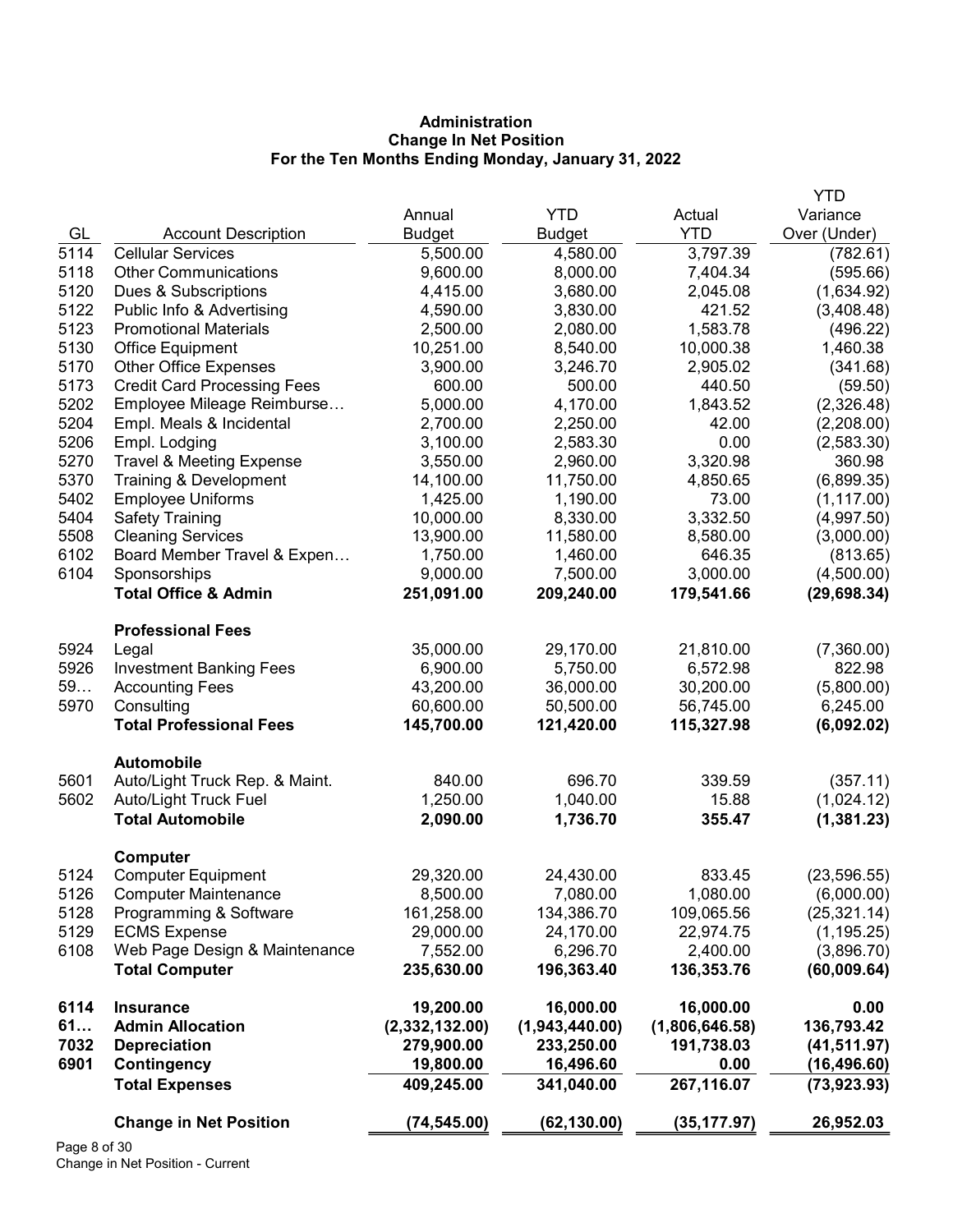|              |                                        |                |                |                | <b>YTD</b>    |
|--------------|----------------------------------------|----------------|----------------|----------------|---------------|
|              |                                        | Annual         | <b>YTD</b>     | Actual         | Variance      |
| GL           | <b>Account Description</b>             | <b>Budget</b>  | <b>Budget</b>  | <b>YTD</b>     | Over (Under)  |
|              | <b>Customer Billings</b>               |                |                |                |               |
| 4001         | <b>Customer Billings</b>               | \$8,153,431.00 | \$6,794,530.00 | \$7,027,000.86 | \$232,470.86  |
| 4006         | Replacement Reserve Tip Inco           | 216,245.00     | 180,200.00     | 256,900.79     | 76,700.79     |
| 4007         | Liner Reserve Tip Income               | 0.00           | 0.00           | 95,137.92      | 95,137.92     |
| 4008         | Closure Reserve Tip Income             | 594,674.00     | 495,560.00     | 543,949.89     | 48,389.89     |
|              | <b>Total Customer Billings</b>         | 8,964,350.00   | 7,470,290.00   | 7,922,989.46   | 452,699.46    |
|              | <b>Waste Diversion Revenue</b>         |                |                |                |               |
| 4050         | <b>RTS Revenue</b>                     | 104,500.00     | 87,080.00      | 73,411.80      | (13,668.20)   |
| 4061         | <b>Recycling Revenue - Mattresses</b>  | 110,000.00     | 91,670.00      | 94,999.00      | 3,329.00      |
|              | <b>Total Waste Diversion Revenue</b>   | 214,500.00     | 178,750.00     | 168,410.80     | (10, 339.20)  |
|              | <b>Grant Revenue</b>                   |                |                |                |               |
| 4183         | <b>NY State Grants</b>                 | 81,319.00      | 67,770.00      | 43,946.70      | (23,823.30)   |
|              | <b>Total Grant Revenue</b>             | 81,319.00      | 67,770.00      | 43,946.70      | (23,823.30)   |
|              | <b>Other Income</b>                    |                |                |                |               |
| 4164         | Miscellaneous                          | 25,000.00      | 20,830.00      | 4,725.35       | (16, 104.65)  |
| 4166         | <b>LFGTE Revenue</b>                   | 462,054.00     | 385,050.00     | 467,122.85     | 82,072.85     |
|              | <b>Total Other Income</b>              | 487,054.00     | 405,880.00     | 471,848.20     | 65,968.20     |
| 4201         | <b>Gain on Sale of Assets</b>          | 45,000.00      | 37,500.00      | 8,200.00       | (29, 300.00)  |
|              | <b>Interest Income</b>                 |                |                |                |               |
| 41           | <b>Trustee Interest</b>                | 128,585.00     | 107,150.00     | 11,541.75      | (95,608.25)   |
| 4108         | Reserve Interest                       | 75,379.00      | 62,820.00      | 54,937.97      | (7,882.03)    |
| 4116         | Replace Reserve Interest Income        | 90,981.00      | 75,820.00      | 54,899.87      | (20, 920.13)  |
| 4117         | Liner Reserve Interest Income          | 0.00           | 0.00           | 8,108.54       | 8,108.54      |
| 4118         | <b>Closure Reserve Interest Income</b> | 85,205.00      | 71,000.00      | 65,046.98      | (5,953.02)    |
| 4119         | Post Close Interest Income             | 64,278.00      | 53,570.00      | 48,165.98      | (5,404.02)    |
| 4120         | Wetlands Mitigation Interest Inc       | 18,071.00      | 15,060.00      | 7,558.24       | (7,501.76)    |
| 42           | Mark to Market Adjustment              | 0.00           | 0.00           | (359, 098.87)  | (359,098.87)  |
|              | <b>Total Interest Income</b>           | 462,499.00     | 385,420.00     | (108, 839.54)  | (494,259.54)  |
|              | <b>Total Income</b>                    | 10,254,722.00  | 8,545,610.00   | 8,506,555.62   | (39, 054.38)  |
|              | <b>Salaries</b>                        |                |                |                |               |
| 50           | <b>Engineering Wages</b>               | 124,791.00     | 103,990.00     | 140,754.31     | 36,764.31     |
| 50           | <b>MMF Wages</b>                       | 1,461,066.00   | 1,217,560.00   | 1,047,452.68   | (170, 107.32) |
| 50           | WQ Wages                               | 0.00           | 0.00           | 367.95         | 367.95        |
| 50           | Overtime Wages                         | 37,362.00      | 31,140.00      | 30,907.27      | (232.73)      |
| 5005         | On-Call Stipend                        | 7,800.00       | 6,500.00       | 6,300.00       | (200.00)      |
|              | <b>Total Salaries</b>                  | 1,631,019.00   | 1,359,190.00   | 1,225,782.21   | (133, 407.79) |
|              | <b>Fringe Benefits</b>                 |                |                |                |               |
| 50           | <b>FICA Expense</b>                    | 104,733.00     | 87,280.00      | 88,795.83      | 1,515.83      |
| 50           | <b>Pension Expense</b>                 | 252,435.00     | 210,360.00     | 198,454.41     | (11,905.59)   |
| 50           | <b>VDC Expense</b>                     | 0.00           | 0.00           | 148.42         | 148.42        |
| Page 9 of 30 |                                        |                |                |                |               |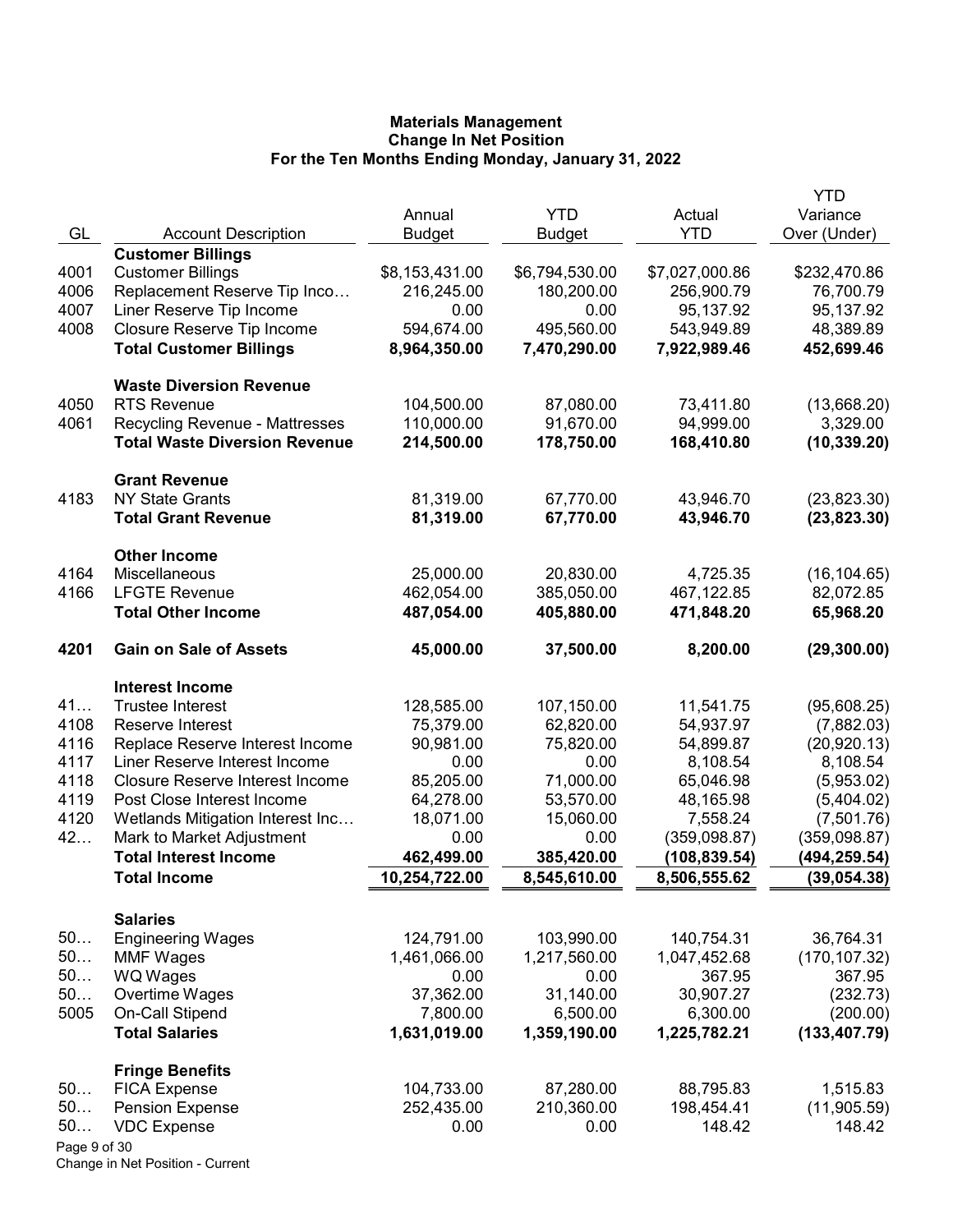| <b>YTD</b><br>Variance<br>Annual<br>Actual<br>GL<br><b>YTD</b><br>Over (Under)<br><b>Account Description</b><br><b>Budget</b><br>Budget<br>$50$<br>Health Insurance<br>268,579.00<br>223,820.00<br>192,913.67<br>(30,906.33)<br>50<br>93,022.00<br>77,520.00<br>69,050.43<br>(8,469.57)<br><b>Workers Comp</b><br>50<br>4,422.00<br>5,193.00<br>4,330.00<br>92.00<br><b>Disability Insurance</b><br>50<br>(16,086.55)<br>Post Retire Overhead<br>145,342.00<br>121,120.00<br>105,033.45<br>5054<br><b>Employee Physicals &amp; Screening</b><br>8,000.00<br>6,670.00<br>4,282.40<br>(2,387.60)<br>877,304.00<br>731,100.00<br>663,100.61<br>(67,999.39)<br><b>Total Fringe Benefits</b><br><b>Operations &amp; Maintenance</b><br>5062<br>Third Party Temporary - O&M<br>15,000.00<br>12,503.20<br>0.00<br>(12,503.20)<br>5403<br>17,000.00<br>14,170.00<br>11,948.52<br>(2,221.48)<br><b>Safety Equipment &amp; Supplies</b><br>5702<br><b>Large Equipment Parts</b><br>115,643.34<br>96,369.50<br>88,747.05<br>(7,622.45)<br>5703<br>9,550.00<br>7,958.30<br>1,671.04<br><b>Small Equipment</b><br>(6, 287.26)<br>5704<br>20,000.00<br>16,670.00<br>13,700.37<br>O&M Supplies<br>(2,969.63)<br>5708<br>277,900.00<br>231,580.00<br>251,059.64<br>19,479.64<br>Fuels<br>5710<br>20,000.00<br>16,670.00<br>9,601.63<br>Lubricants<br>(7,068.37)<br>5712<br>80,000.00<br>66,670.00<br>51,063.48<br>Purchased Maintenance & Repair<br>(15,606.52)<br>5716<br>15,000.00<br>12,500.00<br>10,933.34<br>(1,566.66)<br><b>Equipment Rental</b><br>5718<br>20,000.00<br>16,670.00<br>13,556.30<br>(3, 113.70)<br><b>Tires</b><br>5770<br>Other Tool, Equip & O&M<br>5,000.00<br>4,170.00<br>2,452.04<br>(1,717.96)<br>5815<br>9,170.00<br>8,274.46<br>Chemicals<br>11,000.00<br>(895.54)<br>5818<br>Leachate System Expense<br>15,000.00<br>12,500.00<br>14,775.50<br>2,275.50<br>5820<br>69,156.00<br>57,630.00<br><b>LFG Maintenance</b><br>27,832.08<br>(29, 797.92)<br>5870<br>41,670.00<br>47,676.00<br><b>Natural Habitat Enhancements</b><br>50,000.00<br>6,006.00<br>5932<br>110,444.37<br><b>Monitoring &amp; Testing</b><br>183,596.10<br>152,993.50<br>(42, 549.13)<br>6008<br>10,000.00<br>918.00<br><b>Contract Hauling</b><br>8,333.20<br>(7, 415.20)<br>664,653.82<br>Total O & M<br>933,845.44<br>778,227.70<br>(113, 573.88)<br><b>Recycling Transfer Station</b><br>50<br>235,603.00<br>160,193.04<br><b>Material Reprocessing Wages</b><br>196,340.00<br>(36, 146.96)<br>50<br><b>Material Reprocessing OT</b><br>6,419.00<br>5,350.00<br>9,213.25<br>3,863.25<br>50<br><b>FICA Expense</b><br>16,273.00<br>13,560.00<br>11,930.81<br>(1,629.19)<br>50<br>32,531.00<br>(6, 237.98)<br><b>Pension Expense</b><br>27,110.00<br>20,872.02<br>50<br>Health Insurance<br>29,297.00<br>24,410.00<br>17,710.72<br>(6,699.28)<br>50<br><b>Workers Comp</b><br>18,663.00<br>15,550.00<br>13,936.82<br>(1,613.18)<br>50<br><b>Disability Insurance</b><br>893.00<br>740.00<br>0.00<br>(740.00)<br>50<br>Post Retire Overhead<br>21,620.00<br>18,062.25<br>(3,557.75)<br>25,944.00<br>6300<br>2,080.00<br>(433.53)<br>RTS -Safety Equipment & Sup<br>2,500.00<br>1,646.47<br>6305<br>RTS - Large Equipment Parts<br>7,500.00<br>6,250.00<br>3,893.17<br>(2,356.83)<br>6310<br>3,330.00<br>(2,659.17)<br>RTS - Small Equipment<br>4,000.00<br>670.83<br>6315<br>1,183.17<br>(2,980.13)<br>RTS - O&M Supplies<br>5,000.00<br>4,163.30<br>6320<br>(4,309.59)<br>RTS - Fuels<br>10,000.00<br>8,330.00<br>4,020.41<br>6325<br>RTS - Purchased Maintenance<br>3,760.71<br>7,500.00<br>6,250.00<br>(2,489.29)<br>6330<br>44,616.70<br>11,572.50<br>(33,044.20)<br><b>RTS - Contract Hauling</b><br>53,540.00<br>6335<br>RTS - Office Supplies<br>1,000.00<br>830.00<br>14.13<br>(815.87)<br>6340<br>(880.00)<br>RTS - Cellular Services<br>1,050.00<br>880.00<br>0.00<br>6345<br>RTS - Other Communications<br>1,294.66<br>(705.34)<br>2,400.00<br>2,000.00<br>6350<br>RTS - Office Equipment Mainte<br>420.00<br>(420.00)<br>500.00<br>0.00 |  |  | YTD |
|---------------------------------------------------------------------------------------------------------------------------------------------------------------------------------------------------------------------------------------------------------------------------------------------------------------------------------------------------------------------------------------------------------------------------------------------------------------------------------------------------------------------------------------------------------------------------------------------------------------------------------------------------------------------------------------------------------------------------------------------------------------------------------------------------------------------------------------------------------------------------------------------------------------------------------------------------------------------------------------------------------------------------------------------------------------------------------------------------------------------------------------------------------------------------------------------------------------------------------------------------------------------------------------------------------------------------------------------------------------------------------------------------------------------------------------------------------------------------------------------------------------------------------------------------------------------------------------------------------------------------------------------------------------------------------------------------------------------------------------------------------------------------------------------------------------------------------------------------------------------------------------------------------------------------------------------------------------------------------------------------------------------------------------------------------------------------------------------------------------------------------------------------------------------------------------------------------------------------------------------------------------------------------------------------------------------------------------------------------------------------------------------------------------------------------------------------------------------------------------------------------------------------------------------------------------------------------------------------------------------------------------------------------------------------------------------------------------------------------------------------------------------------------------------------------------------------------------------------------------------------------------------------------------------------------------------------------------------------------------------------------------------------------------------------------------------------------------------------------------------------------------------------------------------------------------------------------------------------------------------------------------------------------------------------------------------------------------------------------------------------------------------------------------------------------------------------------------------------------------------------------------------------------------------------------------------------------------------------------------------------------------------------------------------------------------------------------------------------------------------------------------------------------------------------------------------------------------------------------------------------------------------------------------------------------------------------------------------------------------------------------------------------------------|--|--|-----|
|                                                                                                                                                                                                                                                                                                                                                                                                                                                                                                                                                                                                                                                                                                                                                                                                                                                                                                                                                                                                                                                                                                                                                                                                                                                                                                                                                                                                                                                                                                                                                                                                                                                                                                                                                                                                                                                                                                                                                                                                                                                                                                                                                                                                                                                                                                                                                                                                                                                                                                                                                                                                                                                                                                                                                                                                                                                                                                                                                                                                                                                                                                                                                                                                                                                                                                                                                                                                                                                                                                                                                                                                                                                                                                                                                                                                                                                                                                                                                                                                                                       |  |  |     |
|                                                                                                                                                                                                                                                                                                                                                                                                                                                                                                                                                                                                                                                                                                                                                                                                                                                                                                                                                                                                                                                                                                                                                                                                                                                                                                                                                                                                                                                                                                                                                                                                                                                                                                                                                                                                                                                                                                                                                                                                                                                                                                                                                                                                                                                                                                                                                                                                                                                                                                                                                                                                                                                                                                                                                                                                                                                                                                                                                                                                                                                                                                                                                                                                                                                                                                                                                                                                                                                                                                                                                                                                                                                                                                                                                                                                                                                                                                                                                                                                                                       |  |  |     |
|                                                                                                                                                                                                                                                                                                                                                                                                                                                                                                                                                                                                                                                                                                                                                                                                                                                                                                                                                                                                                                                                                                                                                                                                                                                                                                                                                                                                                                                                                                                                                                                                                                                                                                                                                                                                                                                                                                                                                                                                                                                                                                                                                                                                                                                                                                                                                                                                                                                                                                                                                                                                                                                                                                                                                                                                                                                                                                                                                                                                                                                                                                                                                                                                                                                                                                                                                                                                                                                                                                                                                                                                                                                                                                                                                                                                                                                                                                                                                                                                                                       |  |  |     |
|                                                                                                                                                                                                                                                                                                                                                                                                                                                                                                                                                                                                                                                                                                                                                                                                                                                                                                                                                                                                                                                                                                                                                                                                                                                                                                                                                                                                                                                                                                                                                                                                                                                                                                                                                                                                                                                                                                                                                                                                                                                                                                                                                                                                                                                                                                                                                                                                                                                                                                                                                                                                                                                                                                                                                                                                                                                                                                                                                                                                                                                                                                                                                                                                                                                                                                                                                                                                                                                                                                                                                                                                                                                                                                                                                                                                                                                                                                                                                                                                                                       |  |  |     |
|                                                                                                                                                                                                                                                                                                                                                                                                                                                                                                                                                                                                                                                                                                                                                                                                                                                                                                                                                                                                                                                                                                                                                                                                                                                                                                                                                                                                                                                                                                                                                                                                                                                                                                                                                                                                                                                                                                                                                                                                                                                                                                                                                                                                                                                                                                                                                                                                                                                                                                                                                                                                                                                                                                                                                                                                                                                                                                                                                                                                                                                                                                                                                                                                                                                                                                                                                                                                                                                                                                                                                                                                                                                                                                                                                                                                                                                                                                                                                                                                                                       |  |  |     |
|                                                                                                                                                                                                                                                                                                                                                                                                                                                                                                                                                                                                                                                                                                                                                                                                                                                                                                                                                                                                                                                                                                                                                                                                                                                                                                                                                                                                                                                                                                                                                                                                                                                                                                                                                                                                                                                                                                                                                                                                                                                                                                                                                                                                                                                                                                                                                                                                                                                                                                                                                                                                                                                                                                                                                                                                                                                                                                                                                                                                                                                                                                                                                                                                                                                                                                                                                                                                                                                                                                                                                                                                                                                                                                                                                                                                                                                                                                                                                                                                                                       |  |  |     |
|                                                                                                                                                                                                                                                                                                                                                                                                                                                                                                                                                                                                                                                                                                                                                                                                                                                                                                                                                                                                                                                                                                                                                                                                                                                                                                                                                                                                                                                                                                                                                                                                                                                                                                                                                                                                                                                                                                                                                                                                                                                                                                                                                                                                                                                                                                                                                                                                                                                                                                                                                                                                                                                                                                                                                                                                                                                                                                                                                                                                                                                                                                                                                                                                                                                                                                                                                                                                                                                                                                                                                                                                                                                                                                                                                                                                                                                                                                                                                                                                                                       |  |  |     |
|                                                                                                                                                                                                                                                                                                                                                                                                                                                                                                                                                                                                                                                                                                                                                                                                                                                                                                                                                                                                                                                                                                                                                                                                                                                                                                                                                                                                                                                                                                                                                                                                                                                                                                                                                                                                                                                                                                                                                                                                                                                                                                                                                                                                                                                                                                                                                                                                                                                                                                                                                                                                                                                                                                                                                                                                                                                                                                                                                                                                                                                                                                                                                                                                                                                                                                                                                                                                                                                                                                                                                                                                                                                                                                                                                                                                                                                                                                                                                                                                                                       |  |  |     |
|                                                                                                                                                                                                                                                                                                                                                                                                                                                                                                                                                                                                                                                                                                                                                                                                                                                                                                                                                                                                                                                                                                                                                                                                                                                                                                                                                                                                                                                                                                                                                                                                                                                                                                                                                                                                                                                                                                                                                                                                                                                                                                                                                                                                                                                                                                                                                                                                                                                                                                                                                                                                                                                                                                                                                                                                                                                                                                                                                                                                                                                                                                                                                                                                                                                                                                                                                                                                                                                                                                                                                                                                                                                                                                                                                                                                                                                                                                                                                                                                                                       |  |  |     |
|                                                                                                                                                                                                                                                                                                                                                                                                                                                                                                                                                                                                                                                                                                                                                                                                                                                                                                                                                                                                                                                                                                                                                                                                                                                                                                                                                                                                                                                                                                                                                                                                                                                                                                                                                                                                                                                                                                                                                                                                                                                                                                                                                                                                                                                                                                                                                                                                                                                                                                                                                                                                                                                                                                                                                                                                                                                                                                                                                                                                                                                                                                                                                                                                                                                                                                                                                                                                                                                                                                                                                                                                                                                                                                                                                                                                                                                                                                                                                                                                                                       |  |  |     |
|                                                                                                                                                                                                                                                                                                                                                                                                                                                                                                                                                                                                                                                                                                                                                                                                                                                                                                                                                                                                                                                                                                                                                                                                                                                                                                                                                                                                                                                                                                                                                                                                                                                                                                                                                                                                                                                                                                                                                                                                                                                                                                                                                                                                                                                                                                                                                                                                                                                                                                                                                                                                                                                                                                                                                                                                                                                                                                                                                                                                                                                                                                                                                                                                                                                                                                                                                                                                                                                                                                                                                                                                                                                                                                                                                                                                                                                                                                                                                                                                                                       |  |  |     |
|                                                                                                                                                                                                                                                                                                                                                                                                                                                                                                                                                                                                                                                                                                                                                                                                                                                                                                                                                                                                                                                                                                                                                                                                                                                                                                                                                                                                                                                                                                                                                                                                                                                                                                                                                                                                                                                                                                                                                                                                                                                                                                                                                                                                                                                                                                                                                                                                                                                                                                                                                                                                                                                                                                                                                                                                                                                                                                                                                                                                                                                                                                                                                                                                                                                                                                                                                                                                                                                                                                                                                                                                                                                                                                                                                                                                                                                                                                                                                                                                                                       |  |  |     |
|                                                                                                                                                                                                                                                                                                                                                                                                                                                                                                                                                                                                                                                                                                                                                                                                                                                                                                                                                                                                                                                                                                                                                                                                                                                                                                                                                                                                                                                                                                                                                                                                                                                                                                                                                                                                                                                                                                                                                                                                                                                                                                                                                                                                                                                                                                                                                                                                                                                                                                                                                                                                                                                                                                                                                                                                                                                                                                                                                                                                                                                                                                                                                                                                                                                                                                                                                                                                                                                                                                                                                                                                                                                                                                                                                                                                                                                                                                                                                                                                                                       |  |  |     |
|                                                                                                                                                                                                                                                                                                                                                                                                                                                                                                                                                                                                                                                                                                                                                                                                                                                                                                                                                                                                                                                                                                                                                                                                                                                                                                                                                                                                                                                                                                                                                                                                                                                                                                                                                                                                                                                                                                                                                                                                                                                                                                                                                                                                                                                                                                                                                                                                                                                                                                                                                                                                                                                                                                                                                                                                                                                                                                                                                                                                                                                                                                                                                                                                                                                                                                                                                                                                                                                                                                                                                                                                                                                                                                                                                                                                                                                                                                                                                                                                                                       |  |  |     |
|                                                                                                                                                                                                                                                                                                                                                                                                                                                                                                                                                                                                                                                                                                                                                                                                                                                                                                                                                                                                                                                                                                                                                                                                                                                                                                                                                                                                                                                                                                                                                                                                                                                                                                                                                                                                                                                                                                                                                                                                                                                                                                                                                                                                                                                                                                                                                                                                                                                                                                                                                                                                                                                                                                                                                                                                                                                                                                                                                                                                                                                                                                                                                                                                                                                                                                                                                                                                                                                                                                                                                                                                                                                                                                                                                                                                                                                                                                                                                                                                                                       |  |  |     |
|                                                                                                                                                                                                                                                                                                                                                                                                                                                                                                                                                                                                                                                                                                                                                                                                                                                                                                                                                                                                                                                                                                                                                                                                                                                                                                                                                                                                                                                                                                                                                                                                                                                                                                                                                                                                                                                                                                                                                                                                                                                                                                                                                                                                                                                                                                                                                                                                                                                                                                                                                                                                                                                                                                                                                                                                                                                                                                                                                                                                                                                                                                                                                                                                                                                                                                                                                                                                                                                                                                                                                                                                                                                                                                                                                                                                                                                                                                                                                                                                                                       |  |  |     |
|                                                                                                                                                                                                                                                                                                                                                                                                                                                                                                                                                                                                                                                                                                                                                                                                                                                                                                                                                                                                                                                                                                                                                                                                                                                                                                                                                                                                                                                                                                                                                                                                                                                                                                                                                                                                                                                                                                                                                                                                                                                                                                                                                                                                                                                                                                                                                                                                                                                                                                                                                                                                                                                                                                                                                                                                                                                                                                                                                                                                                                                                                                                                                                                                                                                                                                                                                                                                                                                                                                                                                                                                                                                                                                                                                                                                                                                                                                                                                                                                                                       |  |  |     |
|                                                                                                                                                                                                                                                                                                                                                                                                                                                                                                                                                                                                                                                                                                                                                                                                                                                                                                                                                                                                                                                                                                                                                                                                                                                                                                                                                                                                                                                                                                                                                                                                                                                                                                                                                                                                                                                                                                                                                                                                                                                                                                                                                                                                                                                                                                                                                                                                                                                                                                                                                                                                                                                                                                                                                                                                                                                                                                                                                                                                                                                                                                                                                                                                                                                                                                                                                                                                                                                                                                                                                                                                                                                                                                                                                                                                                                                                                                                                                                                                                                       |  |  |     |
|                                                                                                                                                                                                                                                                                                                                                                                                                                                                                                                                                                                                                                                                                                                                                                                                                                                                                                                                                                                                                                                                                                                                                                                                                                                                                                                                                                                                                                                                                                                                                                                                                                                                                                                                                                                                                                                                                                                                                                                                                                                                                                                                                                                                                                                                                                                                                                                                                                                                                                                                                                                                                                                                                                                                                                                                                                                                                                                                                                                                                                                                                                                                                                                                                                                                                                                                                                                                                                                                                                                                                                                                                                                                                                                                                                                                                                                                                                                                                                                                                                       |  |  |     |
|                                                                                                                                                                                                                                                                                                                                                                                                                                                                                                                                                                                                                                                                                                                                                                                                                                                                                                                                                                                                                                                                                                                                                                                                                                                                                                                                                                                                                                                                                                                                                                                                                                                                                                                                                                                                                                                                                                                                                                                                                                                                                                                                                                                                                                                                                                                                                                                                                                                                                                                                                                                                                                                                                                                                                                                                                                                                                                                                                                                                                                                                                                                                                                                                                                                                                                                                                                                                                                                                                                                                                                                                                                                                                                                                                                                                                                                                                                                                                                                                                                       |  |  |     |
|                                                                                                                                                                                                                                                                                                                                                                                                                                                                                                                                                                                                                                                                                                                                                                                                                                                                                                                                                                                                                                                                                                                                                                                                                                                                                                                                                                                                                                                                                                                                                                                                                                                                                                                                                                                                                                                                                                                                                                                                                                                                                                                                                                                                                                                                                                                                                                                                                                                                                                                                                                                                                                                                                                                                                                                                                                                                                                                                                                                                                                                                                                                                                                                                                                                                                                                                                                                                                                                                                                                                                                                                                                                                                                                                                                                                                                                                                                                                                                                                                                       |  |  |     |
|                                                                                                                                                                                                                                                                                                                                                                                                                                                                                                                                                                                                                                                                                                                                                                                                                                                                                                                                                                                                                                                                                                                                                                                                                                                                                                                                                                                                                                                                                                                                                                                                                                                                                                                                                                                                                                                                                                                                                                                                                                                                                                                                                                                                                                                                                                                                                                                                                                                                                                                                                                                                                                                                                                                                                                                                                                                                                                                                                                                                                                                                                                                                                                                                                                                                                                                                                                                                                                                                                                                                                                                                                                                                                                                                                                                                                                                                                                                                                                                                                                       |  |  |     |
|                                                                                                                                                                                                                                                                                                                                                                                                                                                                                                                                                                                                                                                                                                                                                                                                                                                                                                                                                                                                                                                                                                                                                                                                                                                                                                                                                                                                                                                                                                                                                                                                                                                                                                                                                                                                                                                                                                                                                                                                                                                                                                                                                                                                                                                                                                                                                                                                                                                                                                                                                                                                                                                                                                                                                                                                                                                                                                                                                                                                                                                                                                                                                                                                                                                                                                                                                                                                                                                                                                                                                                                                                                                                                                                                                                                                                                                                                                                                                                                                                                       |  |  |     |
|                                                                                                                                                                                                                                                                                                                                                                                                                                                                                                                                                                                                                                                                                                                                                                                                                                                                                                                                                                                                                                                                                                                                                                                                                                                                                                                                                                                                                                                                                                                                                                                                                                                                                                                                                                                                                                                                                                                                                                                                                                                                                                                                                                                                                                                                                                                                                                                                                                                                                                                                                                                                                                                                                                                                                                                                                                                                                                                                                                                                                                                                                                                                                                                                                                                                                                                                                                                                                                                                                                                                                                                                                                                                                                                                                                                                                                                                                                                                                                                                                                       |  |  |     |
|                                                                                                                                                                                                                                                                                                                                                                                                                                                                                                                                                                                                                                                                                                                                                                                                                                                                                                                                                                                                                                                                                                                                                                                                                                                                                                                                                                                                                                                                                                                                                                                                                                                                                                                                                                                                                                                                                                                                                                                                                                                                                                                                                                                                                                                                                                                                                                                                                                                                                                                                                                                                                                                                                                                                                                                                                                                                                                                                                                                                                                                                                                                                                                                                                                                                                                                                                                                                                                                                                                                                                                                                                                                                                                                                                                                                                                                                                                                                                                                                                                       |  |  |     |
|                                                                                                                                                                                                                                                                                                                                                                                                                                                                                                                                                                                                                                                                                                                                                                                                                                                                                                                                                                                                                                                                                                                                                                                                                                                                                                                                                                                                                                                                                                                                                                                                                                                                                                                                                                                                                                                                                                                                                                                                                                                                                                                                                                                                                                                                                                                                                                                                                                                                                                                                                                                                                                                                                                                                                                                                                                                                                                                                                                                                                                                                                                                                                                                                                                                                                                                                                                                                                                                                                                                                                                                                                                                                                                                                                                                                                                                                                                                                                                                                                                       |  |  |     |
|                                                                                                                                                                                                                                                                                                                                                                                                                                                                                                                                                                                                                                                                                                                                                                                                                                                                                                                                                                                                                                                                                                                                                                                                                                                                                                                                                                                                                                                                                                                                                                                                                                                                                                                                                                                                                                                                                                                                                                                                                                                                                                                                                                                                                                                                                                                                                                                                                                                                                                                                                                                                                                                                                                                                                                                                                                                                                                                                                                                                                                                                                                                                                                                                                                                                                                                                                                                                                                                                                                                                                                                                                                                                                                                                                                                                                                                                                                                                                                                                                                       |  |  |     |
|                                                                                                                                                                                                                                                                                                                                                                                                                                                                                                                                                                                                                                                                                                                                                                                                                                                                                                                                                                                                                                                                                                                                                                                                                                                                                                                                                                                                                                                                                                                                                                                                                                                                                                                                                                                                                                                                                                                                                                                                                                                                                                                                                                                                                                                                                                                                                                                                                                                                                                                                                                                                                                                                                                                                                                                                                                                                                                                                                                                                                                                                                                                                                                                                                                                                                                                                                                                                                                                                                                                                                                                                                                                                                                                                                                                                                                                                                                                                                                                                                                       |  |  |     |
|                                                                                                                                                                                                                                                                                                                                                                                                                                                                                                                                                                                                                                                                                                                                                                                                                                                                                                                                                                                                                                                                                                                                                                                                                                                                                                                                                                                                                                                                                                                                                                                                                                                                                                                                                                                                                                                                                                                                                                                                                                                                                                                                                                                                                                                                                                                                                                                                                                                                                                                                                                                                                                                                                                                                                                                                                                                                                                                                                                                                                                                                                                                                                                                                                                                                                                                                                                                                                                                                                                                                                                                                                                                                                                                                                                                                                                                                                                                                                                                                                                       |  |  |     |
|                                                                                                                                                                                                                                                                                                                                                                                                                                                                                                                                                                                                                                                                                                                                                                                                                                                                                                                                                                                                                                                                                                                                                                                                                                                                                                                                                                                                                                                                                                                                                                                                                                                                                                                                                                                                                                                                                                                                                                                                                                                                                                                                                                                                                                                                                                                                                                                                                                                                                                                                                                                                                                                                                                                                                                                                                                                                                                                                                                                                                                                                                                                                                                                                                                                                                                                                                                                                                                                                                                                                                                                                                                                                                                                                                                                                                                                                                                                                                                                                                                       |  |  |     |
|                                                                                                                                                                                                                                                                                                                                                                                                                                                                                                                                                                                                                                                                                                                                                                                                                                                                                                                                                                                                                                                                                                                                                                                                                                                                                                                                                                                                                                                                                                                                                                                                                                                                                                                                                                                                                                                                                                                                                                                                                                                                                                                                                                                                                                                                                                                                                                                                                                                                                                                                                                                                                                                                                                                                                                                                                                                                                                                                                                                                                                                                                                                                                                                                                                                                                                                                                                                                                                                                                                                                                                                                                                                                                                                                                                                                                                                                                                                                                                                                                                       |  |  |     |
|                                                                                                                                                                                                                                                                                                                                                                                                                                                                                                                                                                                                                                                                                                                                                                                                                                                                                                                                                                                                                                                                                                                                                                                                                                                                                                                                                                                                                                                                                                                                                                                                                                                                                                                                                                                                                                                                                                                                                                                                                                                                                                                                                                                                                                                                                                                                                                                                                                                                                                                                                                                                                                                                                                                                                                                                                                                                                                                                                                                                                                                                                                                                                                                                                                                                                                                                                                                                                                                                                                                                                                                                                                                                                                                                                                                                                                                                                                                                                                                                                                       |  |  |     |
|                                                                                                                                                                                                                                                                                                                                                                                                                                                                                                                                                                                                                                                                                                                                                                                                                                                                                                                                                                                                                                                                                                                                                                                                                                                                                                                                                                                                                                                                                                                                                                                                                                                                                                                                                                                                                                                                                                                                                                                                                                                                                                                                                                                                                                                                                                                                                                                                                                                                                                                                                                                                                                                                                                                                                                                                                                                                                                                                                                                                                                                                                                                                                                                                                                                                                                                                                                                                                                                                                                                                                                                                                                                                                                                                                                                                                                                                                                                                                                                                                                       |  |  |     |
|                                                                                                                                                                                                                                                                                                                                                                                                                                                                                                                                                                                                                                                                                                                                                                                                                                                                                                                                                                                                                                                                                                                                                                                                                                                                                                                                                                                                                                                                                                                                                                                                                                                                                                                                                                                                                                                                                                                                                                                                                                                                                                                                                                                                                                                                                                                                                                                                                                                                                                                                                                                                                                                                                                                                                                                                                                                                                                                                                                                                                                                                                                                                                                                                                                                                                                                                                                                                                                                                                                                                                                                                                                                                                                                                                                                                                                                                                                                                                                                                                                       |  |  |     |
|                                                                                                                                                                                                                                                                                                                                                                                                                                                                                                                                                                                                                                                                                                                                                                                                                                                                                                                                                                                                                                                                                                                                                                                                                                                                                                                                                                                                                                                                                                                                                                                                                                                                                                                                                                                                                                                                                                                                                                                                                                                                                                                                                                                                                                                                                                                                                                                                                                                                                                                                                                                                                                                                                                                                                                                                                                                                                                                                                                                                                                                                                                                                                                                                                                                                                                                                                                                                                                                                                                                                                                                                                                                                                                                                                                                                                                                                                                                                                                                                                                       |  |  |     |
|                                                                                                                                                                                                                                                                                                                                                                                                                                                                                                                                                                                                                                                                                                                                                                                                                                                                                                                                                                                                                                                                                                                                                                                                                                                                                                                                                                                                                                                                                                                                                                                                                                                                                                                                                                                                                                                                                                                                                                                                                                                                                                                                                                                                                                                                                                                                                                                                                                                                                                                                                                                                                                                                                                                                                                                                                                                                                                                                                                                                                                                                                                                                                                                                                                                                                                                                                                                                                                                                                                                                                                                                                                                                                                                                                                                                                                                                                                                                                                                                                                       |  |  |     |
|                                                                                                                                                                                                                                                                                                                                                                                                                                                                                                                                                                                                                                                                                                                                                                                                                                                                                                                                                                                                                                                                                                                                                                                                                                                                                                                                                                                                                                                                                                                                                                                                                                                                                                                                                                                                                                                                                                                                                                                                                                                                                                                                                                                                                                                                                                                                                                                                                                                                                                                                                                                                                                                                                                                                                                                                                                                                                                                                                                                                                                                                                                                                                                                                                                                                                                                                                                                                                                                                                                                                                                                                                                                                                                                                                                                                                                                                                                                                                                                                                                       |  |  |     |
|                                                                                                                                                                                                                                                                                                                                                                                                                                                                                                                                                                                                                                                                                                                                                                                                                                                                                                                                                                                                                                                                                                                                                                                                                                                                                                                                                                                                                                                                                                                                                                                                                                                                                                                                                                                                                                                                                                                                                                                                                                                                                                                                                                                                                                                                                                                                                                                                                                                                                                                                                                                                                                                                                                                                                                                                                                                                                                                                                                                                                                                                                                                                                                                                                                                                                                                                                                                                                                                                                                                                                                                                                                                                                                                                                                                                                                                                                                                                                                                                                                       |  |  |     |
|                                                                                                                                                                                                                                                                                                                                                                                                                                                                                                                                                                                                                                                                                                                                                                                                                                                                                                                                                                                                                                                                                                                                                                                                                                                                                                                                                                                                                                                                                                                                                                                                                                                                                                                                                                                                                                                                                                                                                                                                                                                                                                                                                                                                                                                                                                                                                                                                                                                                                                                                                                                                                                                                                                                                                                                                                                                                                                                                                                                                                                                                                                                                                                                                                                                                                                                                                                                                                                                                                                                                                                                                                                                                                                                                                                                                                                                                                                                                                                                                                                       |  |  |     |
|                                                                                                                                                                                                                                                                                                                                                                                                                                                                                                                                                                                                                                                                                                                                                                                                                                                                                                                                                                                                                                                                                                                                                                                                                                                                                                                                                                                                                                                                                                                                                                                                                                                                                                                                                                                                                                                                                                                                                                                                                                                                                                                                                                                                                                                                                                                                                                                                                                                                                                                                                                                                                                                                                                                                                                                                                                                                                                                                                                                                                                                                                                                                                                                                                                                                                                                                                                                                                                                                                                                                                                                                                                                                                                                                                                                                                                                                                                                                                                                                                                       |  |  |     |
|                                                                                                                                                                                                                                                                                                                                                                                                                                                                                                                                                                                                                                                                                                                                                                                                                                                                                                                                                                                                                                                                                                                                                                                                                                                                                                                                                                                                                                                                                                                                                                                                                                                                                                                                                                                                                                                                                                                                                                                                                                                                                                                                                                                                                                                                                                                                                                                                                                                                                                                                                                                                                                                                                                                                                                                                                                                                                                                                                                                                                                                                                                                                                                                                                                                                                                                                                                                                                                                                                                                                                                                                                                                                                                                                                                                                                                                                                                                                                                                                                                       |  |  |     |
|                                                                                                                                                                                                                                                                                                                                                                                                                                                                                                                                                                                                                                                                                                                                                                                                                                                                                                                                                                                                                                                                                                                                                                                                                                                                                                                                                                                                                                                                                                                                                                                                                                                                                                                                                                                                                                                                                                                                                                                                                                                                                                                                                                                                                                                                                                                                                                                                                                                                                                                                                                                                                                                                                                                                                                                                                                                                                                                                                                                                                                                                                                                                                                                                                                                                                                                                                                                                                                                                                                                                                                                                                                                                                                                                                                                                                                                                                                                                                                                                                                       |  |  |     |
|                                                                                                                                                                                                                                                                                                                                                                                                                                                                                                                                                                                                                                                                                                                                                                                                                                                                                                                                                                                                                                                                                                                                                                                                                                                                                                                                                                                                                                                                                                                                                                                                                                                                                                                                                                                                                                                                                                                                                                                                                                                                                                                                                                                                                                                                                                                                                                                                                                                                                                                                                                                                                                                                                                                                                                                                                                                                                                                                                                                                                                                                                                                                                                                                                                                                                                                                                                                                                                                                                                                                                                                                                                                                                                                                                                                                                                                                                                                                                                                                                                       |  |  |     |
|                                                                                                                                                                                                                                                                                                                                                                                                                                                                                                                                                                                                                                                                                                                                                                                                                                                                                                                                                                                                                                                                                                                                                                                                                                                                                                                                                                                                                                                                                                                                                                                                                                                                                                                                                                                                                                                                                                                                                                                                                                                                                                                                                                                                                                                                                                                                                                                                                                                                                                                                                                                                                                                                                                                                                                                                                                                                                                                                                                                                                                                                                                                                                                                                                                                                                                                                                                                                                                                                                                                                                                                                                                                                                                                                                                                                                                                                                                                                                                                                                                       |  |  |     |
|                                                                                                                                                                                                                                                                                                                                                                                                                                                                                                                                                                                                                                                                                                                                                                                                                                                                                                                                                                                                                                                                                                                                                                                                                                                                                                                                                                                                                                                                                                                                                                                                                                                                                                                                                                                                                                                                                                                                                                                                                                                                                                                                                                                                                                                                                                                                                                                                                                                                                                                                                                                                                                                                                                                                                                                                                                                                                                                                                                                                                                                                                                                                                                                                                                                                                                                                                                                                                                                                                                                                                                                                                                                                                                                                                                                                                                                                                                                                                                                                                                       |  |  |     |
|                                                                                                                                                                                                                                                                                                                                                                                                                                                                                                                                                                                                                                                                                                                                                                                                                                                                                                                                                                                                                                                                                                                                                                                                                                                                                                                                                                                                                                                                                                                                                                                                                                                                                                                                                                                                                                                                                                                                                                                                                                                                                                                                                                                                                                                                                                                                                                                                                                                                                                                                                                                                                                                                                                                                                                                                                                                                                                                                                                                                                                                                                                                                                                                                                                                                                                                                                                                                                                                                                                                                                                                                                                                                                                                                                                                                                                                                                                                                                                                                                                       |  |  |     |
|                                                                                                                                                                                                                                                                                                                                                                                                                                                                                                                                                                                                                                                                                                                                                                                                                                                                                                                                                                                                                                                                                                                                                                                                                                                                                                                                                                                                                                                                                                                                                                                                                                                                                                                                                                                                                                                                                                                                                                                                                                                                                                                                                                                                                                                                                                                                                                                                                                                                                                                                                                                                                                                                                                                                                                                                                                                                                                                                                                                                                                                                                                                                                                                                                                                                                                                                                                                                                                                                                                                                                                                                                                                                                                                                                                                                                                                                                                                                                                                                                                       |  |  |     |
|                                                                                                                                                                                                                                                                                                                                                                                                                                                                                                                                                                                                                                                                                                                                                                                                                                                                                                                                                                                                                                                                                                                                                                                                                                                                                                                                                                                                                                                                                                                                                                                                                                                                                                                                                                                                                                                                                                                                                                                                                                                                                                                                                                                                                                                                                                                                                                                                                                                                                                                                                                                                                                                                                                                                                                                                                                                                                                                                                                                                                                                                                                                                                                                                                                                                                                                                                                                                                                                                                                                                                                                                                                                                                                                                                                                                                                                                                                                                                                                                                                       |  |  |     |
|                                                                                                                                                                                                                                                                                                                                                                                                                                                                                                                                                                                                                                                                                                                                                                                                                                                                                                                                                                                                                                                                                                                                                                                                                                                                                                                                                                                                                                                                                                                                                                                                                                                                                                                                                                                                                                                                                                                                                                                                                                                                                                                                                                                                                                                                                                                                                                                                                                                                                                                                                                                                                                                                                                                                                                                                                                                                                                                                                                                                                                                                                                                                                                                                                                                                                                                                                                                                                                                                                                                                                                                                                                                                                                                                                                                                                                                                                                                                                                                                                                       |  |  |     |

Page 10 of 30 Change in Net Position - Current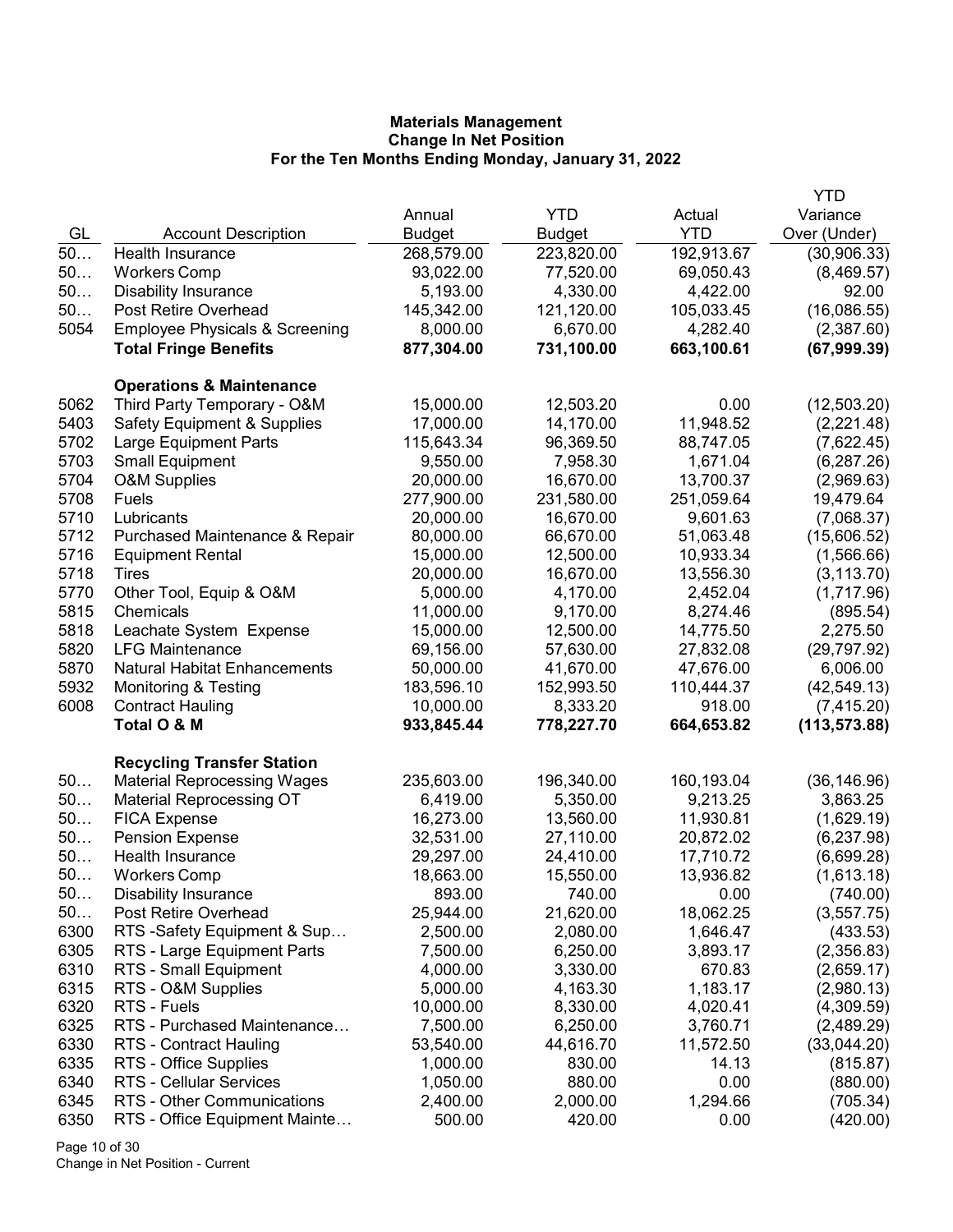|      |                                                        |                       |                       |                       | YTD                        |
|------|--------------------------------------------------------|-----------------------|-----------------------|-----------------------|----------------------------|
|      |                                                        | Annual                | <b>YTD</b>            | Actual                | Variance                   |
| GL   | <b>Account Description</b>                             | <b>Budget</b>         | <b>Budget</b>         | <b>YTD</b>            | Over (Under)               |
| 6355 | RTS - Employee Mileage Reim                            | 50.00                 | 40.00                 | 0.00                  | (40.00)                    |
| 6360 | RTS - Employee Uniforms                                | 1,480.00              | 1,230.00              | 1,187.07              | (42.93)                    |
| 6365 | RTS - Gas & Electric                                   | 11,000.00             | 9,166.70              | 8,291.73              | (874.97)                   |
| 6370 | RTS - Propane                                          | 7,000.00              | 5,830.00              | 5,281.25              | (548.75)                   |
| 6375 | RTS - Building Supplies                                | 1,000.00              | 830.00                | 67.46                 | (762.54)                   |
| 6380 | RTS - Site Supplies                                    | 1,000.00              | 830.00                | 0.00                  | (830.00)                   |
| 6385 | RTS - Building Maintenance &                           | 1,000.00              | 833.30                | 0.00                  | (833.30)                   |
| 6390 | RTS - Site Maintenance & Repair                        | 4,000.00              | 3,330.00              | 1,970.00              | (1,360.00)                 |
| 6395 | RTS - Auto/Light Truck Rep. &                          | 2,000.00              | 1,670.00              | 0.00                  | (1,670.00)                 |
| 6400 | RTS - Auto/Light Truck Fuel                            | 500.00                | 420.00                | 340.05                | (79.95)                    |
| 6410 | RTS - Programming & Software                           | 1,155.00              | 960.00                | 0.00                  | (960.00)                   |
|      | <b>Total Recycling Transfer Stati</b>                  | 490,798.00            | 408,970.00            | 297,112.52            | (111, 857.48)              |
|      | <b>Waste Diversion</b>                                 |                       |                       |                       |                            |
| 5125 | <b>Promotional Materials - RRR</b>                     | 75,000.00             | 62,500.00             | 44,178.30             | (18, 321.70)               |
| 6009 | <b>Household Hazardous Waste</b>                       | 76,250.00             | 63,541.70             | 75,498.80             | 11,957.10                  |
| 6011 | Recycling Incentive                                    | 70,000.00             | 58,330.00             | 43,664.50             | (14, 665.50)               |
| 6012 | Recycling Incentive-County Ca                          | 238,814.00            | 199,010.00            | 93,405.07             | (105, 604.93)              |
| 6017 | <b>Book Debinding</b>                                  | 3,200.00              | 2,666.70              | 3,060.00              | 393.30                     |
| 6018 | <b>Mattress Recycling - All Counties</b>               | 350,000.00            | 291,670.00            | 307,140.50            | 15,470.50                  |
|      | <b>Total Waste Diversion</b>                           | 813,264.00            | 677,718.40            | 566,947.17            | (110, 771.23)              |
|      |                                                        |                       |                       |                       |                            |
| 6002 | <b>Sewage Treatment</b>                                | 603,000.00            | 502,500.00            | 306,735.81            |                            |
| 60   | <b>Closure &amp; Post Closure Care</b>                 | 744,157.00            | 620,130.00            | 406,557.60            | (195, 764.19)              |
| 6006 | <b>Host Community Benefits</b>                         | 763,172.00            | 635,980.00            | 683,324.03            | (213, 572.40)<br>47,344.03 |
|      | <b>Office &amp; Administrative</b>                     |                       |                       |                       |                            |
| 5053 | Misc Employee Costs                                    | 1,000.00              | 830.00                | 0.00                  | (830.00)                   |
| 5104 | <b>Office Supplies</b>                                 | 5,000.00              | 4,170.00              | 1,678.96              | (2,491.04)                 |
| 5112 | Telephone                                              | 8,500.00              | 7,080.00              | 6,512.19              | (567.81)                   |
| 5114 | <b>Cellular Services</b>                               | 6,750.00              | 5,630.00              | 5,337.99              | (292.01)                   |
| 5120 | Dues & Subscriptions                                   | 3,000.00              | 2,500.00              | 2,266.00              | (234.00)                   |
| 5122 | Public Info & Advertising                              | 2,500.00              | 2,080.00              | 1,229.85              | (850.15)                   |
| 5123 | <b>Promotional Materials</b>                           | 3,000.00              | 2,503.30              | 0.00                  | (2,503.30)                 |
| 5130 | <b>Office Equipment</b>                                | 1,000.00              | 830.00                | 787.33                | (42.67)                    |
| 5132 | <b>Office Equip Maintenance</b>                        | 1,200.00              | 1,000.00              | 0.00                  | (1,000.00)                 |
| 5202 | Employee Mileage Reimburse                             | 7,500.00              | 6,246.70              | 5,887.28              | (359.42)                   |
| 5204 | Empl. Meals & Incidental                               | 1,800.00              | 1,500.00              | 0.00                  | (1,500.00)                 |
| 5206 | Empl. Lodging                                          | 1,155.00              | 962.50                | 192.00                | (770.50)                   |
| 5270 | <b>Travel &amp; Meeting Expense</b>                    | 750.00                | 630.00                | 0.00                  | (630.00)                   |
| 5312 | <b>Continuing Education</b>                            | 3,536.66              | 2,950.60              | 3,535.00              | 584.40                     |
| 5370 | Training & Development                                 | 9,965.00              | 8,307.50              | 7,576.75              | (730.75)                   |
| 5402 | <b>Employee Uniforms</b>                               | 15,000.00             | 12,500.00             | 8,093.63              | (4,406.37)                 |
| 5508 | <b>Cleaning Services</b>                               | 12,000.00             | 10,000.00             | 9,220.00              | (780.00)                   |
| 6210 | <b>Trustee Fees</b><br><b>Total Office &amp; Admin</b> | 7,500.00<br>91,156.66 | 6,250.00<br>75,970.60 | 7,000.00<br>59,316.98 | 750.00<br>(16, 653.62)     |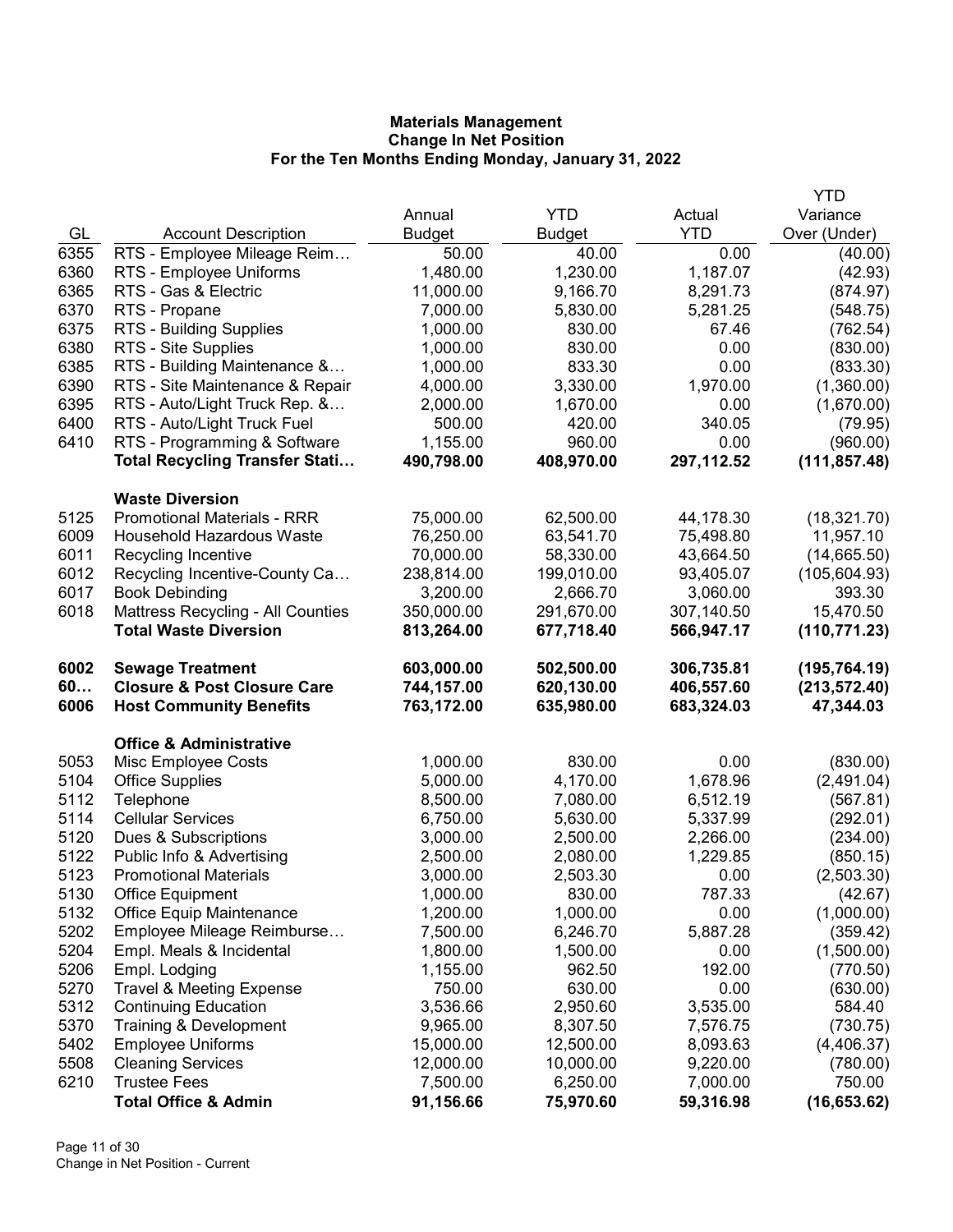|      |                                                    | Annual         | <b>YTD</b>     | Actual         | YTD<br>Variance  |
|------|----------------------------------------------------|----------------|----------------|----------------|------------------|
| GL   | <b>Account Description</b><br><b>Utilities</b>     | <b>Budget</b>  | <b>Budget</b>  | <b>YTD</b>     | Over (Under)     |
| 5802 | Gas & Electric                                     | 40,000.00      | 33,330.00      | 35,071.35      | 1,741.35         |
| 5803 | Propane                                            | 25,000.00      | 20,830.00      | 16,352.01      | (4,477.99)       |
|      | <b>Total Utilities</b>                             | 65,000.00      | 54,160.00      | 51,423.36      | (2,736.64)       |
|      |                                                    |                |                |                |                  |
|      | <b>Materials &amp; Supplies</b>                    |                |                |                |                  |
| 5806 | <b>Building Supplies</b>                           | 7,000.00       | 5,830.00       | 3,750.61       | (2,079.39)       |
| 5810 | <b>Site Supplies</b>                               | 29,907.90      | 24,919.90      | 16,246.04      | (8,673.86)       |
| 5824 | Sand, Gravel & Stone                               | 220,000.00     | 183,330.00     | 213,334.48     | 30,004.48        |
| 5826 | Seed & Mulch                                       | 36,300.00      | 30,253.30      | 36,228.00      | 5,974.70         |
|      | <b>Total Materials &amp; Supplies</b>              | 293,207.90     | 244,333.20     | 269,559.13     | 25,225.93        |
|      | <b>Professional Fees</b>                           |                |                |                |                  |
| 5924 | Legal                                              | 14,500.00      | 12,080.00      | 4,403.75       | (7,676.25)       |
| 5926 | <b>Investment Banking Fees</b>                     | 21,300.00      | 17,750.00      | 17,529.52      | (220.48)         |
| 5970 | Consulting                                         | 58,100.00      | 48,416.70      | 18,240.00      | (30, 176.70)     |
|      | <b>Total Professional Fees</b>                     | 93,900.00      | 78,246.70      | 40,173.27      | (38,073.43)      |
|      | <b>Repairs &amp; Maintenance</b>                   |                |                |                |                  |
| 5804 | <b>Building Maintenance &amp; Repair</b>           | 15,000.00      | 12,503.30      | 10,106.79      | (2,396.51)       |
|      | <b>Total Repairs &amp; Maintenance</b>             | 15,000.00      | 12,503.30      | 10,106.79      | (2, 396.51)      |
|      |                                                    |                |                |                |                  |
| 5603 | <b>Automobile</b><br>Auto/Light Truck Rental/Lease | 14,400.00      | 12,000.00      | 9,599.99       | (2,400.01)       |
|      | <b>Total Automobile</b>                            | 14,400.00      | 12,000.00      | 9,599.99       | (2,400.01)       |
|      |                                                    |                |                |                |                  |
|      | Computer                                           |                |                |                |                  |
| 5124 | <b>Computer Equipment</b>                          | 18,700.00      | 15,580.00      | 10,596.61      | (4,983.39)       |
| 5128 | Programming & Software                             | 7,500.00       | 6,250.00       | 5,296.85       | (953.15)         |
|      | <b>Total Computer</b>                              | 26,200.00      | 21,830.00      | 15,893.46      | (5,936.54)       |
| 6114 | <b>Insurance</b>                                   | 170,700.00     | 142,250.00     | 142,250.00     | 0.00             |
| 61   | <b>Admin Allocation</b>                            | 993,394.00     | 827,830.00     | 764,753.50     | (63,076.50)      |
| 61   | <b>Engineering Allocation</b>                      | 30,524.00      | 25,440.00      | 24,044.71      | (1, 395.29)      |
| 6208 | NYS Administrative Assessm                         | 51,147.00      | 42,620.00      | 0.00           | (42, 620.00)     |
| 7032 | <b>Depreciation</b>                                | 3,537,500.00   | 2,947,920.00   | 2,879,298.42   | (68, 621.58)     |
| 6202 | <b>Interest Expense</b>                            | 658,144.00     | 548,450.00     | 487,310.60     | (61, 139.40)     |
| 6901 | Contingency                                        | 30,000.00      | 25,000.00      | 0.00           | (25,000.00)      |
|      | <b>Total Expenses</b>                              | 12,926,833.00  | 10,772,369.90  | 9,567,943.98   | (1, 204, 425.92) |
|      | <b>Change in Net Position</b>                      | (2,672,111.00) | (2,226,759.90) | (1,061,388.36) | 1,165,371.54     |
|      |                                                    |                |                |                |                  |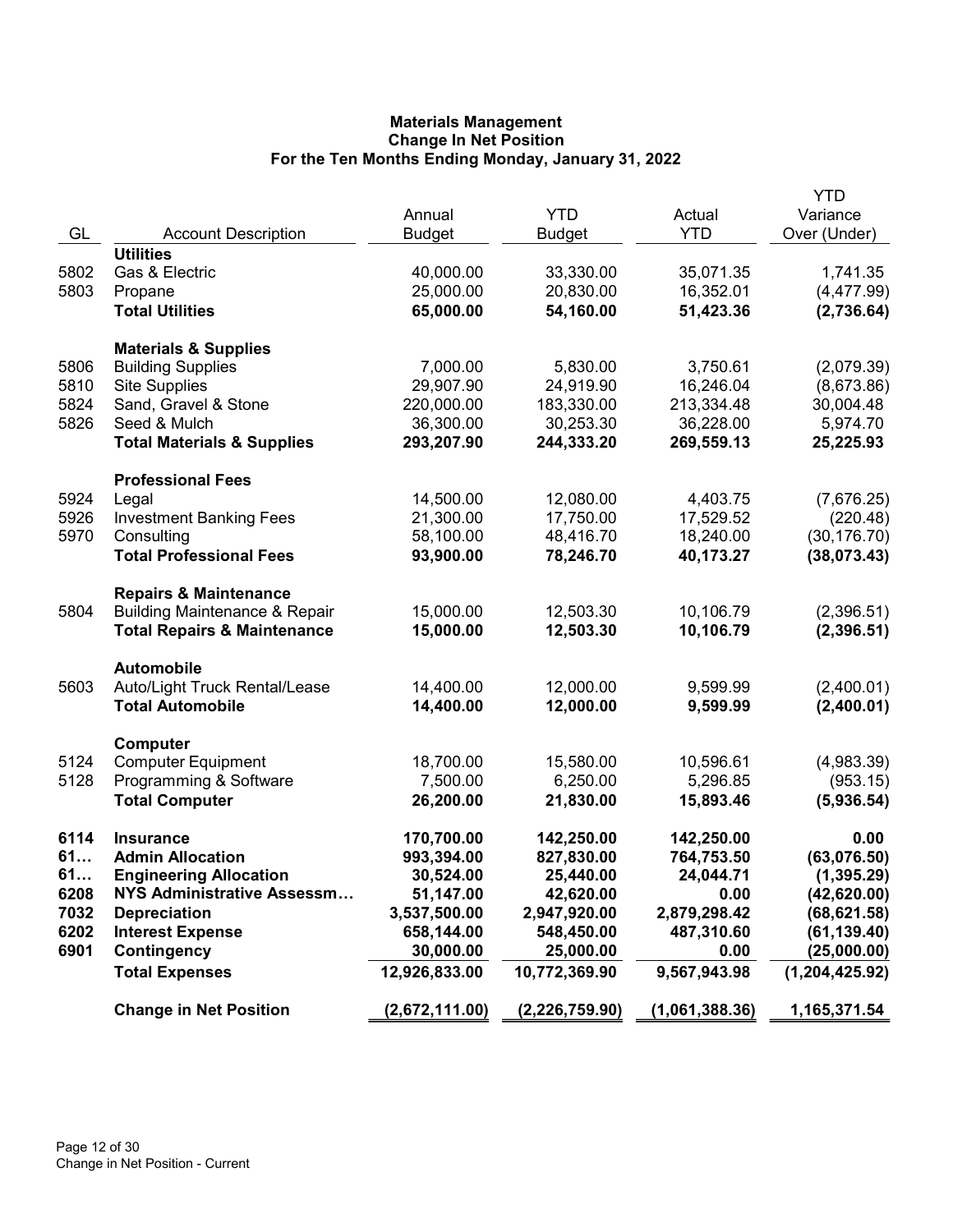# **Telecommunications** Change In Net Position For the Ten Months Ending Monday, January 31, 2022

|               |                                                 |                |                |                | <b>YTD</b>    |
|---------------|-------------------------------------------------|----------------|----------------|----------------|---------------|
|               |                                                 | Annual         | <b>YTD</b>     | Actual         | Variance      |
| GL            | <b>Account Description</b>                      | <b>Budget</b>  | Budget         | <b>YTD</b>     | Over (Under)  |
| 4001          | <b>Customer Billings</b>                        | \$5,664,117.00 | \$4,720,100.00 | \$4,758,461.34 | \$38,361.34   |
| 4004          | <b>Customer Billings</b><br>Dark Fiber Billings | 591,569.00     | 492,970.00     | 833,544.43     | 340,574.43    |
|               | <b>Total Customer Billings</b>                  | 6,255,686.00   | 5,213,070.00   | 5,592,005.77   |               |
|               |                                                 |                |                |                | 378,935.77    |
|               | <b>Grant Revenue</b>                            |                |                |                |               |
| 4181          | <b>Federal Grant Income</b>                     | 200,000.00     | 166,670.00     | 0.00           | (166, 670.00) |
|               | <b>Total Grant Revenue</b>                      | 200,000.00     | 166,670.00     | 0.00           | (166, 670.00) |
|               | <b>Other Income</b>                             |                |                |                |               |
| 4164          | Miscellaneous                                   | 47,050.00      | 39,210.00      | 5,730.99       | (33, 479.01)  |
|               | <b>Total Other Income</b>                       | 47,050.00      | 39,210.00      | 5,730.99       | (33, 479.01)  |
|               | <b>Interest Income</b>                          |                |                |                |               |
| 4102          | Investment Interest Income                      | 9,773.00       | 8,140.00       | 8,355.89       | 215.89        |
| 4108          | Reserve Interest                                | 84,786.00      | 70,660.00      | 45,666.48      | (24, 993.52)  |
| 42            | Mark to Market Adjustment                       | 0.00           | 0.00           | (7,200.00)     | (7,200.00)    |
|               | <b>Total Interest Income</b>                    | 94,559.00      | 78,800.00      | 46,822.37      | (31,977.63)   |
|               | <b>Total Income</b>                             | 6,597,295.00   | 5,497,750.00   | 5,644,559.13   | 146,809.13    |
|               |                                                 |                |                |                |               |
|               | <b>Salaries</b>                                 |                |                |                |               |
| 50            | <b>Engineering Wages</b>                        | 28,644.00      | 23,870.00      | 34,482.82      | 10,612.82     |
| 50            | <b>Telecom Wages</b>                            | 1,269,135.00   | 1,057,610.00   | 1,009,407.03   | (48, 202.97)  |
| 50            | <b>MMF Wages</b>                                | 0.00           | 0.00           | 13,641.83      | 13,641.83     |
| 50            | Overtime Wages                                  | 2,500.00       | 2,080.00       | 1,365.35       | (714.65)      |
|               | <b>Total Salaries</b>                           | 1,300,279.00   | 1,083,560.00   | 1,058,897.03   | (24, 662.97)  |
|               | <b>Fringe Benefits</b>                          |                |                |                |               |
| 50            | <b>FICA Expense</b>                             | 92,438.00      | 77,030.00      | 78,839.55      | 1,809.55      |
| 50            | <b>Pension Expense</b>                          | 172,232.00     | 143,530.00     | 163,626.69     | 20,096.69     |
| 50            | Health Insurance                                | 92,741.00      | 77,280.00      | 78,765.12      | 1,485.12      |
| 50            | <b>Workers Comp</b>                             | 2,437.00       | 2,030.00       | 2,962.68       | 932.68        |
| 50            | <b>Disability Insurance</b>                     | 2,204.00       | 1,840.00       | 1,898.11       | 58.11         |
| 50            | Post Retire Overhead                            | 69,552.00      | 57,960.00      | 61,903.56      | 3,943.56      |
| 5054          | <b>Employee Physicals &amp; Screening</b>       | 500.00         | 420.00         | 0.00           | (420.00)      |
|               | <b>Total Fringe Benefits</b>                    | 432,104.00     | 360,090.00     | 387,995.71     | 27,905.71     |
|               | <b>Operations &amp; Maintenance</b>             |                |                |                |               |
| 5062          | Third Party Temporary - O&M                     | 1,000.00       | 830.00         | 0.00           | (830.00)      |
| 5133          | Equipment Maintenance Contr                     | 314,194.00     | 261,833.30     | 167,827.60     | (94,005.70)   |
| 5134          | <b>Maintenance Contracts</b>                    | 155,800.00     | 129,830.00     | 95,460.56      | (34, 369.44)  |
| 5135          | <b>Underground Locating</b>                     | 70,000.00      | 58,330.00      | 43,000.93      | (15,329.07)   |
| 5403          | <b>Safety Equipment &amp; Supplies</b>          | 900.00         | 750.00         | 94.94          | (655.06)      |
| 5704          | <b>O&amp;M Supplies</b>                         | 4,500.00       | 3,750.00       | 3,933.30       | 183.30        |
| 5712          | Purchased Maintenance & Repair                  | 55,000.00      | 45,830.00      | 14,430.35      | (31, 399.65)  |
| 5720          | <b>Offnet Circuit Lease</b>                     | 723,772.00     | 603,143.40     | 540,080.59     | (63,062.81)   |
| 5770          | Other Tool, Equip & O&M                         | 6,000.00       | 5,000.00       | 0.00           | (5,000.00)    |
| Page 13 of 30 |                                                 |                |                |                |               |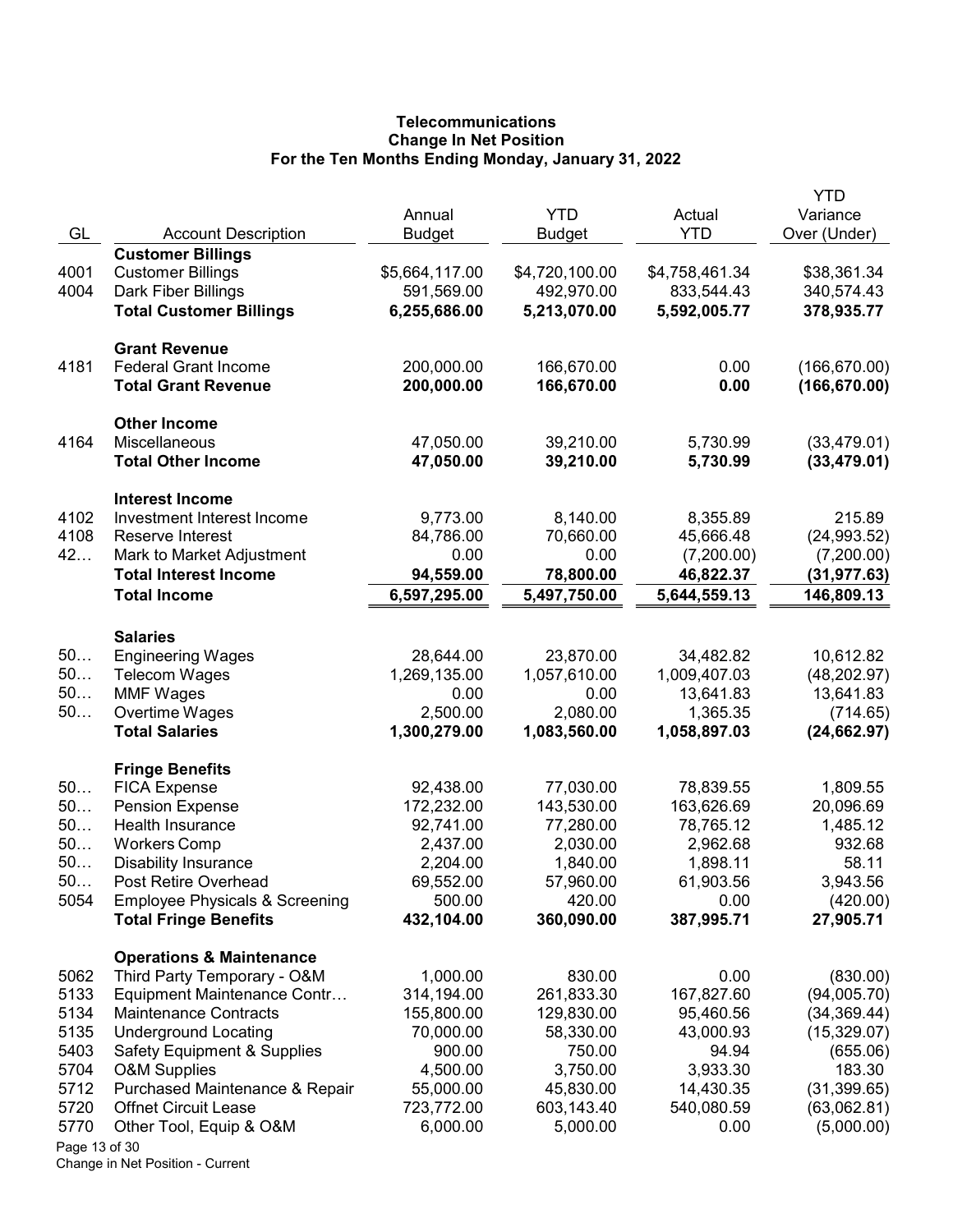# **Telecommunications** Change In Net Position For the Ten Months Ending Monday, January 31, 2022

|      |                                              |               |               |              | YTD           |
|------|----------------------------------------------|---------------|---------------|--------------|---------------|
|      |                                              | Annual        | <b>YTD</b>    | Actual       | Variance      |
| GL   | <b>Account Description</b>                   | <b>Budget</b> | <b>Budget</b> | <b>YTD</b>   | Over (Under)  |
| 5830 | Collo Expense                                | 171,720.00    | 143,100.00    | 115,224.53   | (27, 875.47)  |
| 5834 | Permitting                                   | 6,000.00      | 5,000.00      | 4,622.99     | (377.01)      |
| 5835 | <b>NYS DOT Fee</b>                           | 10,000.00     | 8,330.00      | 2,449.00     | (5,881.00)    |
| 5836 | <b>Pole Attachment Fees</b>                  | 310,643.00    | 258,870.00    | 175,071.77   | (83,798.23)   |
| 5838 | <b>Conduit Lease</b>                         | 22,195.00     | 18,500.00     | 11,416.90    | (7,083.10)    |
|      | Total O & M                                  | 1,851,724.00  | 1,543,096.70  | 1,173,613.46 | (369, 483.24) |
|      | <b>Office &amp; Administrative</b>           |               |               |              |               |
| 5053 | Misc Employee Costs                          | 2,400.00      | 2,000.00      | 0.00         | (2,000.00)    |
| 5102 | <b>Office Rent</b>                           | 44,279.00     | 36,900.00     | 27,190.00    | (9,710.00)    |
| 5104 | <b>Office Supplies</b>                       | 2,200.00      | 1,830.00      | 332.22       | (1,497.78)    |
| 5110 | Postage & Shipping                           | 1,000.00      | 830.00        | 98.97        | (731.03)      |
| 5112 | Telephone                                    | 11,500.00     | 9,580.00      | 9,660.48     | 80.48         |
| 5114 | <b>Cellular Services</b>                     | 5,600.00      | 4,670.00      | 4,002.66     | (667.34)      |
| 5118 | <b>Other Communications</b>                  | 1,600.00      | 1,330.00      | 1,194.50     | (135.50)      |
| 5120 | Dues & Subscriptions                         | 500.00        | 420.00        | 244.00       | (176.00)      |
| 5122 | Public Info & Advertising                    | 2,000.00      | 1,670.00      | 0.00         | (1,670.00)    |
| 5123 | <b>Promotional Materials</b>                 | 5,000.00      | 4,170.00      | 0.00         | (4, 170.00)   |
| 5130 | <b>Office Equipment</b>                      | 3,000.00      | 2,500.00      | 34.11        | (2,465.89)    |
| 5170 | <b>Other Office Expenses</b>                 | 6,000.00      | 5,000.00      | 429.72       | (4,570.28)    |
| 5172 | <b>Filing Fees</b>                           | 24,000.00     | 20,000.00     | (130.91)     | (20, 130.91)  |
| 5202 | Employee Mileage Reimburse                   | 2,016.00      | 1,680.00      | 3.36         | (1,676.64)    |
| 5204 | Empl. Meals & Incidental                     | 3,500.00      | 2,913.30      | 1,168.83     | (1,744.47)    |
| 5206 | Empl. Lodging                                | 10,000.00     | 8,333.30      | 2,236.00     | (6,097.30)    |
| 5270 | <b>Travel &amp; Meeting Expense</b>          | 500.00        | 420.00        | 0.00         | (420.00)      |
| 5370 | Training & Development                       | 9,300.00      | 7,750.00      | 50.00        | (7,700.00)    |
| 5402 | <b>Employee Uniforms</b>                     | 1,225.00      | 1,020.00      | 0.00         | (1,020.00)    |
| 5570 | <b>Other General Expense</b>                 | 1,000.00      | 830.00        | 0.00         | (830.00)      |
|      | <b>Total Office &amp; Admin</b>              | 136,620.00    | 113,846.60    | 46,513.94    | (67, 332.66)  |
| 5802 | <b>Utilities</b><br>Gas & Electric           | 5,000.00      | 4,170.00      | 4,373.69     | 203.69        |
|      | <b>Total Utilities</b>                       | 5,000.00      | 4,170.00      | 4,373.69     | 203.69        |
|      | <b>Professional Fees</b>                     |               |               |              |               |
| 5924 | Legal                                        | 45,000.00     | 37,500.00     | 9,600.00     | (27,900.00)   |
| 5926 | <b>Investment Banking Fees</b>               | 5,734.00      | 4,780.00      | 4,589.51     | (190.49)      |
| 5970 | Consulting                                   | 90,000.00     | 74,996.70     | 43,050.00    | (31, 946.70)  |
|      | <b>Total Professional Fees</b>               | 140,734.00    | 117,276.70    | 57,239.51    | (60, 037.19)  |
| 5601 | Automobile<br>Auto/Light Truck Rep. & Maint. | 12,000.00     | 10,000.00     | 4,853.19     | (5, 146.81)   |
| 5602 | <b>Auto/Light Truck Fuel</b>                 | 22,000.00     | 18,330.00     | 12,465.52    | (5,864.48)    |
| 5603 | Auto/Light Truck Rental/Lease                | 58,000.00     | 48,330.00     | 48,129.15    | (200.85)      |
| 5605 | Vehicle Ins                                  | 12,100.00     | 10,080.00     | 10,083.30    | 3.30          |
|      | <b>Total Automobile</b>                      | 104,100.00    | 86,740.00     | 75,531.16    | (11, 208.84)  |
|      |                                              |               |               |              |               |

Page 14 of 30 Change in Net Position - Current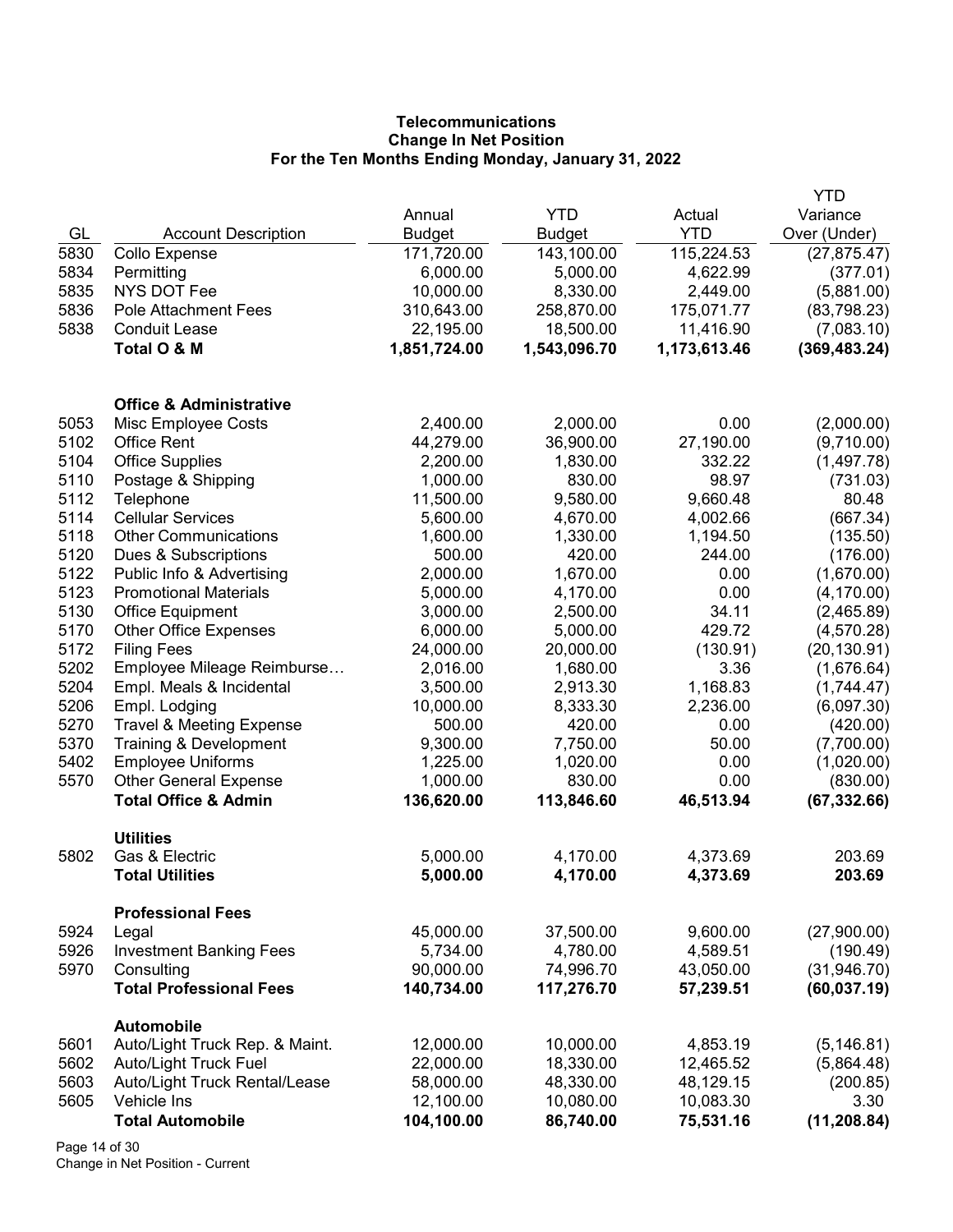# **Telecommunications** Change In Net Position For the Ten Months Ending Monday, January 31, 2022

|      |                               |                |                |              | YTD           |
|------|-------------------------------|----------------|----------------|--------------|---------------|
|      |                               | Annual         | YTD            | Actual       | Variance      |
| GL   | <b>Account Description</b>    | <b>Budget</b>  | <b>Budget</b>  | <b>YTD</b>   | Over (Under)  |
|      |                               |                |                |              |               |
|      | Computer                      |                |                |              |               |
| 5124 | <b>Computer Equipment</b>     | 9,500.00       | 7,920.00       | 5,621.56     | (2, 298.44)   |
| 5128 | Programming & Software        | 18,750.00      | 15,630.00      | 15,158.24    | (471.76)      |
|      | <b>Total Computer</b>         | 28,250.00      | 23,550.00      | 20,779.80    | (2,770.20)    |
| 6122 | <b>Bad Debt Expense</b>       | 0.00           | 0.00           | 31,611.70    | 31,611.70     |
| 6114 | <b>Insurance</b>              | 130,200.00     | 108,500.00     | 108,500.00   | 0.00          |
| 61   | <b>Admin Allocation</b>       | 617,820.00     | 514,850.00     | 480,387.30   | (34, 462.70)  |
| 61   | <b>Engineering Allocation</b> | 11,730.00      | 9,780.00       | 9,754.49     | (25.51)       |
| 6208 | NYS Administrative Assessm    | 34,901.00      | 29,080.00      | 0.00         | (29,080.00)   |
| 7032 | <b>Depreciation</b>           | 3,732,600.00   | 3,110,500.00   | 2,968,804.86 | (141, 695.14) |
| 6901 | Contingency                   | 25,000.00      | 20,830.00      | 0.00         | (20, 830.00)  |
|      | <b>Total Expenses</b>         | 8,551,062.00   | 7,125,870.00   | 6,424,002.65 | (701, 867.35) |
|      | <b>Change in Net Position</b> | (1,953,767.00) | (1,628,120.00) | (779,443.52) | 848,676.48    |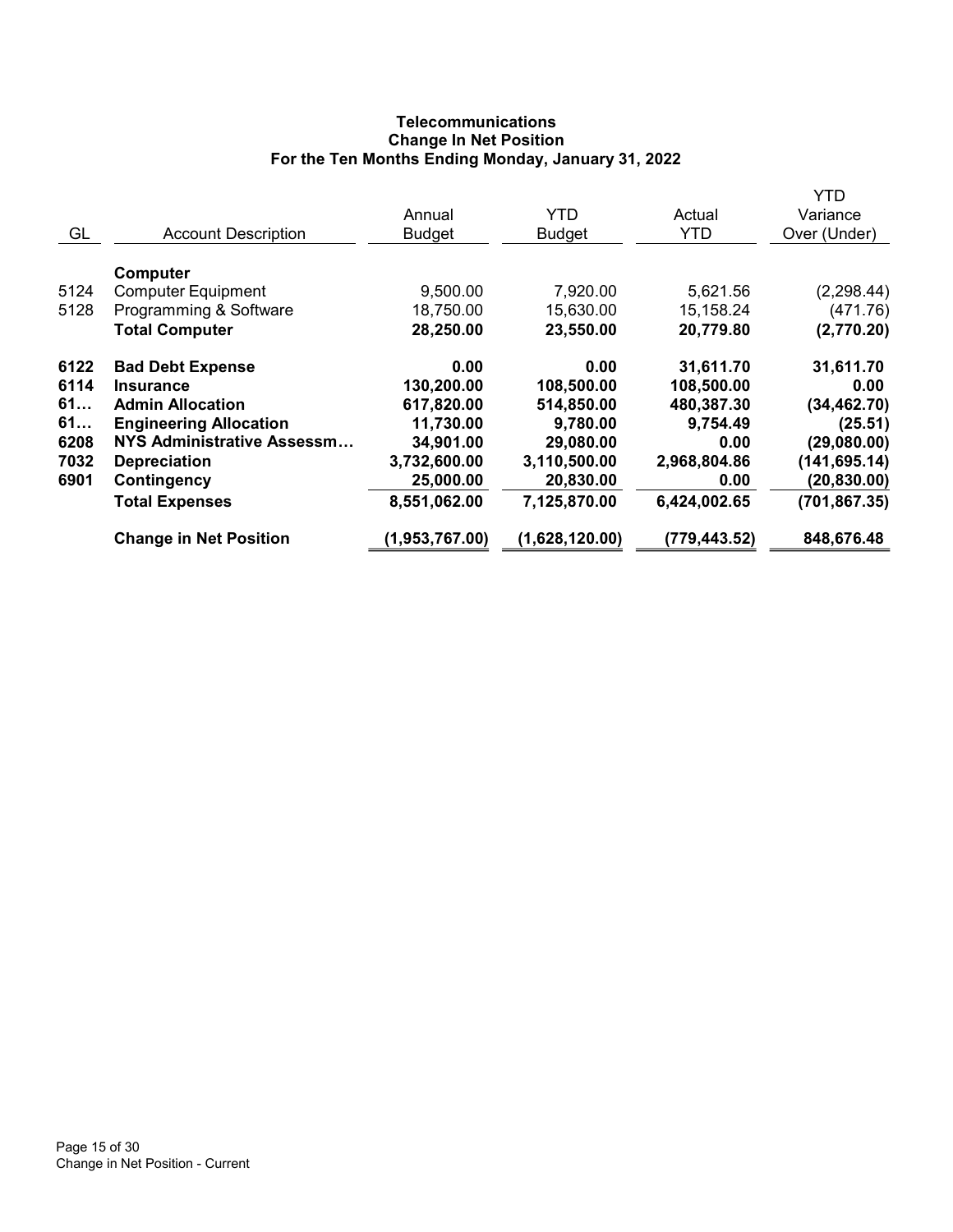### Water Quality Change In Net Position For the Ten Months Ending Monday, January 31, 2022

|               |                                           |                |                |                | <b>YTD</b>    |
|---------------|-------------------------------------------|----------------|----------------|----------------|---------------|
|               |                                           | Annual         | <b>YTD</b>     | Actual         | Variance      |
| GL            | <b>Account Description</b>                | <b>Budget</b>  | <b>Budget</b>  | <b>YTD</b>     | Over (Under)  |
|               | <b>Customer Billings</b>                  |                |                |                |               |
| 4001          | <b>Customer Billings</b>                  | \$5,915,967.50 | \$4,929,976.30 | \$4,884,382.93 | (\$45,593.37) |
| 4005          | <b>Capital Billings</b>                   | 278,587.00     | 232,160.00     | 232,155.64     | (4.36)        |
|               | <b>Total Customer Billings</b>            | 6,194,554.50   | 5,162,136.30   | 5,116,538.57   | (45, 597.73)  |
|               | <b>Grant Revenue</b>                      |                |                |                |               |
| 4181          | <b>Federal Grant Income</b>               | 900,000.00     | 750,000.00     | 789,674.50     | 39,674.50     |
|               | <b>Total Grant Revenue</b>                | 900,000.00     | 750,000.00     | 789,674.50     | 39,674.50     |
|               | <b>Other Income</b>                       |                |                |                |               |
| 4164          | Miscellaneous                             | 7,129.00       | 5,940.00       | 6,800.78       | 860.78        |
|               | <b>Total Other Income</b>                 | 7,129.00       | 5,940.00       | 6,800.78       | 860.78        |
|               | <b>Interest Income</b>                    |                |                |                |               |
| 4102          | Investment Interest Income                | 2,000.00       | 1,670.00       | 1,859.78       | 189.78        |
| 4108          | Reserve Interest                          | 42,900.00      | 35,750.00      | 21,394.12      | (14, 355.88)  |
| 42            | Mark to Market Adjustment                 | 0.00           | 0.00           | (32,980.50)    | (32,980.50)   |
|               | <b>Total Interest Income</b>              | 44,900.00      | 37,420.00      | (9,726.60)     | (47,146.60)   |
|               | <b>Total Income</b>                       | 7,146,583.50   | 5,955,496.30   | 5,903,287.25   | (52, 209.05)  |
|               | <b>Salaries</b>                           |                |                |                |               |
| 50            | <b>Administrative Wages</b>               | 0.00           | 0.00           | 258.72         | 258.72        |
| 50            | <b>Engineering Wages</b>                  | 105,064.00     | 87,550.00      | 116,943.55     | 29,393.55     |
| 50            | <b>Regional Development Wages</b>         | 0.00           | 0.00           | 474.03         | 474.03        |
| 50            | <b>MMF Wages</b>                          | 0.00           | 0.00           | 14,619.13      | 14,619.13     |
| 50            | <b>WQ Wages</b>                           | 1,063,964.50   | 886,633.80     | 829,112.04     | (57, 521.76)  |
| 50            | Overtime Wages                            | 126,312.00     | 105,260.00     | 100,801.98     | (4,458.02)    |
| 5005          | On-Call Stipend                           | 18,000.00      | 15,000.00      | 13,200.00      | (1,800.00)    |
|               | <b>Total Salaries</b>                     | 1,313,340.50   | 1,094,443.80   | 1,075,409.45   | (19,034.35)   |
|               | <b>Fringe Benefits</b>                    |                |                |                |               |
| 50            | <b>FICA Expense</b>                       | 86,369.44      | 71,982.00      | 77,447.41      | 5,465.41      |
| 50            | <b>Pension Expense</b>                    | 193,798.28     | 161,506.90     | 160,064.08     | (1,442.82)    |
| 50.           | <b>VDC Expense</b>                        | 0.00           | 0.00           | 513.55         | 513.55        |
| 50            | Health Insurance                          | 193,000.50     | 160,835.40     | 158,107.52     | (2,727.88)    |
| 50            | <b>Workers Comp</b>                       | 77,725.25      | 64,772.70      | 63,173.06      | (1,599.64)    |
| 50            | <b>Disability Insurance</b>               | 3,807.00       | 3,169.20       | 3,235.14       | 65.94         |
| 50            | Post Retire Overhead                      | 110,620.00     | 92,190.00      | 88,494.96      | (3,695.04)    |
| 5054          | <b>Employee Physicals &amp; Screening</b> | 5,000.00       | 4,170.00       | 3,329.50       | (840.50)      |
|               | <b>Total Fringe Benefits</b>              | 670,320.47     | 558,626.20     | 554,365.22     | (4, 260.98)   |
|               | <b>Operations &amp; Maintenance</b>       |                |                |                |               |
| 5403          | <b>Safety Equipment &amp; Supplies</b>    | 7,500.00       | 6,250.00       | 4,917.73       | (1,332.27)    |
| 5704          | <b>O&amp;M Supplies</b>                   | 500.00         | 420.00         | 0.00           | (420.00)      |
| 5706          | Shop Tools                                | 10,200.00      | 8,503.30       | 3,340.97       | (5, 162.33)   |
| 5770          | Other Tool, Equip & O&M                   | 500.00         | 420.00         | 0.00           | (420.00)      |
| 5815          | Chemicals                                 | 62,000.00      | 51,670.00      | 54,203.00      | 2,533.00      |
| Page 16 of 30 |                                           |                |                |                |               |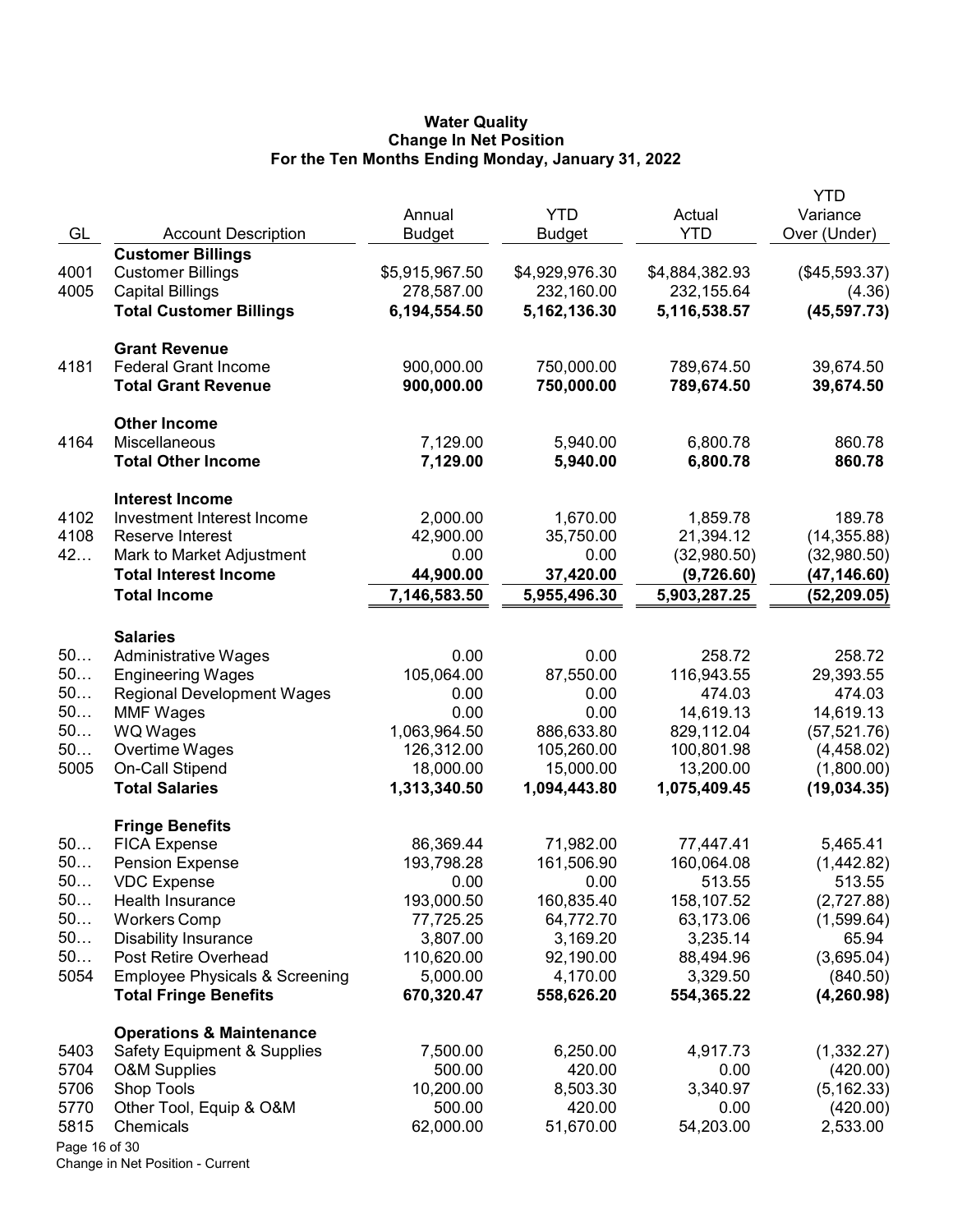## Water Quality Change In Net Position For the Ten Months Ending Monday, January 31, 2022

|      |                                          |               |               |              | <b>YTD</b>    |
|------|------------------------------------------|---------------|---------------|--------------|---------------|
|      |                                          | Annual        | <b>YTD</b>    | Actual       | Variance      |
| GL   | <b>Account Description</b>               | <b>Budget</b> | <b>Budget</b> | <b>YTD</b>   | Over (Under)  |
| 5902 | Lab Fees                                 | 8,600.00      | 7,170.00      | 5,265.00     | (1,905.00)    |
| 6010 | <b>Cape Vincent Reserve</b>              | 700.00        | 580.00        | 700.00       | 120.00        |
| 8090 | <b>Purchases for Resale</b>              | 50,000.00     | 41,670.00     | 15,938.53    | (25, 731.47)  |
|      | Total O & M                              | 140,000.00    | 116,683.30    | 84,365.23    | (32, 318.07)  |
|      |                                          |               |               |              |               |
| 6002 | <b>Sewage Treatment</b>                  | 1,234,029.00  | 1,028,360.00  | 1,095,519.86 | 67,159.86     |
| 6004 | <b>Water Purchases</b>                   | 846,831.00    | 705,702.50    | 546,095.73   | (159, 606.77) |
|      |                                          |               |               |              |               |
|      | <b>Office &amp; Administrative</b>       |               |               |              |               |
| 5053 | Misc Employee Costs                      | 100.00        | 80.00         | 0.00         | (80.00)       |
| 5104 | <b>Office Supplies</b>                   | 4,500.00      | 3,746.70      | 3,202.82     | (543.88)      |
| 5110 | Postage & Shipping                       | 400.00        | 330.00        | 210.71       | (119.29)      |
| 5112 | Telephone                                | 7,000.00      | 5,830.00      | 6,400.56     | 570.56        |
| 5114 | <b>Cellular Services</b>                 | 11,900.00     | 9,913.30      | 10,077.18    | 163.88        |
| 5120 | Dues & Subscriptions                     | 1,500.00      | 1,250.00      | 1,096.00     | (154.00)      |
| 5122 | Public Info & Advertising                | 2,731.00      | 2,280.00      | 335.50       | (1,944.50)    |
| 5130 | <b>Office Equipment</b>                  | 1,000.00      | 830.00        | 879.61       | 49.61         |
| 5202 | Employee Mileage Reimburse               | 1,100.00      | 920.00        | 729.12       | (190.88)      |
| 5204 | Empl. Meals & Incidental                 | 2,500.00      | 2,080.00      | 833.23       | (1,246.77)    |
| 5206 | Empl. Lodging                            | 5,000.00      | 4,170.00      | 1,641.00     | (2,529.00)    |
| 5270 | <b>Travel &amp; Meeting Expense</b>      | 300.00        | 250.00        | 0.00         | (250.00)      |
| 5370 | Training & Development                   | 8,000.00      | 6,670.00      | 1,641.50     | (5,028.50)    |
| 5402 | <b>Employee Uniforms</b>                 | 7,500.00      | 6,250.00      | 2,957.23     | (3,292.77)    |
| 5508 | <b>Cleaning Services</b>                 | 13,100.00     | 10,916.70     | 10,870.00    | (46.70)       |
|      | <b>Total Office &amp; Admin</b>          | 66,631.00     | 55,516.70     | 40,874.46    | (14, 642.24)  |
|      |                                          |               |               |              |               |
|      | <b>Utilities</b>                         |               |               |              |               |
| 5802 | Gas & Electric                           | 105,125.00    | 87,606.70     | 74,081.57    | (13, 525.13)  |
|      | <b>Total Utilities</b>                   | 105,125.00    | 87,606.70     | 74,081.57    | (13, 525.13)  |
|      |                                          |               |               |              |               |
|      | <b>Professional Fees</b>                 |               |               |              |               |
| 5924 | Legal                                    | 2,000.00      | 1,670.00      | 0.00         | (1,670.00)    |
| 5926 | <b>Investment Banking Fees</b>           | 1,963.00      | 1,640.00      | 1,644.56     | 4.56          |
| 5970 | Consulting                               | 5,800.00      | 4,833.30      | 5,800.00     | 966.70        |
|      | <b>Total Professional Fees</b>           | 9,763.00      | 8,143.30      | 7,444.56     | (698.74)      |
|      |                                          |               |               |              |               |
|      | <b>Repairs &amp; Maintenance</b>         |               |               |              |               |
| 5804 | <b>Building Maintenance &amp; Repair</b> | 23,000.00     | 19,163.30     | 13,564.52    | (5,598.78)    |
| 5808 | Site Maint & Repair                      | 32,500.00     | 27,080.00     | 25,031.86    | (2,048.14)    |
| 5812 | <b>Pipeline Maintenance</b>              | 80,100.00     | 66,756.60     | 37,890.36    | (28, 866.24)  |
|      | <b>Total Repairs &amp; Maintenance</b>   | 135,600.00    | 112,999.90    | 76,486.74    | (36, 513.16)  |
|      |                                          |               |               |              |               |
|      | <b>Automobile</b>                        |               |               |              |               |
| 5601 | Auto/Light Truck Rep. & Maint.           | 19,000.00     | 15,830.00     | 16,469.44    | 639.44        |
| 5602 | Auto/Light Truck Fuel                    | 67,000.00     | 55,836.70     | 50,099.11    | (5,737.59)    |
| 5603 | Auto/Light Truck Rental/Lease            | 132,200.00    | 110,170.00    | 95,550.00    | (14,620.00)   |
| 5605 | Vehicle Ins                              | 27,900.00     | 23,250.00     | 23,250.00    | 0.00          |
|      |                                          |               |               |              |               |

Page 17 of 30 Change in Net Position - Current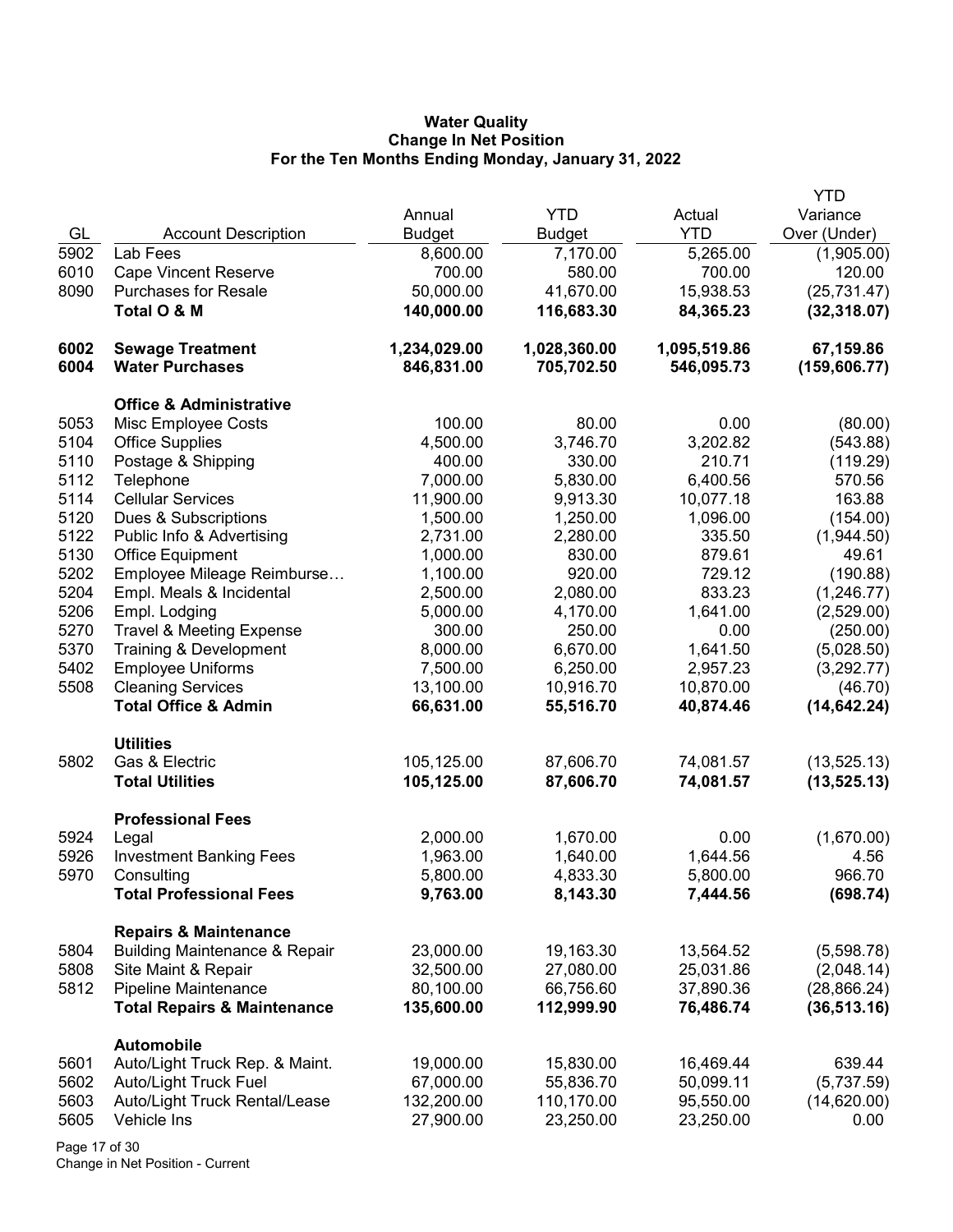# Water Quality Change In Net Position For the Ten Months Ending Monday, January 31, 2022

|      |                                   |              |              |              | YTD           |
|------|-----------------------------------|--------------|--------------|--------------|---------------|
|      |                                   | Annual       | <b>YTD</b>   | Actual       | Variance      |
| GL   | <b>Account Description</b>        | Budget       | Budget       | YTD          | Over (Under)  |
|      | Total Automobile                  | 246,100.00   | 205,086.70   | 185,368.55   | (19,718.15)   |
|      | Computer                          |              |              |              |               |
| 5124 | <b>Computer Equipment</b>         | 12,500.00    | 10,420.00    | 8,357.70     | (2,062.30)    |
| 5128 | Programming & Software            | 5,602.00     | 4,673.30     | 5,410.00     | 736.70        |
|      | <b>Total Computer</b>             | 18,102.00    | 15,093.30    | 13,767.70    | (1,325.60)    |
| 6114 | <b>Insurance</b>                  | 86,600.00    | 72,170.00    | 72,166.70    | (3.30)        |
| 61   | <b>Admin Allocation</b>           | 500,817.00   | 417,350.00   | 390,055.03   | (27, 294.97)  |
| 61   | <b>Engineering Allocation</b>     | 33,536.00    | 27,940.00    | 24,524.60    | (3,415.40)    |
| 6208 | <b>NYS Administrative Assessm</b> | 31,828.00    | 26,530.00    | 0.00         | (26, 530.00)  |
| 7032 | <b>Depreciation</b>               | 801,700.00   | 668,090.00   | 634,240.13   | (33, 849.87)  |
| 7002 | Amortization                      | 24,400.00    | 20,330.00    | 21,884.23    | 1,554.23      |
| 6202 | <b>Interest Expense</b>           | 56,806.00    | 47,340.00    | 9,023.64     | (38,316.36)   |
|      | <b>Total Expenses</b>             | 6,321,528.97 | 5,268,012.40 | 4,905,673.40 | (362, 339.00) |
|      | <b>Change in Net Position</b>     | 825,054.53   | 687,483.90   | 997,613.85   | 310,129.95    |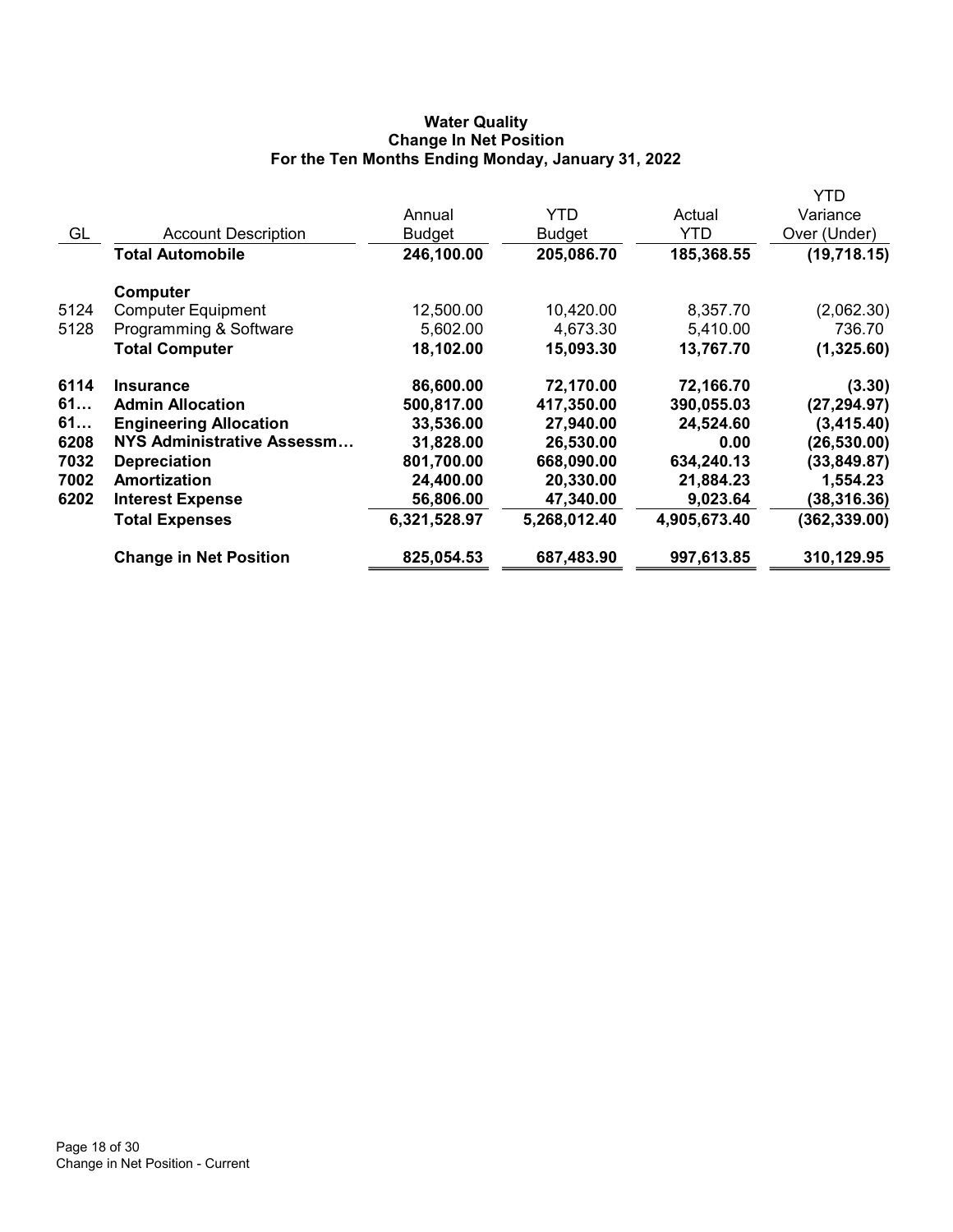### Army Sewer Change In Net Position For the Ten Months Ending Monday, January 31, 2022

|               |                                                    | Annual                | <b>YTD</b>            | Actual                 | <b>YTD</b><br>Variance |
|---------------|----------------------------------------------------|-----------------------|-----------------------|------------------------|------------------------|
| GL            | <b>Account Description</b>                         | <b>Budget</b>         | <b>Budget</b>         | <b>YTD</b>             | Over (Under)           |
|               | <b>Customer Billings</b>                           |                       |                       |                        |                        |
| 4001          | <b>Customer Billings</b>                           | \$2,779,184.00        | \$2,315,990.00        | \$2,278,884.35         | (\$37,105.65)          |
|               | <b>Total Customer Billings</b>                     | 2,779,184.00          | 2,315,990.00          | 2,278,884.35           | (37, 105.65)           |
|               | <b>Other Income</b>                                |                       |                       |                        |                        |
| 4164          | Miscellaneous                                      | 7,129.00              | 5,940.00              | 6,800.78               | 860.78                 |
|               | <b>Total Other Income</b>                          | 7,129.00              | 5,940.00              | 6,800.78               | 860.78                 |
|               | <b>Interest Income</b>                             |                       |                       |                        |                        |
| 4108          | Reserve Interest                                   | 27,800.00             | 23,170.00             | 13,843.26              | (9,326.74)             |
| 42            | Mark to Market Adjustment                          | 0.00                  | 0.00                  | (21, 340.33)           | (21, 340.33)           |
|               | <b>Total Interest Income</b>                       | 27,800.00             | 23,170.00             | (7, 497.07)            | (30,667.07)            |
|               | <b>Total Income</b>                                | 2,814,113.00          | 2,345,100.00          | 2,278,188.06           | (66, 911.94)           |
|               | <b>Salaries</b>                                    |                       |                       |                        |                        |
| 50            | <b>Administrative Wages</b>                        | 0.00                  | 0.00                  | 258.72                 | 258.72                 |
| 50            | <b>Engineering Wages</b>                           | 39,529.00             | 32,940.00             | 43,850.10              | 10,910.10              |
| 50            | <b>Regional Development Wages</b>                  | 0.00                  | 0.00                  | 256.38                 | 256.38                 |
| 50            | <b>MMF Wages</b>                                   | 0.00                  | 0.00                  | 7,317.60               | 7,317.60               |
| 50            | WQ Wages                                           | 369,119.00            | 307,600.00            | 296,052.60             | (11, 547.40)           |
| 50            | Overtime Wages                                     | 26,392.00             | 21,990.00             | 19,878.86              | (2, 111.14)            |
| 5005          | On-Call Stipend                                    | 3,840.00              | 3,200.00              | 2,640.00               | (560.00)               |
|               | <b>Total Salaries</b>                              | 438,880.00            | 365,730.00            | 370,254.26             | 4,524.26               |
|               | <b>Fringe Benefits</b>                             |                       |                       |                        |                        |
| 50            | <b>FICA Expense</b>                                | 28,846.00             | 24,040.00             | 26,800.15              | 2,760.15               |
| 50            | <b>Pension Expense</b>                             | 65,048.00             | 54,210.00             | 54,924.76              | 714.76                 |
| 50            | <b>VDC Expense</b>                                 | 0.00                  | 0.00                  | 148.40                 | 148.40                 |
| 50<br>50      | Health Insurance                                   | 63,471.00             | 52,890.00             | 56,521.88<br>26,240.75 | 3,631.88               |
| 50            | <b>Workers Comp</b><br><b>Disability Insurance</b> | 25,264.00<br>1,249.00 | 21,050.00<br>1,040.00 | 1,043.55               | 5,190.75               |
| 50            | Post Retire Overhead                               | 36,292.00             | 30,240.00             | 30,630.21              | 3.55<br>390.21         |
| 5054          | <b>Employee Physicals &amp; Screening</b>          | 2,750.00              | 2,290.00              | 1,914.50               | (375.50)               |
|               | <b>Total Fringe Benefits</b>                       | 222,920.00            | 185,760.00            | 198,224.20             | 12,464.20              |
|               | <b>Operations &amp; Maintenance</b>                |                       |                       |                        |                        |
| 5403          | <b>Safety Equipment &amp; Supplies</b>             | 7,500.00              | 6,250.00              | 4,917.73               | (1,332.27)             |
| 5706          | <b>Shop Tools</b>                                  | 8,500.00              | 7,080.00              | 3,340.97               | (3,739.03)             |
| 5815          | Chemicals                                          | 60,000.00             | 50,000.00             | 52,825.00              | 2,825.00               |
|               | Total O & M                                        | 76,000.00             | 63,330.00             | 61,083.70              | (2, 246.30)            |
| 6002          | <b>Sewage Treatment</b>                            | 1,234,029.00          | 1,028,360.00          | 1,095,519.86           | 67,159.86              |
| 6004          | <b>Water Purchases</b>                             | 3,200.00              | 2,670.00              | 2,154.00               | (516.00)               |
|               | <b>Office &amp; Administrative</b>                 |                       |                       |                        |                        |
| 5053          | Misc Employee Costs                                | 100.00                | 80.00                 | 0.00                   | (80.00)                |
| 5104          | <b>Office Supplies</b>                             | 4,500.00              | 3,746.70              | 3,202.82               | (543.88)               |
| Page 19 of 30 |                                                    |                       |                       |                        |                        |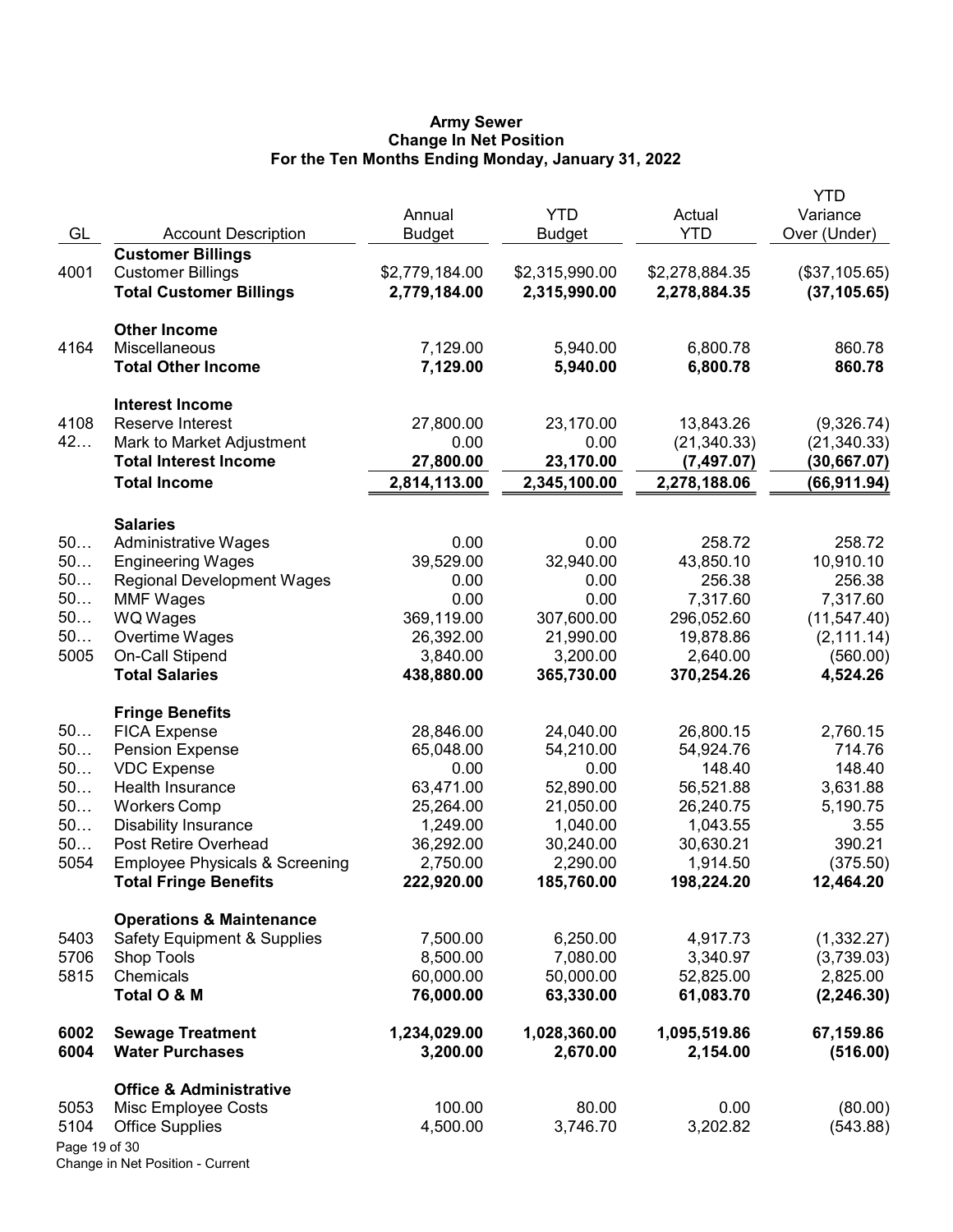### Army Sewer Change In Net Position For the Ten Months Ending Monday, January 31, 2022

|      |                                          |               |               |               | YTD          |
|------|------------------------------------------|---------------|---------------|---------------|--------------|
|      |                                          | Annual        | <b>YTD</b>    | Actual        | Variance     |
| GL   | <b>Account Description</b>               | <b>Budget</b> | <b>Budget</b> | <b>YTD</b>    | Over (Under) |
| 5110 | Postage & Shipping                       | 400.00        | 330.00        | 210.71        | (119.29)     |
| 5112 | Telephone                                | 7,000.00      | 5,830.00      | 6,400.56      | 570.56       |
| 5114 | <b>Cellular Services</b>                 | 11,900.00     | 9,913.30      | 10,077.18     | 163.88       |
| 5120 | Dues & Subscriptions                     | 1,500.00      | 1,250.00      | 1,096.00      | (154.00)     |
| 5122 | Public Info & Advertising                | 1,500.00      | 1,250.00      | 335.50        | (914.50)     |
| 5130 | <b>Office Equipment</b>                  | 1,000.00      | 830.00        | 879.61        | 49.61        |
| 5202 | Employee Mileage Reimburse               | 500.00        | 420.00        | 294.00        | (126.00)     |
| 5204 | Empl. Meals & Incidental                 | 2,500.00      | 2,080.00      | 833.23        | (1,246.77)   |
| 5206 | Empl. Lodging                            | 5,000.00      | 4,170.00      | 1,641.00      | (2,529.00)   |
| 5370 | Training & Development                   | 8,000.00      | 6,670.00      | 1,641.50      | (5,028.50)   |
| 5402 | <b>Employee Uniforms</b>                 | 7,500.00      | 6,250.00      | 2,957.23      | (3,292.77)   |
| 5508 | <b>Cleaning Services</b>                 | 13,100.00     | 10,916.70     | 10,870.00     | (46.70)      |
|      | <b>Total Office &amp; Admin</b>          | 64,500.00     | 53,736.70     | 40,439.34     | (13, 297.36) |
|      | <b>Utilities</b>                         |               |               |               |              |
| 5802 | Gas & Electric                           | 54,980.00     | 45,820.00     | 39,760.64     | (6,059.36)   |
|      | <b>Total Utilities</b>                   | 54,980.00     | 45,820.00     | 39,760.64     | (6,059.36)   |
|      | <b>Professional Fees</b>                 |               |               |               |              |
| 5926 | <b>Investment Banking Fees</b>           | 1,197.00      | 1,000.00      | 1,068.97      | 68.97        |
|      | <b>Total Professional Fees</b>           | 1,197.00      | 1,000.00      | 1,068.97      | 68.97        |
|      | <b>Repairs &amp; Maintenance</b>         |               |               |               |              |
| 5804 | <b>Building Maintenance &amp; Repair</b> | 15,000.00     | 12,500.00     | 10,613.49     | (1,886.51)   |
| 5808 | Site Maint & Repair                      | 22,000.00     | 18,330.00     | 17,557.18     | (772.82)     |
| 5812 | Pipeline Maintenance                     | 43,000.00     | 35,833.30     | 19,057.43     | (16, 775.87) |
|      | <b>Total Repairs &amp; Maintenance</b>   | 80,000.00     | 66,663.30     | 47,228.10     | (19, 435.20) |
|      | Automobile                               |               |               |               |              |
| 5601 | Auto/Light Truck Rep. & Maint.           | 19,000.00     | 15,830.00     | 16,469.44     | 639.44       |
| 5602 | <b>Auto/Light Truck Fuel</b>             | 67,000.00     | 55,836.70     | 50,099.11     | (5,737.59)   |
| 5603 | Auto/Light Truck Rental/Lease            | 132,200.00    | 110,170.00    | 95,550.00     | (14,620.00)  |
| 5605 | Vehicle Ins                              | 27,900.00     | 23,250.00     | 23,250.00     | 0.00         |
|      | <b>Total Automobile</b>                  | 246,100.00    | 205,086.70    | 185,368.55    | (19, 718.15) |
|      |                                          |               |               |               |              |
|      | <b>Computer</b>                          |               |               |               |              |
| 5124 | <b>Computer Equipment</b>                | 12,500.00     | 10,420.00     | 8,357.70      | (2,062.30)   |
| 5128 | Programming & Software                   | 5,602.00      | 4,673.30      | 5,410.00      | 736.70       |
|      | <b>Total Computer</b>                    | 18,102.00     | 15,093.30     | 13,767.70     | (1,325.60)   |
| 6114 | <b>Insurance</b>                         | 34,100.00     | 28,420.00     | 28,416.70     | (3.30)       |
| 61   | <b>Admin Allocation</b>                  | 281,576.00    | 234,650.00    | 219,146.26    | (15, 503.74) |
| 61   | <b>Engineering Allocation</b>            | 10,490.00     | 8,740.00      | 8,311.28      | (428.72)     |
| 6208 | <b>NYS Administrative Assessm</b>        | 13,401.00     | 11,170.00     | 0.00          | (11, 170.00) |
| 89   | <b>Water Quality Allocation</b>          | (205, 362.00) | (171, 130.00) | (131, 512.75) | 39,617.25    |
| 7032 | <b>Depreciation</b>                      | 303,500.00    | 252,920.00    | 249,505.00    | (3,415.00)   |
|      | <b>Total Expenses</b>                    | 2,877,613.00  | 2,398,020.00  | 2,428,735.81  | 30,715.81    |

Page 20 of 30 Change in Net Position - Current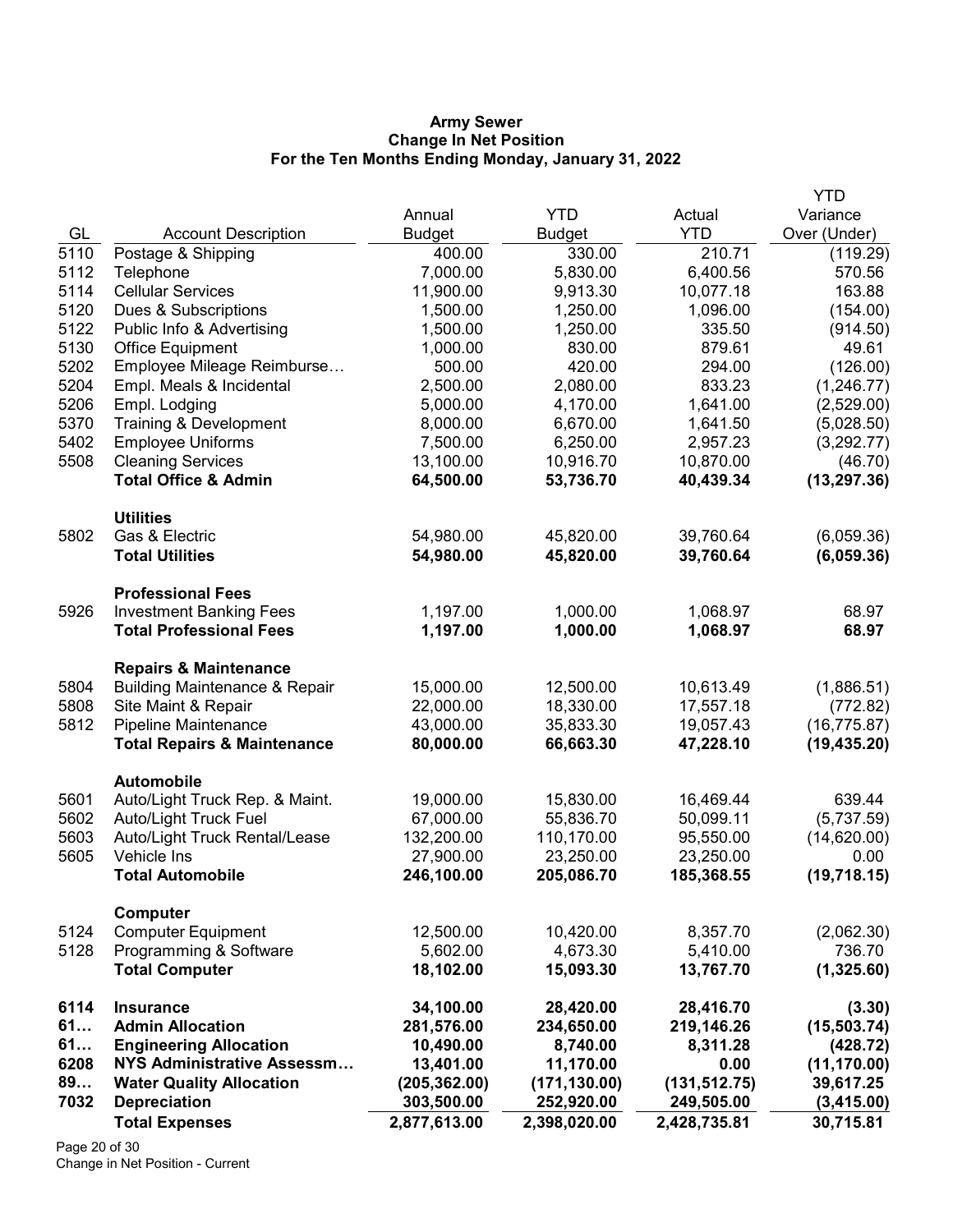# Army Sewer Change In Net Position For the Ten Months Ending Monday, January 31, 2022

|    | <b>Change in Net Position</b> | (63,500.00)      | (52,920.00)          | (150,547.75)  | (97, 627.75)             |
|----|-------------------------------|------------------|----------------------|---------------|--------------------------|
| GL | Account Description           | Annual<br>Budaet | YTD<br><b>Budget</b> | Actual<br>YTD | Variance<br>Over (Under) |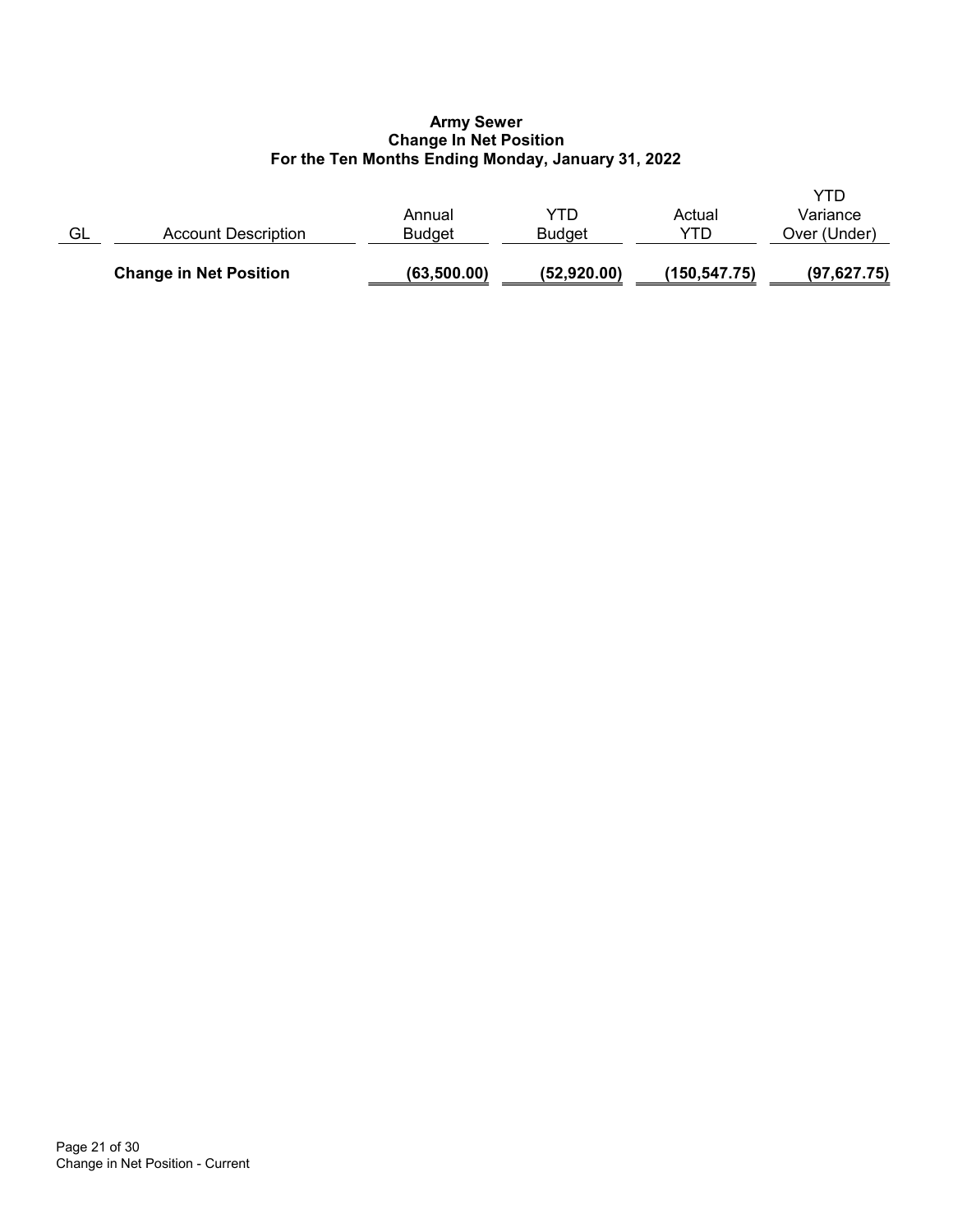# Army Water Line Change In Net Position For the Ten Months Ending Monday, January 31, 2022

|          |                                           |                       |                     |                     | <b>YTD</b>          |
|----------|-------------------------------------------|-----------------------|---------------------|---------------------|---------------------|
|          |                                           | Annual                | <b>YTD</b>          | Actual              | Variance            |
| GL       | <b>Account Description</b>                | <b>Budget</b>         | <b>Budget</b>       | <b>YTD</b>          | Over (Under)        |
|          | <b>Customer Billings</b>                  |                       |                     |                     |                     |
| 4001     | <b>Customer Billings</b>                  | \$2,081,756.00        | \$1,734,795.00      | \$1,742,582.53      | \$7,787.53          |
|          | <b>Total Customer Billings</b>            | 2,081,756.00          | 1,734,795.00        | 1,742,582.53        | 7,787.53            |
|          |                                           |                       |                     |                     |                     |
|          | <b>Grant Revenue</b>                      |                       |                     |                     |                     |
| 4181     | <b>Federal Grant Income</b>               | 900,000.00            | 750,000.00          | 789,674.50          | 39,674.50           |
|          | <b>Total Grant Revenue</b>                | 900,000.00            | 750,000.00          | 789,674.50          | 39,674.50           |
|          |                                           |                       |                     |                     |                     |
|          | <b>Interest Income</b>                    |                       |                     |                     |                     |
| 4108     | Reserve Interest                          | 15,100.00             | 12,580.00           | 7,550.86            | (5,029.14)          |
| 42       | Mark to Market Adjustment                 | 0.00                  | 0.00                | (11, 640.17)        | (11, 640.17)        |
|          | <b>Total Interest Income</b>              | 15,100.00             | 12,580.00           | (4,089.31)          | (16,669.31)         |
|          | <b>Total Income</b>                       | 2,996,856.00          | 2,497,375.00        | 2,528,167.72        | 30,792.72           |
|          | <b>Salaries</b>                           |                       |                     |                     |                     |
| 50       | <b>Engineering Wages</b>                  | 38,266.00             | 31,890.00           | 50,387.09           | 18,497.09           |
| 50       | <b>Regional Development Wages</b>         | 0.00                  | 0.00                | 217.65              | 217.65              |
| 50       | <b>MMF Wages</b>                          | 0.00                  | 0.00                | 7,301.53            | 7,301.53            |
| 50       | WQ Wages                                  | 330,353.00            | 275,290.00          | 231,935.64          | (43, 354.36)        |
| 50       | Overtime Wages                            | 11,632.00             | 9,690.00            | 5,701.06            | (3,988.94)          |
| 5005     | <b>On-Call Stipend</b>                    | 3,840.00              | 3,200.00            | 2,640.00            | (560.00)            |
|          | <b>Total Salaries</b>                     | 384,091.00            | 320,070.00          | 298,182.97          | (21, 887.03)        |
|          |                                           |                       |                     |                     |                     |
|          | <b>Fringe Benefits</b>                    |                       |                     |                     |                     |
| 50       | <b>FICA Expense</b>                       | 25,254.00             | 21,050.00           | 21,581.25           | 531.25              |
| 50<br>50 | <b>Pension Expense</b>                    | 56,937.00             | 47,450.00           | 45,459.82           | (1,990.18)          |
| 50       | <b>VDC Expense</b>                        | 0.00                  | 0.00                | 223.80              | 223.80              |
| 50       | Health Insurance<br><b>Workers Comp</b>   | 55,640.00             | 46,370.00           | 45,872.91           | (497.09)            |
| 50       | <b>Disability Insurance</b>               | 21,763.00<br>1,088.00 | 18,140.00<br>910.00 | 11,632.25<br>922.30 | (6,507.75)<br>12.30 |
| 50       | Post Retire Overhead                      | 31,630.00             | 26,360.00           | 24,355.50           | (2,004.50)          |
| 5054     | <b>Employee Physicals &amp; Screening</b> | 2,250.00              | 1,880.00            | 1,415.00            | (465.00)            |
|          | <b>Total Fringe Benefits</b>              | 194,562.00            | 162,160.00          | 151,462.83          | (10,697.17)         |
|          |                                           |                       |                     |                     |                     |
|          | <b>Operations &amp; Maintenance</b>       |                       |                     |                     |                     |
| 5706     | <b>Shop Tools</b>                         | 1,200.00              | 1,003.30            | 0.00                | (1,003.30)          |
| 5902     | Lab Fees                                  | 5,000.00              | 4,170.00            | 2,745.00            | (1,425.00)          |
|          | Total O & M                               | 6,200.00              | 5,173.30            | 2,745.00            | (2,428.30)          |
| 6004     | <b>Water Purchases</b>                    | 730,681.00            | 608,905.00          | 457,902.27          | (151,002.73)        |
|          | <b>Office &amp; Administrative</b>        |                       |                     |                     |                     |
| 5122     | Public Info & Advertising                 | 981.00                | 820.00              | 0.00                | (820.00)            |
| 5202     | Employee Mileage Reimburse                | 100.00                | 80.00               | 0.00                | (80.00)             |
|          | <b>Total Office &amp; Admin</b>           | 1,081.00              | 900.00              | 0.00                | (900.00)            |
|          |                                           |                       |                     |                     |                     |

# **Utilities**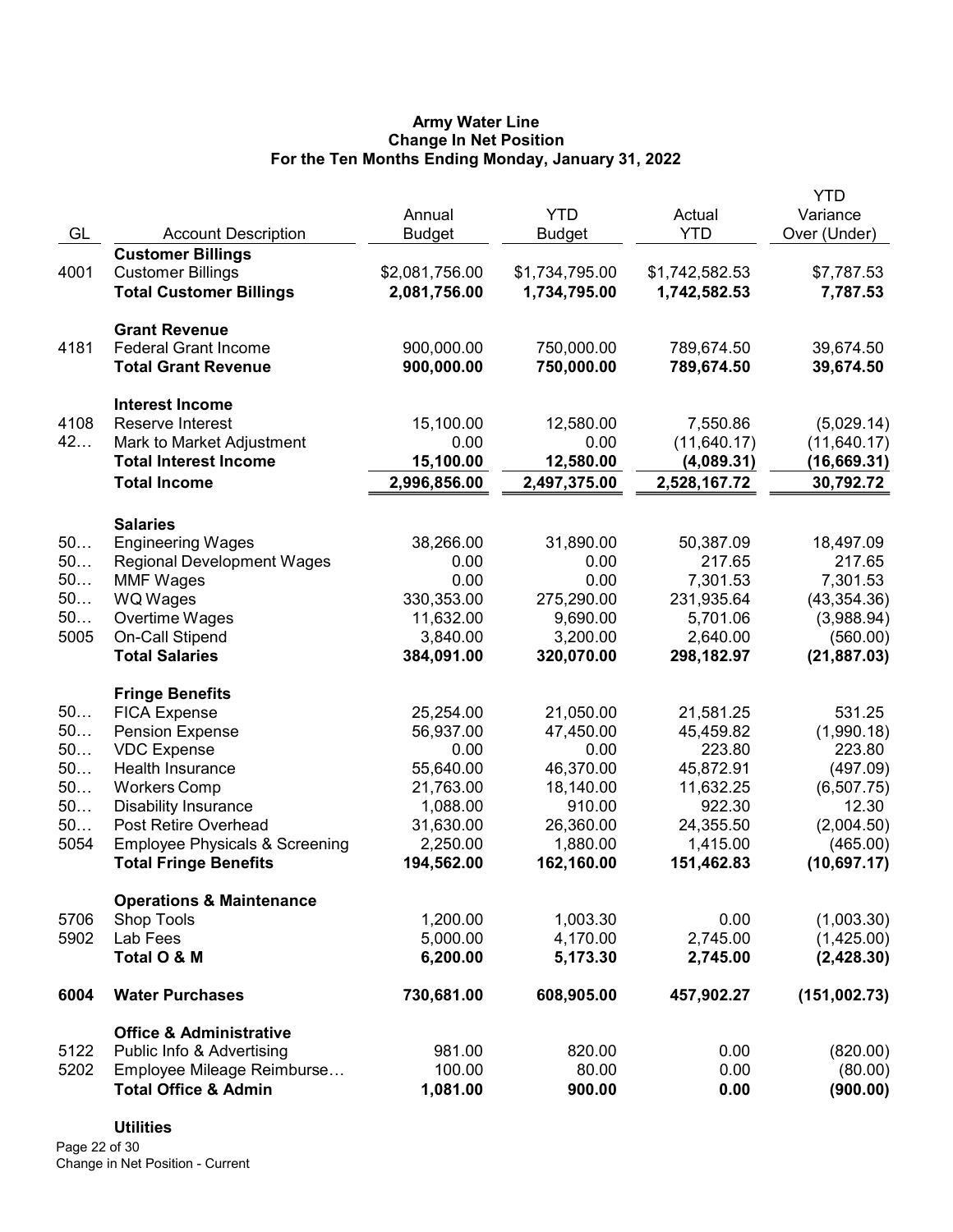# Army Water Line Change In Net Position For the Ten Months Ending Monday, January 31, 2022

|      |                                          |               |               |              | YTD           |
|------|------------------------------------------|---------------|---------------|--------------|---------------|
|      |                                          | Annual        | <b>YTD</b>    | Actual       | Variance      |
| GL   | <b>Account Description</b>               | <b>Budget</b> | <b>Budget</b> | <b>YTD</b>   | Over (Under)  |
| 5802 | Gas & Electric                           | 21,250.00     | 17,710.00     | 14,256.75    | (3,453.25)    |
|      | <b>Total Utilities</b>                   | 21,250.00     | 17,710.00     | 14,256.75    | (3,453.25)    |
|      | <b>Professional Fees</b>                 |               |               |              |               |
| 5924 | Legal                                    | 1,500.00      | 1,250.00      | 0.00         | (1,250.00)    |
| 5926 | <b>Investment Banking Fees</b>           | 766.00        | 640.00        | 575.59       | (64.41)       |
| 5970 | Consulting                               | 5,800.00      | 4,833.30      | 5,800.00     | 966.70        |
|      | <b>Total Professional Fees</b>           | 8,066.00      | 6,723.30      | 6,375.59     | (347.71)      |
|      | <b>Repairs &amp; Maintenance</b>         |               |               |              |               |
| 5804 | <b>Building Maintenance &amp; Repair</b> | 4,000.00      | 3,330.00      | 1,984.50     | (1,345.50)    |
| 5808 | Site Maint & Repair                      | 7,000.00      | 5,830.00      | 5,608.57     | (221.43)      |
| 5812 | Pipeline Maintenance                     | 18,000.00     | 15,003.30     | 17,638.84    | 2,635.54      |
|      | <b>Total Repairs &amp; Maintenance</b>   | 29,000.00     | 24,163.30     | 25,231.91    | 1,068.61      |
| 6114 | <b>Insurance</b>                         | 29,200.00     | 24,330.00     | 24,333.30    | 3.30          |
| 61   | <b>Admin Allocation</b>                  | 165,070.00    | 137,560.00    | 128,452.56   | (9, 107.44)   |
| 61   | <b>Engineering Allocation</b>            | 9,964.00      | 8,300.00      | 8,918.96     | 618.96        |
| 6208 | NYS Administrative Assessm               | 11,458.00     | 9,550.00      | 0.00         | (9,550.00)    |
| 89   | <b>Water Quality Allocation</b>          | 85,061.00     | 70,880.00     | 51,433.58    | (19, 446.42)  |
| 7032 | <b>Depreciation</b>                      | 354,600.00    | 295,500.00    | 271,633.56   | (23, 866.44)  |
|      | <b>Total Expenses</b>                    | 2,030,284.00  | 1,691,924.90  | 1,440,929.28 | (250, 995.62) |
|      | <b>Change in Net Position</b>            | 966,572.00    | 805,450.10    | 1,087,238.44 | 281,788.34    |
|      |                                          |               |               |              |               |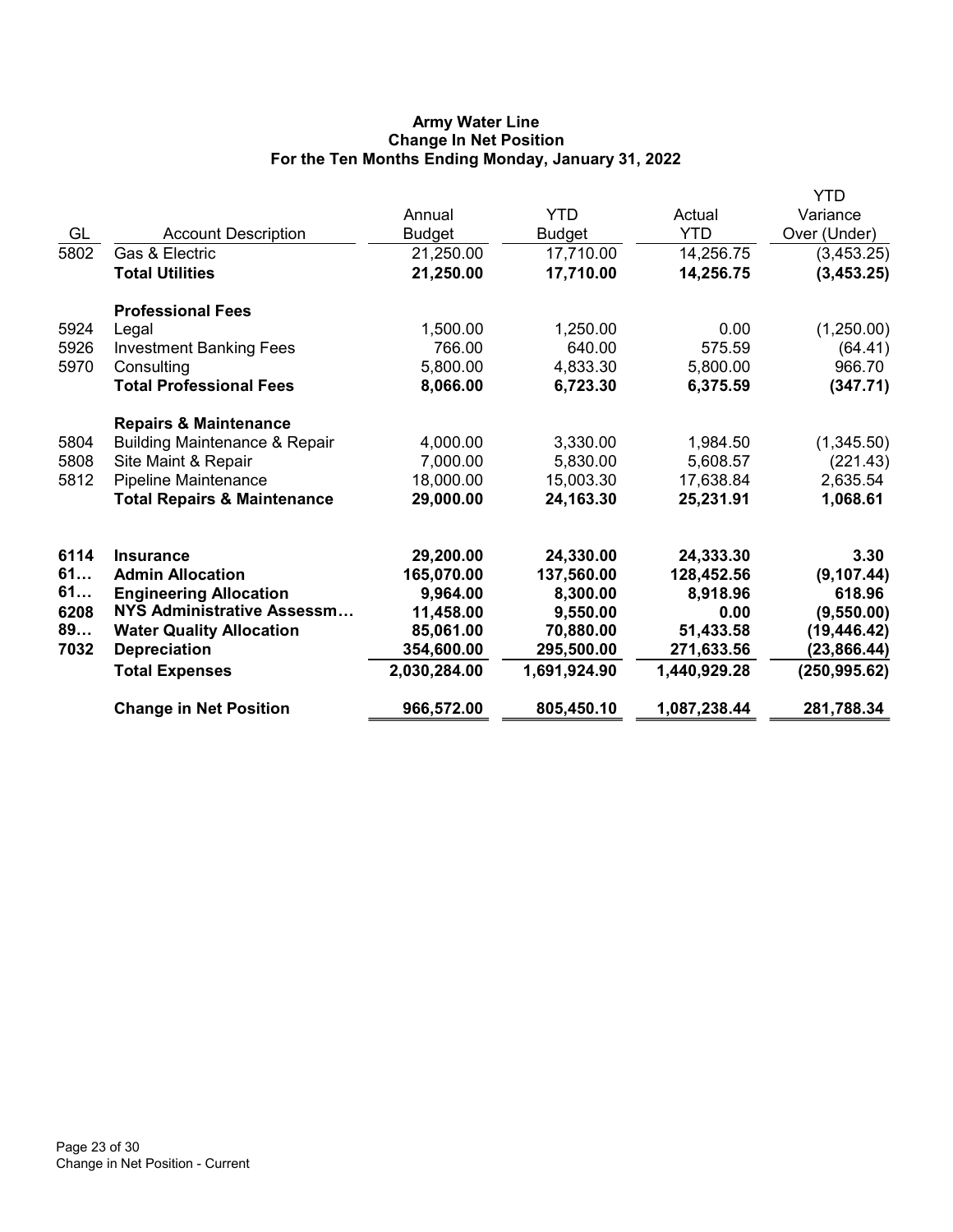### Regional Water Line Change In Net Position For the Ten Months Ending Monday, January 31, 2022

|               |                                          |               |               |                                                                                                                                                                                                                                                                                                          | <b>YTD</b>    |
|---------------|------------------------------------------|---------------|---------------|----------------------------------------------------------------------------------------------------------------------------------------------------------------------------------------------------------------------------------------------------------------------------------------------------------|---------------|
|               |                                          | Annual        | <b>YTD</b>    | Actual                                                                                                                                                                                                                                                                                                   | Variance      |
| GL            | <b>Account Description</b>               | <b>Budget</b> | <b>Budget</b> | <b>YTD</b>                                                                                                                                                                                                                                                                                               | Over (Under)  |
|               | <b>Customer Billings</b>                 |               |               |                                                                                                                                                                                                                                                                                                          |               |
| 4001          | <b>Customer Billings</b>                 | \$112,950.00  | \$94,127.50   | \$83,228.70                                                                                                                                                                                                                                                                                              | (\$10,898.80) |
| 4005          | <b>Capital Billings</b>                  | 278,587.00    | 232,160.00    | 232,155.64                                                                                                                                                                                                                                                                                               | (4.36)        |
|               | <b>Total Customer Billings</b>           | 391,537.00    | 326,287.50    | 315,384.34                                                                                                                                                                                                                                                                                               | (10,903.16)   |
|               | <b>Interest Income</b>                   |               |               |                                                                                                                                                                                                                                                                                                          |               |
| 4102          | Investment Interest Income               | 2,000.00      | 1,670.00      |                                                                                                                                                                                                                                                                                                          | 189.78        |
|               | <b>Total Interest Income</b>             | 2,000.00      | 1,670.00      |                                                                                                                                                                                                                                                                                                          | 189.78        |
|               | <b>Total Income</b>                      | 393,537.00    | 327,957.50    | 317,244.12                                                                                                                                                                                                                                                                                               | (10, 713.38)  |
|               |                                          |               |               |                                                                                                                                                                                                                                                                                                          |               |
|               | <b>Salaries</b>                          |               |               |                                                                                                                                                                                                                                                                                                          |               |
| 50            | <b>Engineering Wages</b>                 | 8,892.00      | 7,410.00      |                                                                                                                                                                                                                                                                                                          | 1,207.38      |
| 50            | <b>WQ Wages</b>                          | 21,625.00     | 18,020.00     |                                                                                                                                                                                                                                                                                                          | (3,756.35)    |
| 50            | Overtime Wages                           | 1,626.00      | 1,360.00      |                                                                                                                                                                                                                                                                                                          | (1,228.76)    |
| 5005          | On-Call Stipend<br><b>Total Salaries</b> | 1,920.00      | 1,600.00      |                                                                                                                                                                                                                                                                                                          | (280.00)      |
|               |                                          | 34,063.00     | 28,390.00     | 1,859.78<br>1,859.78<br>8,617.38<br>14,263.65<br>131.24<br>1,320.00<br>24,332.27<br>1,725.26<br>3,558.12<br>91.88<br>4,129.30<br>928.34<br>81.59<br>2,036.25<br>12,550.74<br>0.00<br>1,378.00<br>2,520.00<br>700.00<br>4,598.00<br>86,039.46<br>0.00<br>28.56<br>28.56<br>20,064.18<br>20,064.18<br>0.00 | (4,057.73)    |
|               | <b>Fringe Benefits</b>                   |               |               |                                                                                                                                                                                                                                                                                                          |               |
| 50            | <b>FICA Expense</b>                      | 2,214.00      | 1,850.00      |                                                                                                                                                                                                                                                                                                          | (124.74)      |
| 50            | <b>Pension Expense</b>                   | 5,078.00      | 4,230.00      |                                                                                                                                                                                                                                                                                                          | (671.88)      |
| 50            | <b>VDC</b> Expense                       | 0.00          | 0.00          |                                                                                                                                                                                                                                                                                                          | 91.88         |
| 50            | Health Insurance                         | 5,122.00      | 4,270.00      |                                                                                                                                                                                                                                                                                                          | (140.70)      |
| 50            | <b>Workers Comp</b>                      | 1,667.00      | 1,390.00      |                                                                                                                                                                                                                                                                                                          | (461.66)      |
| 50            | <b>Disability Insurance</b>              | 98.00         | 80.00         |                                                                                                                                                                                                                                                                                                          | 1.59          |
| 50            | Post Retire Overhead                     | 2,828.00      | 2,360.00      |                                                                                                                                                                                                                                                                                                          | (323.75)      |
|               | <b>Total Fringe Benefits</b>             | 17,007.00     | 14,180.00     |                                                                                                                                                                                                                                                                                                          | (1,629.26)    |
|               | <b>Operations &amp; Maintenance</b>      |               |               |                                                                                                                                                                                                                                                                                                          |               |
| 5706          | <b>Shop Tools</b>                        | 500.00        | 420.00        |                                                                                                                                                                                                                                                                                                          | (420.00)      |
| 5815          | Chemicals                                | 2,000.00      | 1,670.00      |                                                                                                                                                                                                                                                                                                          | (292.00)      |
| 5902          | Lab Fees                                 | 3,600.00      | 3,000.00      |                                                                                                                                                                                                                                                                                                          | (480.00)      |
| 6010          | <b>Cape Vincent Reserve</b>              | 700.00        | 580.00        |                                                                                                                                                                                                                                                                                                          | 120.00        |
|               | Total O & M                              | 6,800.00      | 5,670.00      |                                                                                                                                                                                                                                                                                                          | (1,072.00)    |
| 6004          | <b>Water Purchases</b>                   | 112,950.00    | 94,127.50     |                                                                                                                                                                                                                                                                                                          | (8,088.04)    |
|               | <b>Office &amp; Administrative</b>       |               |               |                                                                                                                                                                                                                                                                                                          |               |
| 5122          | Public Info & Advertising                | 250.00        | 210.00        |                                                                                                                                                                                                                                                                                                          | (210.00)      |
| 5202          | Employee Mileage Reimburse               | 0.00          | 0.00          |                                                                                                                                                                                                                                                                                                          | 28.56         |
|               | <b>Total Office &amp; Admin</b>          | 250.00        | 210.00        |                                                                                                                                                                                                                                                                                                          | (181.44)      |
|               |                                          |               |               |                                                                                                                                                                                                                                                                                                          |               |
|               | <b>Utilities</b><br>Gas & Electric       | 28,895.00     | 24,076.70     |                                                                                                                                                                                                                                                                                                          | (4,012.52)    |
| 5802          |                                          |               |               |                                                                                                                                                                                                                                                                                                          | (4,012.52)    |
|               | <b>Total Utilities</b>                   | 28,895.00     | 24,076.70     |                                                                                                                                                                                                                                                                                                          |               |
|               | <b>Professional Fees</b>                 |               |               |                                                                                                                                                                                                                                                                                                          |               |
| 5924          | Legal                                    | 500.00        | 420.00        |                                                                                                                                                                                                                                                                                                          | (420.00)      |
| Page 24 of 30 |                                          |               |               |                                                                                                                                                                                                                                                                                                          |               |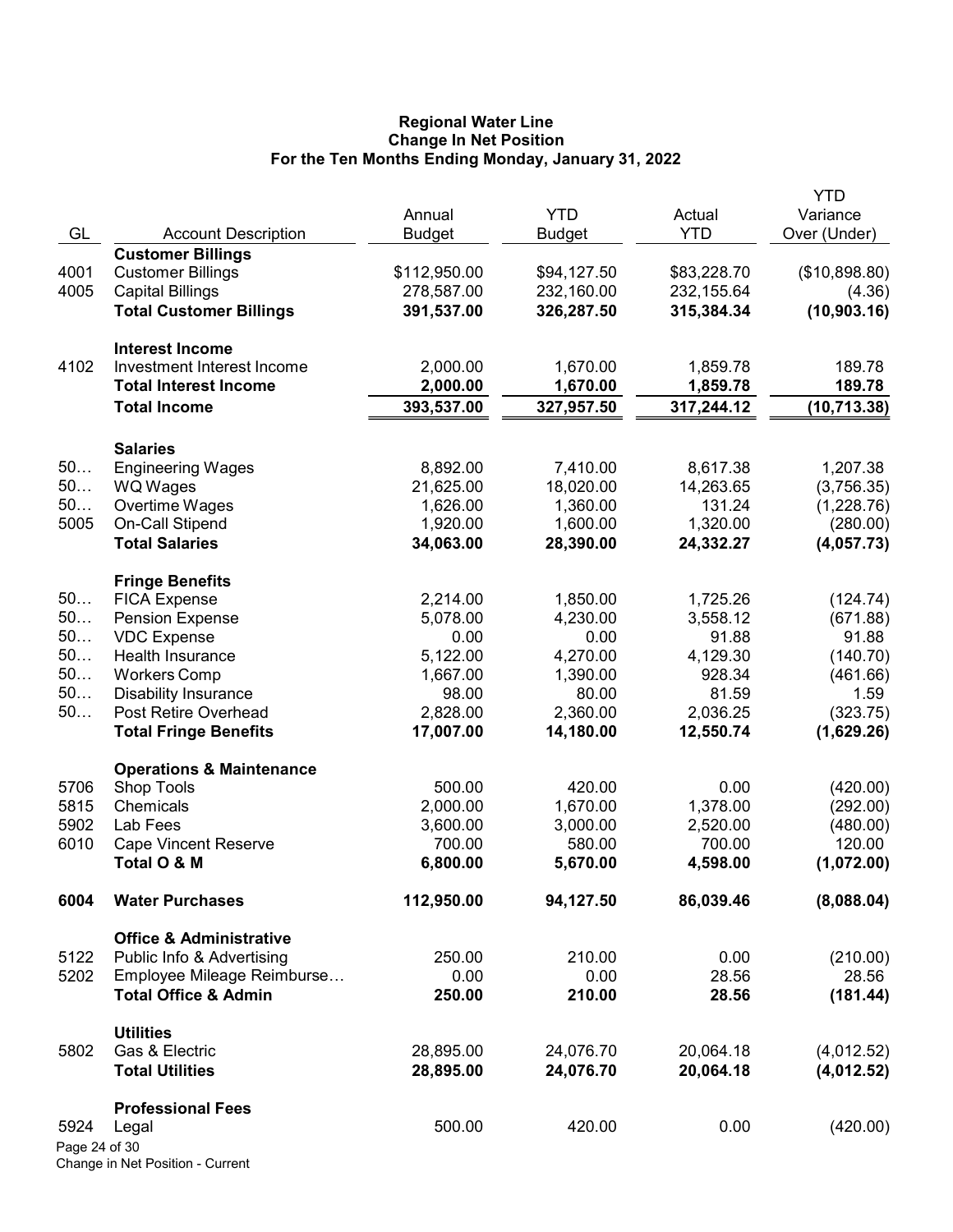# Regional Water Line Change In Net Position For the Ten Months Ending Monday, January 31, 2022

|      |                                          |               |               |            | YTD          |
|------|------------------------------------------|---------------|---------------|------------|--------------|
|      |                                          | Annual        | <b>YTD</b>    | Actual     | Variance     |
| GL   | <b>Account Description</b>               | <b>Budget</b> | <b>Budget</b> | <b>YTD</b> | Over (Under) |
|      | <b>Total Professional Fees</b>           | 500.00        | 420.00        | 0.00       | (420.00)     |
|      | <b>Repairs &amp; Maintenance</b>         |               |               |            |              |
| 5804 | <b>Building Maintenance &amp; Repair</b> | 4,000.00      | 3,333.30      | 966.53     | (2,366.77)   |
| 5808 | Site Maint & Repair                      | 3,500.00      | 2,920.00      | 1,866.11   | (1,053.89)   |
| 5812 | Pipeline Maintenance                     | 19,100.00     | 15,920.00     | 1,194.09   | (14, 725.91) |
|      | <b>Total Repairs &amp; Maintenance</b>   | 26,600.00     | 22,173.30     | 4,026.73   | (18, 146.57) |
| 6114 | <b>Insurance</b>                         | 5,000.00      | 4,170.00      | 4,166.70   | (3.30)       |
| 61   | <b>Admin Allocation</b>                  | 17,426.00     | 14,520.00     | 13,549.86  | (970.14)     |
| 61   | <b>Engineering Allocation</b>            | 2,531.00      | 2,110.00      | 1,671.45   | (438.55)     |
| 6208 | <b>NYS Administrative Assessm</b>        | 1,987.00      | 1,660.00      | 0.00       | (1,660.00)   |
| 89   | <b>Water Quality Allocation</b>          | 6,665.00      | 5,550.00      | 3,628.65   | (1,921.35)   |
| 7032 | <b>Depreciation</b>                      | 143,600.00    | 119,670.00    | 113,101.57 | (6, 568.43)  |
| 7002 | Amortization                             | 24,400.00     | 20,330.00     | 21,884.23  | 1,554.23     |
| 6202 | <b>Interest Expense</b>                  | 56,806.00     | 47,340.00     | 9,023.64   | (38,316.36)  |
|      | <b>Total Expenses</b>                    | 485,480.00    | 404,597.50    | 318,666.04 | (85, 931.46) |
|      | <b>Change in Net Position</b>            | (91,943.00)   | (76,640.00)   | (1,421.92) | 75,218.08    |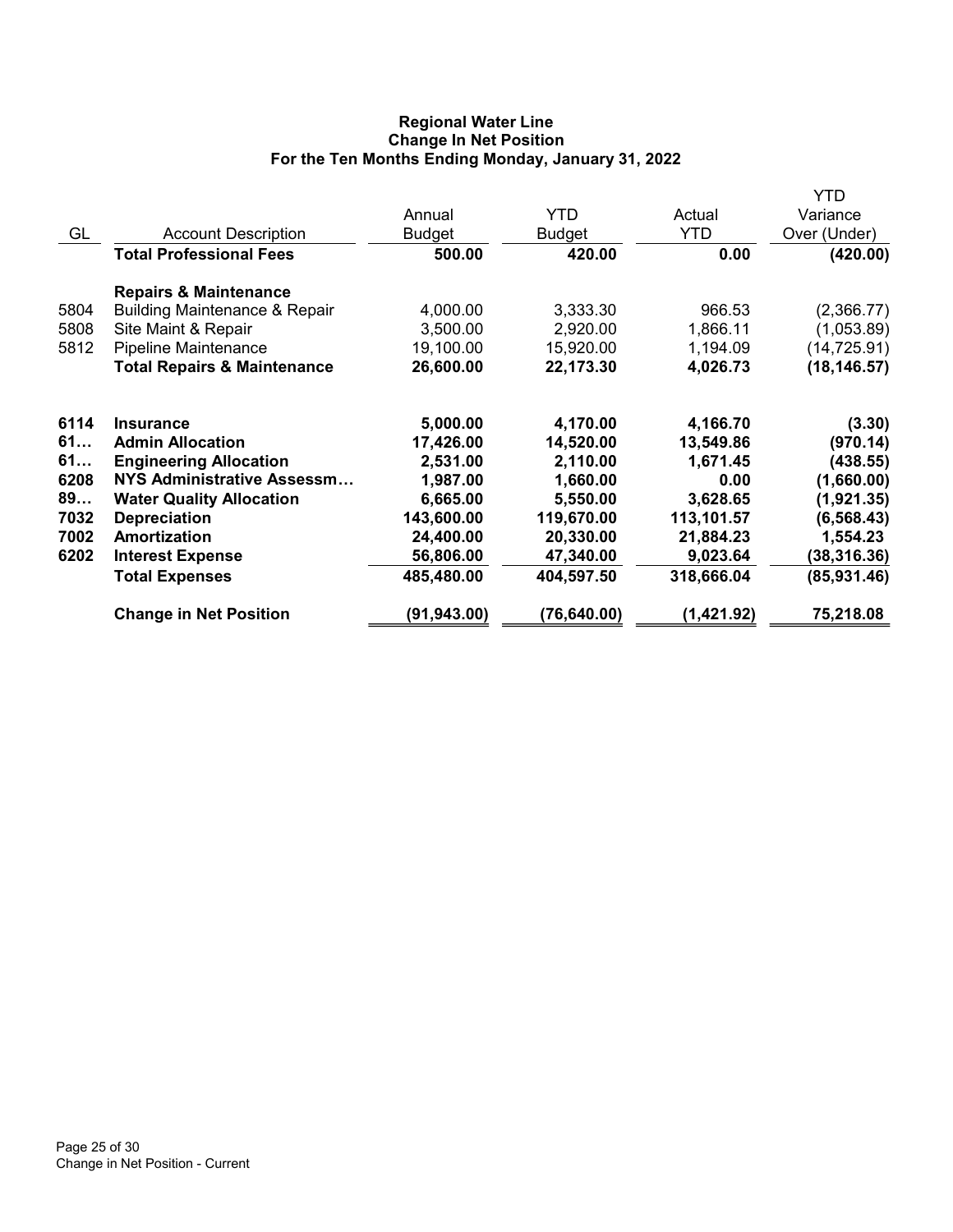# Water Sewer Contracts Change In Net Position For the Ten Months Ending Monday, January 31, 2022

|      |                                     |               |              |              | YTD          |
|------|-------------------------------------|---------------|--------------|--------------|--------------|
|      |                                     | Annual        | <b>YTD</b>   | Actual       | Variance     |
| GL   | <b>Account Description</b>          | <b>Budget</b> | Budget       | <b>YTD</b>   | Over (Under) |
|      | <b>Customer Billings</b>            |               |              |              |              |
| 4001 | <b>Customer Billings</b>            | \$942,077.50  | \$785,063.80 | \$779,687.35 | (\$5,376.45) |
|      | <b>Total Customer Billings</b>      | 942,077.50    | 785,063.80   | 779,687.35   | (5,376.45)   |
|      | <b>Total Income</b>                 | 942,077.50    | 785,063.80   | 779,687.35   | (5,376.45)   |
|      | <b>Salaries</b>                     |               |              |              |              |
| 50   | <b>Engineering Wages</b>            | 18,377.00     | 15,310.00    | 14,088.98    | (1,221.02)   |
| 50   | <b>WQ Wages</b>                     | 342,867.50    | 285,723.80   | 286,860.15   | 1,136.35     |
| 50   | Overtime Wages                      | 86,662.00     | 72,220.00    | 75,090.82    | 2,870.82     |
| 5005 | On-Call Stipend                     | 8,400.00      | 7,000.00     | 6,600.00     | (400.00)     |
|      | <b>Total Salaries</b>               | 456,306.50    | 380,253.80   | 382,639.95   | 2,386.15     |
|      | <b>Fringe Benefits</b>              |               |              |              |              |
| 50   | <b>FICA Expense</b>                 | 30,055.44     | 25,042.00    | 27,340.75    | 2,298.75     |
| 50   | <b>Pension Expense</b>              | 66,735.28     | 55,616.90    | 56,121.38    | 504.48       |
| 50   | <b>VDC</b> Expense                  | 0.00          | 0.00         | 49.47        | 49.47        |
| 50   | Health Insurance                    | 68,767.50     | 57,305.40    | 51,583.43    | (5,721.97)   |
| 50   | <b>Workers Comp</b>                 | 29,031.25     | 24,192.70    | 24,371.72    | 179.02       |
| 50   | <b>Disability Insurance</b>         | 1,372.00      | 1,139.20     | 1,187.70     | 48.50        |
| 50   | Post Retire Overhead                | 39,870.00     | 33,230.00    | 31,473.00    | (1,757.00)   |
|      | <b>Total Fringe Benefits</b>        | 235,831.47    | 196,526.20   | 192,127.45   | (4,398.75)   |
|      | <b>Operations &amp; Maintenance</b> |               |              |              |              |
| 5704 | <b>O&amp;M Supplies</b>             | 500.00        | 420.00       | 0.00         | (420.00)     |
| 5770 | Other Tool, Equip & O&M             | 500.00        | 420.00       | 0.00         | (420.00)     |
| 8090 | <b>Purchases for Resale</b>         | 50,000.00     | 41,670.00    | 15,938.53    | (25, 731.47) |
|      | Total O & M                         | 51,000.00     | 42,510.00    | 15,938.53    | (26, 571.47) |
|      |                                     |               |              |              |              |
|      | <b>Office &amp; Administrative</b>  |               |              |              |              |
| 5202 | Employee Mileage Reimburse          | 500.00        | 420.00       | 406.56       | (13.44)      |
| 5270 | <b>Travel &amp; Meeting Expense</b> | 300.00        | 250.00       | 0.00         | (250.00)     |
|      | <b>Total Office &amp; Admin</b>     | 800.00        | 670.00       | 406.56       | (263.44)     |
| 6114 | Insurance                           | 18,300.00     | 15,250.00    | 15,250.00    | 0.00         |
| 61   | <b>Admin Allocation</b>             | 36,745.00     | 30,620.00    | 28,906.35    | (1,713.65)   |
| 61   | <b>Engineering Allocation</b>       | 10,551.00     | 8,790.00     | 5,622.91     | (3, 167.09)  |
| 6208 | NYS Administrative Assessm          | 4,982.00      | 4,150.00     | 0.00         | (4, 150.00)  |
| 89   | <b>Water Quality Allocation</b>     | 113,636.00    | 94,700.00    | 76,450.52    | (18, 249.48) |
|      | <b>Total Expenses</b>               | 928,151.97    | 773,470.00   | 717,342.27   | (56, 127.73) |
|      | <b>Change in Net Position</b>       | 13,925.53     | 11,593.80    | 62,345.08    | 50,751.28    |
|      |                                     |               |              |              |              |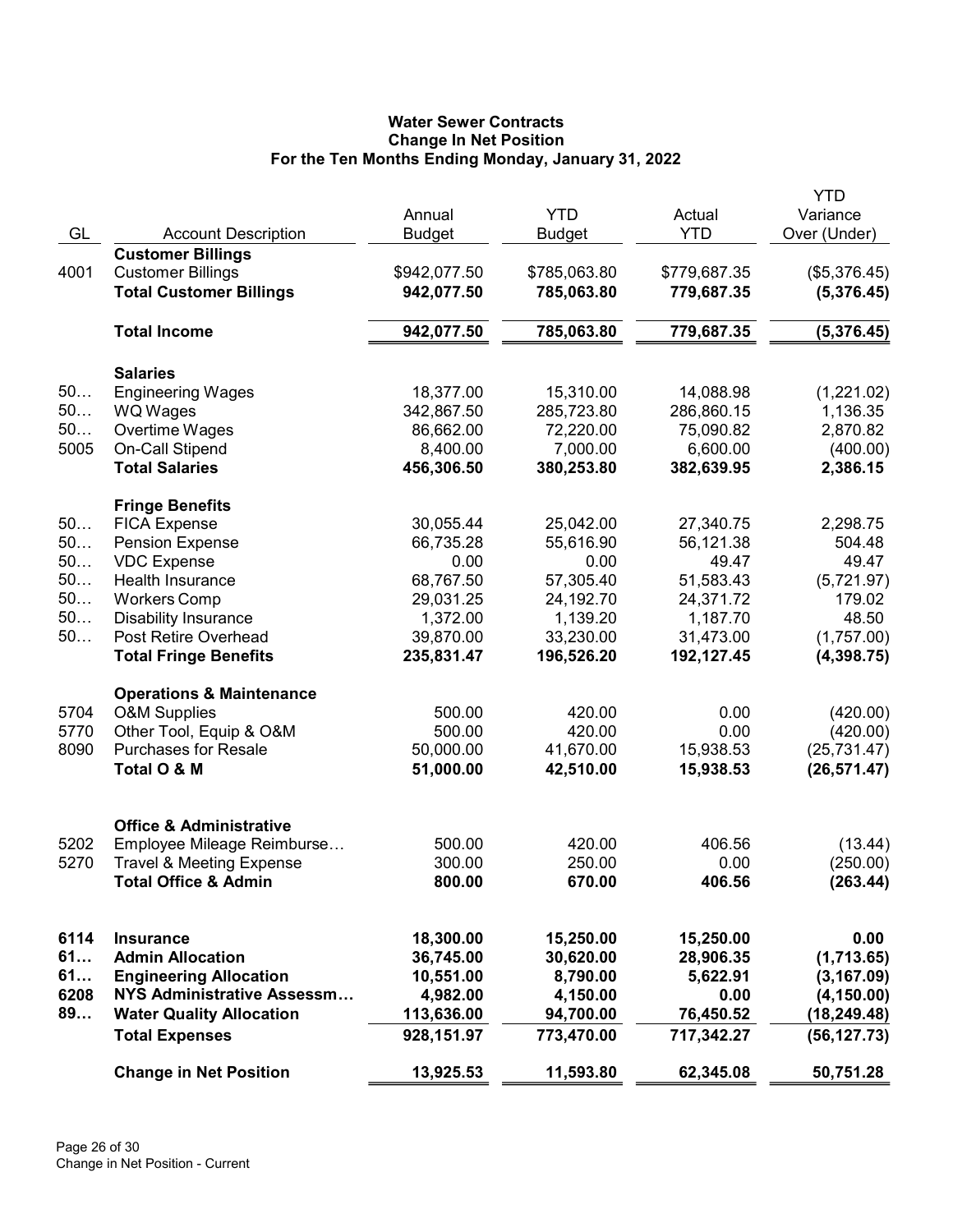### Engineering Change In Net Position For the Ten Months Ending Monday, January 31, 2022

|      |                                           |                |                |              | <b>YTD</b>     |
|------|-------------------------------------------|----------------|----------------|--------------|----------------|
|      |                                           | Annual         | <b>YTD</b>     | Actual       | Variance       |
| GL   | <b>Account Description</b>                | <b>Budget</b>  | <b>Budget</b>  | <b>YTD</b>   | Over (Under)   |
|      | <b>Customer Billings</b>                  |                |                |              |                |
| 4001 | <b>Customer Billings</b>                  | \$1,228,271.00 | \$1,023,563.30 | \$918,264.02 | (\$105,299.28) |
|      | <b>Total Customer Billings</b>            | 1,228,271.00   | 1,023,563.30   | 918,264.02   | (105, 299.28)  |
|      |                                           |                |                |              |                |
|      | <b>Total Income</b>                       | 1,228,271.00   | 1,023,563.30   | 918,264.02   | (105, 299.28)  |
|      | <b>Salaries</b>                           |                |                |              |                |
| 50   | <b>Engineering Wages</b>                  | 704,088.00     | 586,740.00     | 509,598.07   | (77, 141.93)   |
| 50   | <b>Telecom Wages</b>                      | 0.00           | 0.00           | 1,452.00     | 1,452.00       |
| 50   | <b>WQ Wages</b>                           | 0.00           | 0.00           | 4,354.11     | 4,354.11       |
|      | <b>Total Salaries</b>                     | 704,088.00     | 586,740.00     | 515,404.18   | (71, 335.82)   |
|      | <b>Fringe Benefits</b>                    |                |                |              |                |
| 50   | <b>FICA Expense</b>                       | 45,832.00      | 38,190.00      | 36,866.77    | (1,323.23)     |
| 50   | <b>Pension Expense</b>                    | 87,744.00      | 73,120.00      | 66,012.78    | (7, 107.22)    |
| 50   | <b>VDC Expense</b>                        | 0.00           | 0.00           | 2,692.63     | 2,692.63       |
| 50   | Health Insurance                          | 104,971.00     | 87,480.00      | 77,638.60    | (9,841.40)     |
| 50   | <b>Workers Comp</b>                       | 27,545.00      | 22,950.00      | 21,819.24    | (1, 130.76)    |
| 50   | <b>Disability Insurance</b>               | 1,617.00       | 1,350.00       | 1,386.07     | 36.07          |
| 50   | Post Retire Overhead                      | 46,975.00      | 39,150.00      | 37,821.15    | (1,328.85)     |
| 5054 | <b>Employee Physicals &amp; Screening</b> | 1,200.00       | 1,003.30       | 999.75       | (3.55)         |
|      | <b>Total Fringe Benefits</b>              | 315,884.00     | 263,243.30     | 245,236.99   | (18,006.31)    |
|      | <b>Operations &amp; Maintenance</b>       |                |                |              |                |
| 5403 | <b>Safety Equipment &amp; Supplies</b>    | 1,000.00       | 830.00         | 797.46       | (32.54)        |
| 5904 | <b>SCADA</b>                              | 19,550.00      | 16,290.00      | 9,185.09     | (7, 104.91)    |
| 8090 | <b>Purchases for Resale</b>               | 63,500.00      | 52,913.30      | 38,996.37    | (13,916.93)    |
|      | Total O & M                               | 84,050.00      | 70,033.30      | 48,978.92    | (21, 054.38)   |
|      | <b>Office &amp; Administrative</b>        |                |                |              |                |
| 5053 | Misc Employee Costs                       | 800.00         | 670.00         | 0.00         | (670.00)       |
| 5102 | <b>Office Rent</b>                        | 5,389.00       | 4,490.00       | 4,490.80     | 0.80           |
| 5104 | <b>Office Supplies</b>                    | 2,500.00       | 2,080.00       | 802.89       | (1, 277.11)    |
| 5112 | Telephone                                 | 1,960.00       | 1,630.00       | 2,535.29     | 905.29         |
| 5114 | <b>Cellular Services</b>                  | 6,800.00       | 5,670.00       | 4,620.41     | (1,049.59)     |
| 5120 | Dues & Subscriptions                      | 1,100.00       | 916.70         | 662.00       | (254.70)       |
| 5122 | Public Info & Advertising                 | 2,500.00       | 2,086.70       | 1,913.00     | (173.70)       |
| 5130 | <b>Office Equipment</b>                   | 3,500.00       | 2,913.40       | 836.00       | (2,077.40)     |
| 5202 | Employee Mileage Reimburse                | 9,500.00       | 7,913.30       | 9,212.00     | 1,298.70       |
| 5204 | Empl. Meals & Incidental                  | 4,000.00       | 3,330.00       | 2,648.26     | (681.74)       |
| 5206 | Empl. Lodging                             | 6,600.00       | 5,503.30       | 4,303.40     | (1, 199.90)    |
| 5312 | <b>Continuing Education</b>               | 4,600.00       | 3,836.70       | 0.00         | (3,836.70)     |
| 5370 | Training & Development                    | 10,000.00      | 8,336.70       | 6,288.40     | (2,048.30)     |
| 5402 | <b>Employee Uniforms</b>                  | 1,600.00       | 1,333.30       | 534.00       | (799.30)       |
|      | <b>Total Office &amp; Admin</b>           | 60,849.00      | 50,710.10      | 38,846.45    | (11, 863.65)   |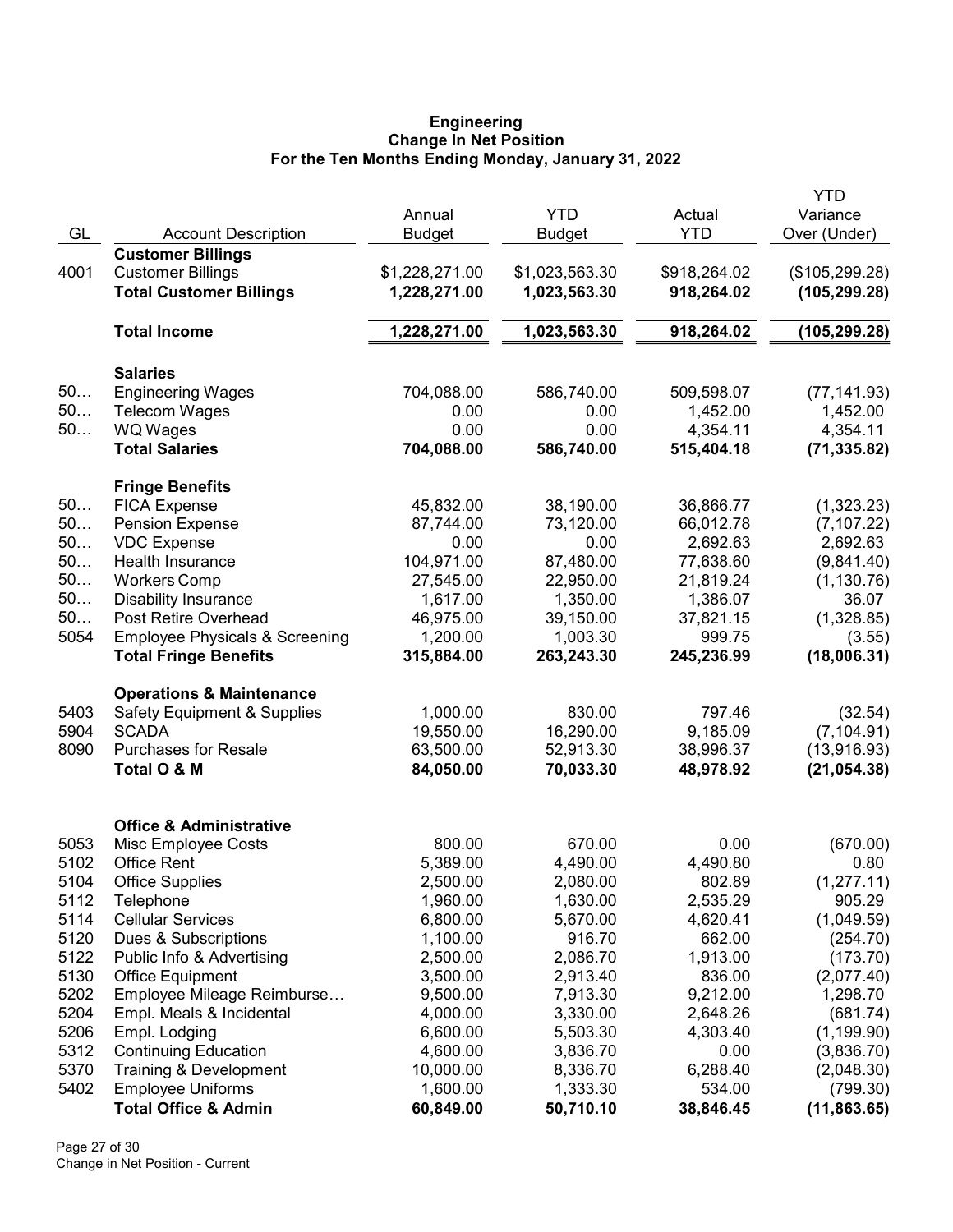# Engineering Change In Net Position For the Ten Months Ending Monday, January 31, 2022

|      |                                |               |               |              | <b>YTD</b>    |
|------|--------------------------------|---------------|---------------|--------------|---------------|
|      |                                | Annual        | <b>YTD</b>    | Actual       | Variance      |
| GL   | <b>Account Description</b>     | <b>Budget</b> | <b>Budget</b> | <b>YTD</b>   | Over (Under)  |
|      | <b>Professional Fees</b>       |               |               |              |               |
| 5924 | Legal                          | 2,000.00      | 1,670.00      | 1,883.75     | 213.75        |
|      | <b>Total Professional Fees</b> | 2,000.00      | 1,670.00      | 1,883.75     | 213.75        |
|      | <b>Automobile</b>              |               |               |              |               |
| 5601 | Auto/Light Truck Rep. & Maint. | 2,500.00      | 2,080.00      | 1,272.22     | (807.78)      |
| 5602 | <b>Auto/Light Truck Fuel</b>   | 4,000.00      | 3,336.70      | 2,757.40     | (579.30)      |
| 5603 | Auto/Light Truck Rental/Lease  | 6,700.00      | 5,580.00      | 5,583.32     | 3.32          |
| 5605 | <b>Vehicle Ins</b>             | 2,200.00      | 1,830.00      | 1,833.30     | 3.30          |
|      | <b>Total Automobile</b>        | 15,400.00     | 12,826.70     | 11,446.24    | (1,380.46)    |
|      | <b>Computer</b>                |               |               |              |               |
| 5124 | <b>Computer Equipment</b>      | 6,000.00      | 5,000.00      | 4,782.00     | (218.00)      |
| 5128 | Programming & Software         | 1,200.00      | 1,000.00      | 613.80       | (386.20)      |
| 5906 | <b>GIS</b>                     | 29,200.00     | 24,330.00     | 24,551.24    | 221.24        |
|      | <b>Total Computer</b>          | 36,400.00     | 30,330.00     | 29,947.04    | (382.96)      |
| 6114 | <b>Insurance</b>               | 26,300.00     | 21,920.00     | 21,916.70    | (3.30)        |
| 61   | <b>Admin Allocation</b>        | 55,784.00     | 46,490.00     | 43,901.58    | (2,588.42)    |
| 61   | <b>Engineering Allocation</b>  | (79, 552.00)  | (66, 290.00)  | (59, 924.20) | 6,365.80      |
| 6208 | NYS Administrative Assessm     | 7,173.00      | 5,980.00      | 0.00         | (5,980.00)    |
| 7032 | <b>Depreciation</b>            | 12,700.00     | 10,580.00     | 11,217.65    | 637.65        |
|      | <b>Total Expenses</b>          | 1,241,076.00  | 1,034,233.40  | 908,855.30   | (125, 378.10) |
|      | <b>Change in Net Position</b>  | (12, 805.00)  | (10, 670.10)  | 9,408.72     | 20,078.82     |
|      |                                |               |               |              |               |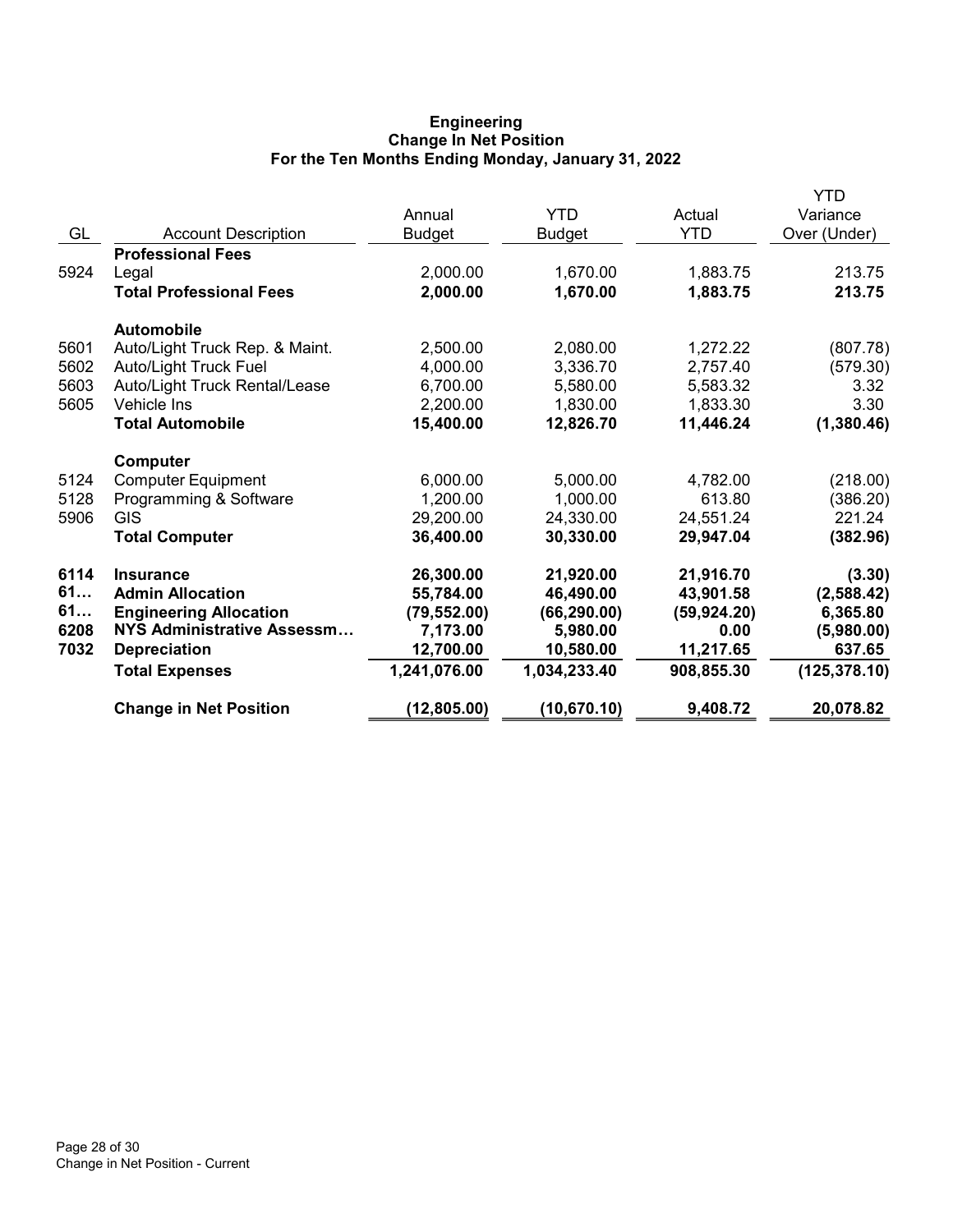## Regional Development Change In Net Position For the Ten Months Ending Monday, January 31, 2022

|                       |                                     |                         |                             |                      | YTD                      |
|-----------------------|-------------------------------------|-------------------------|-----------------------------|----------------------|--------------------------|
| GL                    | <b>Account Description</b>          | Annual<br><b>Budget</b> | <b>YTD</b><br><b>Budget</b> | Actual<br><b>YTD</b> | Variance<br>Over (Under) |
|                       | <b>Customer Billings</b>            |                         |                             |                      |                          |
| 4001                  | <b>Customer Billings</b>            | \$134,876.00            | \$112,400.00                | \$87,181.95          | (\$25,218.05)            |
|                       | <b>Total Customer Billings</b>      | 134,876.00              | 112,400.00                  | 87,181.95            | (25, 218.05)             |
|                       |                                     |                         |                             |                      |                          |
|                       | <b>Grant Revenue</b>                |                         |                             |                      |                          |
| 4181                  | <b>Federal Grant Income</b>         | 154,211.00              | 128,513.30                  | 159,440.53           | 30,927.23                |
| 4183                  | <b>NY State Grants</b>              | 983,581.00              | 819,646.70                  | 1,199,865.69         | 380,218.99               |
| 4184                  | <b>Other Grants</b>                 | 40,000.00               | 33,330.00                   | 33,486.00            | 156.00                   |
|                       | <b>Total Grant Revenue</b>          | 1,177,792.00            | 981,490.00                  | 1,392,792.22         | 411,302.22               |
| 4104                  | <b>Loan Interest Income</b>         | 564,000.00              | 469,990.00                  | 534,429.17           | 64,439.17                |
|                       | <b>Other Income</b>                 |                         |                             |                      |                          |
| 4162                  | <b>Processing Fees</b>              | 10,000.00               | 8,330.00                    | 28,580.00            | 20,250.00                |
| 4164                  | Miscellaneous                       | 10,550.00               | 8,800.00                    | 17,397.24            | 8,597.24                 |
| 4185                  | <b>Grant Recapture</b>              | 0.00                    | 0.00                        | 13,440.00            | 13,440.00                |
| 4190                  | Recovery of Bad Debts               | 0.00                    | 0.00                        | 56,721.58            | 56,721.58                |
|                       | <b>Total Other Income</b>           | 20,550.00               | 17,130.00                   | 116,138.82           | 99,008.82                |
|                       | <b>Interest Income</b>              |                         |                             |                      |                          |
| 4102                  | Investment Interest Income          | 198,043.00              | 165,020.00                  | 102,709.95           | (62, 310.05)             |
| 42                    | Mark to Market Adjustment           | 0.00                    | 0.00                        | (159, 431.30)        | (159, 431.30)            |
|                       | <b>Total Interest Income</b>        | 198,043.00              | 165,020.00                  | (56, 721.35)         | (221,741.35)             |
|                       | <b>Total Income</b>                 | 2,095,261.00            | 1,746,030.00                | 2,073,820.81         | 327,790.81               |
|                       |                                     |                         |                             |                      |                          |
|                       | <b>Salaries</b>                     |                         |                             |                      |                          |
| 50                    | <b>Administrative Wages</b>         | 17,585.00               | 14,650.00                   | 11,429.09            | (3,220.91)               |
| 50                    | <b>Engineering Wages</b>            | 22,453.00               | 18,710.00                   | 7,370.64             | (11, 339.36)             |
| 50                    | <b>Telecom Wages</b>                | 0.00                    | 0.00                        | 1,095.06             | 1,095.06                 |
| 50                    | <b>Regional Development Wages</b>   | 347,175.00              | 289,310.00                  | 248,659.70           | (40, 650.30)             |
|                       | <b>Total Salaries</b>               | 387,213.00              | 322,670.00                  | 268,554.49           | (54, 115.51)             |
|                       | <b>Fringe Benefits</b>              |                         |                             |                      |                          |
| 50.                   | <b>FICA Expense</b>                 | 25,246.00               | 21,040.00                   | 18,885.49            | (2, 154.51)              |
| 50                    | Pension Expense                     | 63,855.00               | 53,210.00                   | 46,779.05            | (6,430.95)               |
| 50                    | Health Insurance                    | 57,204.00               | 47,670.00                   | 41,019.26            | (6,650.74)               |
| 50                    | <b>Workers Comp</b>                 | 739.00                  | 620.00                      | 457.81               | (162.19)                 |
| 50                    | <b>Disability Insurance</b>         | 1,255.00                | 1,040.00                    | 1,017.36             | (22.64)                  |
| 50                    | Post Retire Overhead                | 25,667.00               | 21,390.00                   | 17,338.83            | (4,051.17)               |
|                       | <b>Total Fringe Benefits</b>        | 173,966.00              | 144,970.00                  | 125,497.80           | (19, 472.20)             |
|                       | <b>Operations &amp; Maintenance</b> |                         |                             |                      |                          |
| 6110                  | Marketing                           | 5,000.00                | 4,170.00                    | 0.00                 | (4, 170.00)              |
| 8090                  | <b>Purchases for Resale</b>         | 7,000.00                | 5,830.00                    | 1,070.00             | (4,760.00)               |
|                       | Total O & M                         | 12,000.00               | 10,000.00                   | 1,070.00             | (8,930.00)               |
| 6006<br>Page 29 of 30 | <b>Host Community Benefits</b>      | 133,411.00              | 111,180.00                  | 133,411.46           | 22,231.46                |